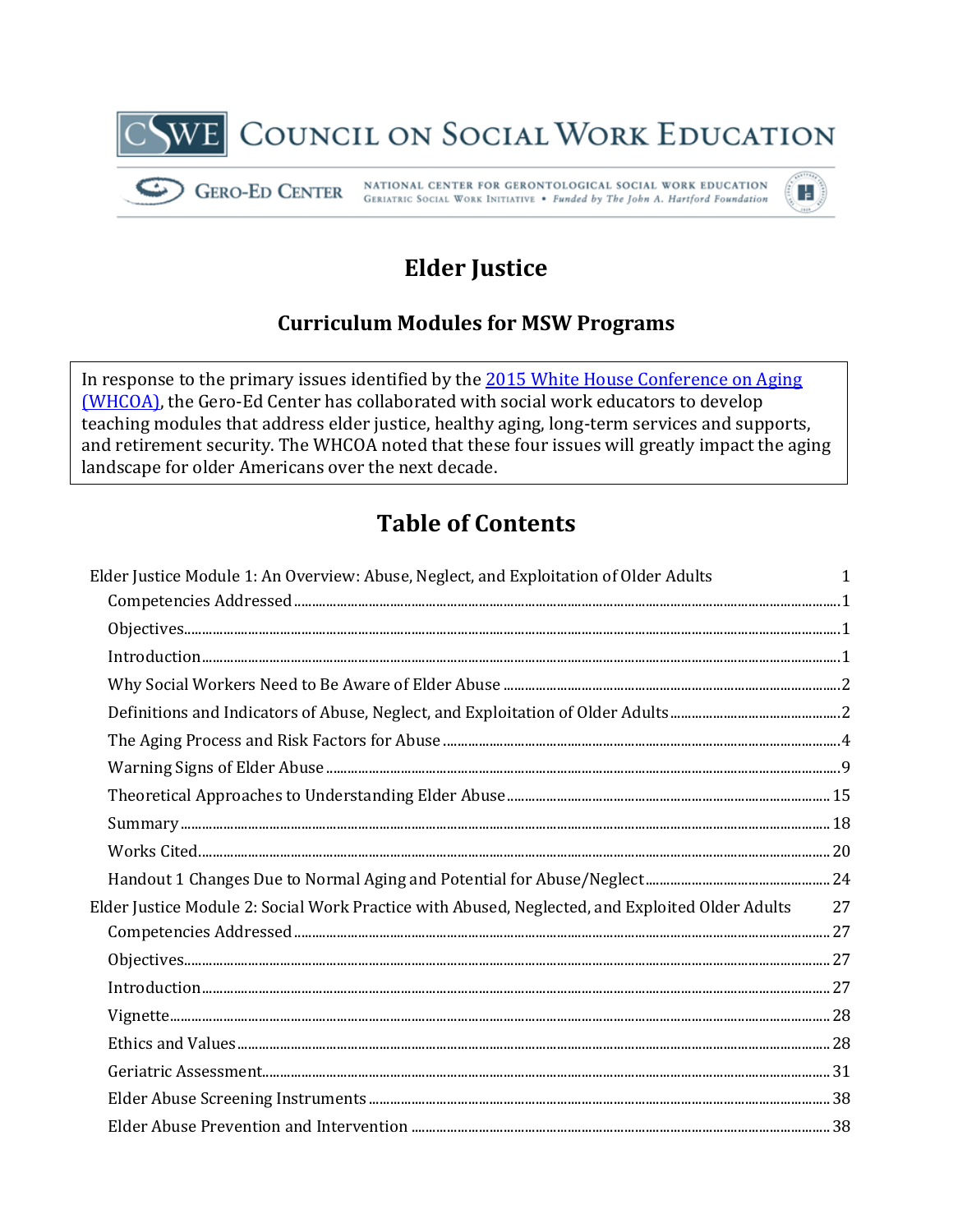| Elder Justice Module 3: Elder Justice Policy                                      | 48 |
|-----------------------------------------------------------------------------------|----|
|                                                                                   |    |
|                                                                                   |    |
| $In traditional union. 48$                                                        |    |
|                                                                                   |    |
|                                                                                   |    |
| Responding to Financial Exploitation - Connecting Macro- and Micro-Level Policy57 |    |
|                                                                                   |    |
|                                                                                   |    |
|                                                                                   |    |
|                                                                                   |    |
|                                                                                   |    |

Prepared by Joy Swanson Ernst, PhD, MSW

Professor of Social Work and Director, Social Work Program, Hood College, Frederick, Maryland

A portion of the content was based on curriculum developed by the California State University, Los Angeles, School of Social Work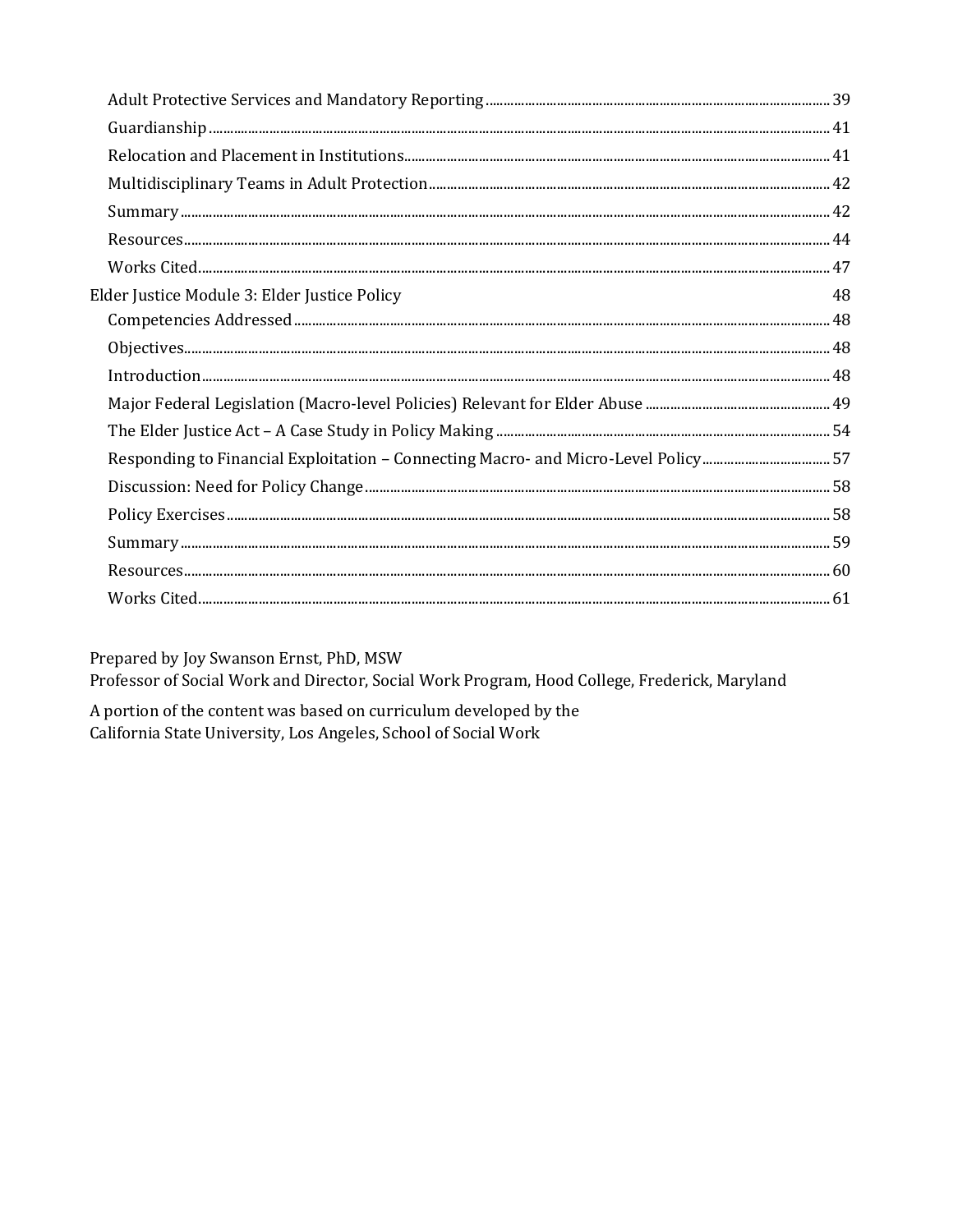# Elder Justice Module 1: An Overview: Abuse, Neglect, and Exploitation of Older Adults

#### <span id="page-2-1"></span><span id="page-2-0"></span>**Competencies Addressed**

Assess individuals, families, groups, organizations, and communities

#### <span id="page-2-2"></span>**Objectives**

- 1. To define the major forms of elder abuse and their distinguishing characteristics
- 2. To identify potential risks factors of both the older adult and the perpetrator
- 3. To identify the signs of abuse and/or neglect
- 4. To increase knowledge of the major biological and social aging theories as applied to elder mistreatment
- 5. To apply theoretical approaches to assess and understand elder abuse

#### <span id="page-2-3"></span>**Introduction**

Elder abuse is a multifaceted phenomenon that is both a subset of other social issues and a separate and unique challenge. Social workers in mental health, domestic violence, criminal justice, and health care settings need to recognize the potential for abuse, neglect, and exploitation of older clients or older family members of their clients. Elder abuse presents unique challenges in the area of financial exploitation and in the issues surrounding capacity and consent and the needs for long-term services and support (Greenlee, 2012). The growing aging population means that the number of abused and neglected older adults will increase as well, and all social workers need knowledge and awareness that will assist them in the recognition and assessment of potential abuse situations. Ageism and misinformation about the aging process may lead to erroneous assumptions about what constitutes "normal" aging. This module provides information on the aging process and major theories of aging in conjunction with information on abuse, neglect, and exploitation.

This materials herein may be incorporated into lectures or presentations that are intended to help students understand elder abuse in the context of aging processes and theories of aging taught in HBSE classes. Topics addressed include:

- Why Social Workers Need to Be Aware of Elder Abuse
- Definitions of Abuse, Neglect, and Exploitation of Older Adults
- The Aging Process and Risk Factors for Abuse
- Warning Signs of Elder Abuse
	- º Elder Mistreatment Case Studies and Vignettes
- Theoretical Approaches to Understanding Elder Abuse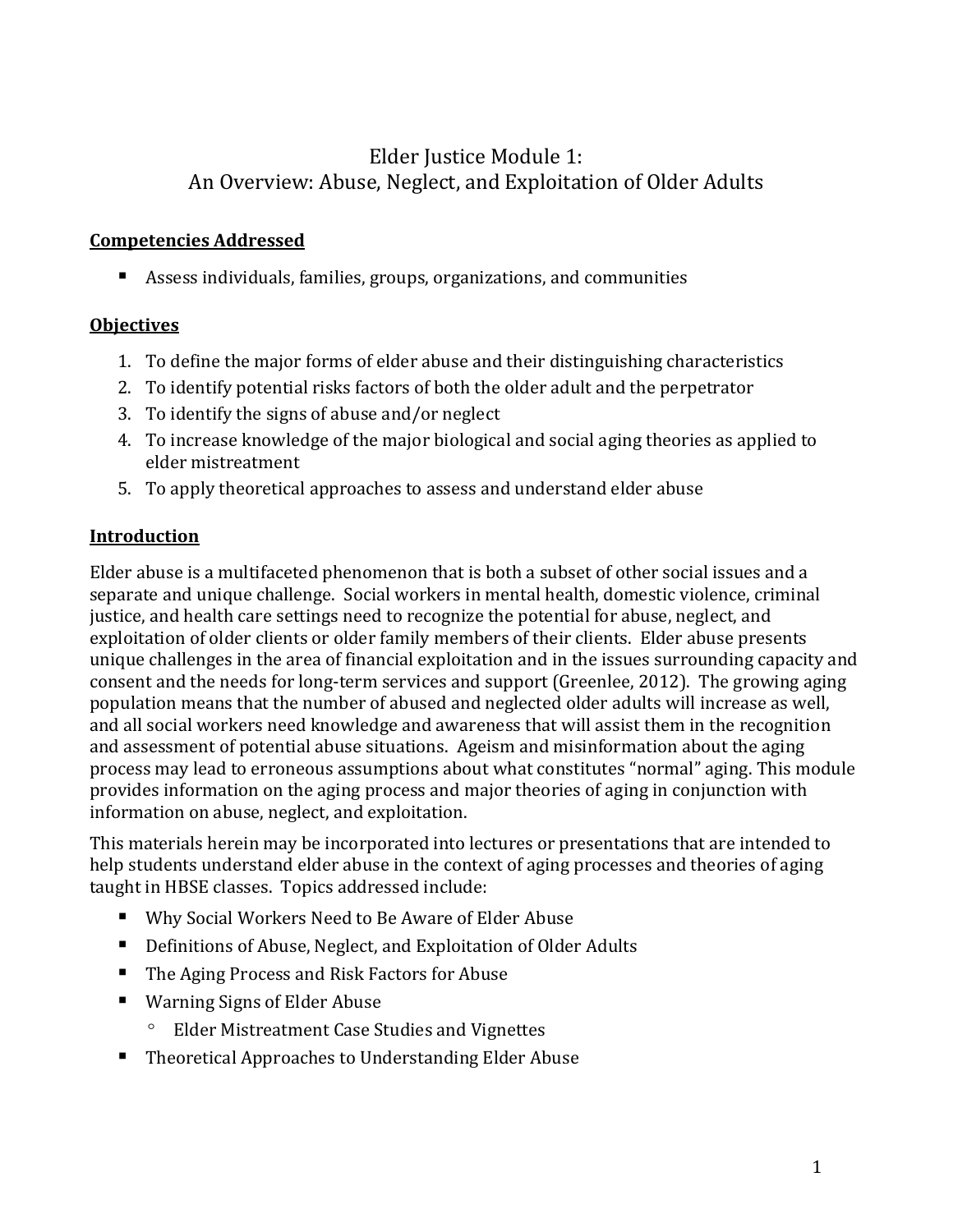#### <span id="page-3-0"></span>**Why Social Workers Need to Be Aware of Elder Abuse**

Available data suggest that one in ten older adults in the United States are mistreated or neglected (Acierno et al., 2010). Currently there is no definitive information on the incidence of elder abuse and neglect within ethnic and minority populations. This is important given the diversity of the U.S. population. Social workers can expect to encounter the abuse, mistreatment, and exploitation of older adults in many service settings including family services, health care settings, and services for seniors.

Every state in the United States has incorporated laws to protect dependent adults and the elderly. Social workers are mandated reporters of elder abuse and neglect. Adult Protective Services (APS) is the social services system charged with investigating and intervening in cases of abuse, neglect, and exploitation of vulnerable and older adults, with the goal of alleviating risk and their increasing safety and well-being. APS workers are often first responders. Many but not all APS caseworkers and investigators are professional social workers. The APS system in each state differs, but most APS programs are located either in county departments of social services or are affiliated with state departments of aging.

Note: For information on the structure of APS and reporting laws in your state, visit the National Association of Adult Protective Services (NAPSA) website[: http://www.napsa](http://www.napsa-now.org/get-help/how-aps-helps/)[now.org/get-help/how-aps-helps/.](http://www.napsa-now.org/get-help/how-aps-helps/)

The cases reported to APS are said to be the "tip of the iceberg" of elder mistreatment (National Center on Elder Abuse, 1998). A 2011 study that combined a population-based survey of community-dwelling older adults with a study of elder abuse (excluding self-neglect) reported to community-based agencies in New York State found that for every case reported, 24 cases were not reported (Lifespan of Greater Rochester Inc., Weill Cornell Medical School of Cornell University, & New York City Department for the Aging, 2011). Reports of self-neglect are the most common reports to APS and account for the vast majority of cases in most states (Teaster et al., 2006). Neglect by caregivers is the second most common category; however, in recent years, concern about financial exploitation of older adults has increased as the number of reports of financial exploitation has continued to rise. The diversity of potential responses to each type of mistreatment means that social workers must be aware of normal aging processes and risks associated with aging, theories of aging, and the signs of elder abuse and neglect.

#### <span id="page-3-1"></span>**Definitions and Indicators of Abuse, Neglect, and Exploitation of Older Adults**

#### **Elder Abuse Definitions**

Along with initiatives to increase the ability of professionals to recognize and respond to elder abuse, efforts have also been made to provide definitions that will help clarify what constitutes abuse. Because definition of the problem determines the response to the problem, awareness that different definitions are used by different service systems and in different contexts is important. Definitions of elder mistreatment must consider issues related to age (there is no universally accepted definition of the point when a person becomes an "elder"), health and functional status of victim, gender, location (whether the abuse occurred in the home or in a facility), and the relationship between the victim and the abuser (Brandl et al., 2006). Other considerations are whether the abuse is a form of domestic or intimate partner violence and whether the victim is dependent on someone else for care (Nerenberg, 2008). Older adults may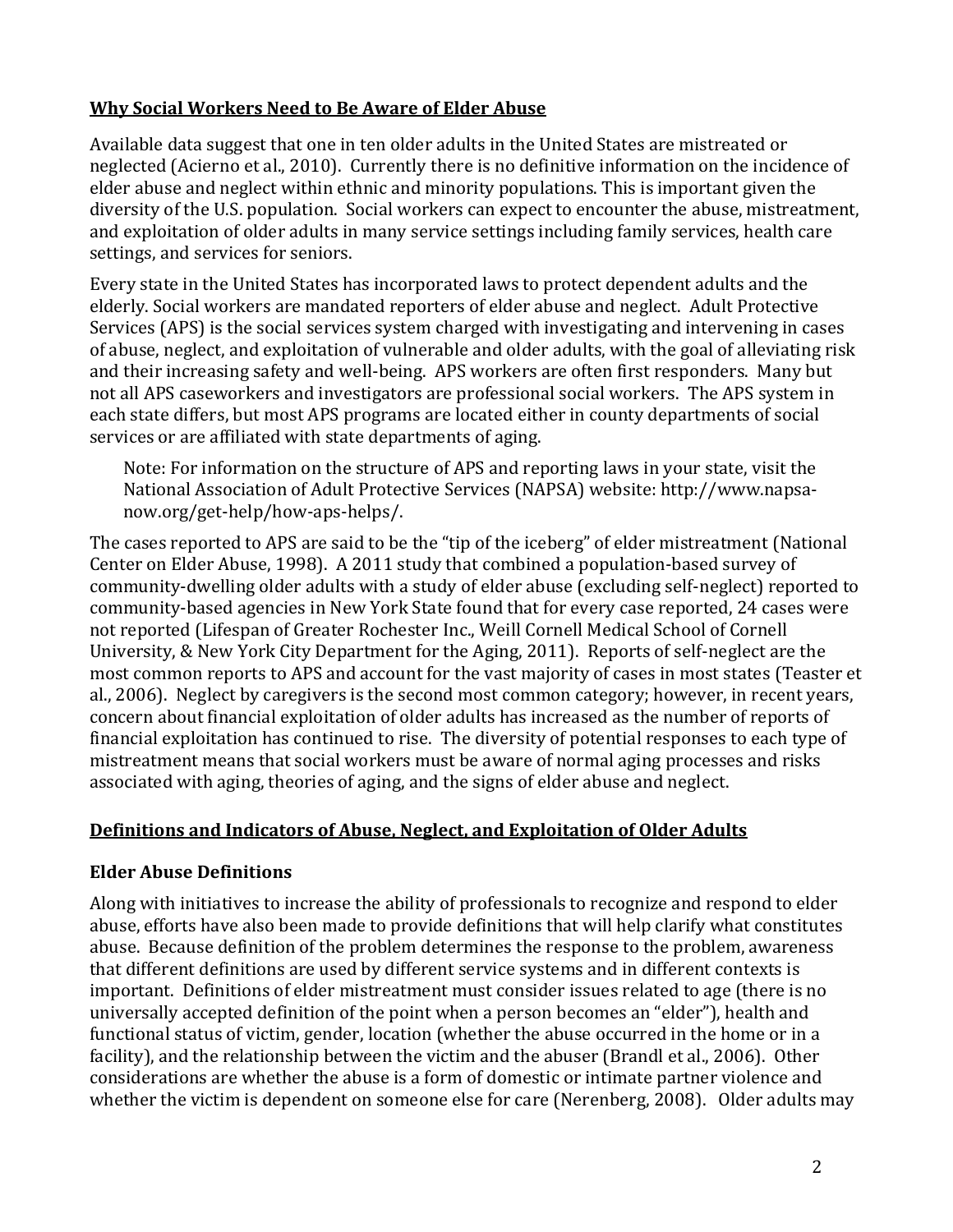also experience two or more types of mistreatment. Recently, the field has begun to use the term "polyvictimization" to describe this phenomenon.

The definitions below are adaptions of those provided by the National Center on Elder Abuse, which serves as a resource for policy makers, social service and health care professionals, advocates, and older adults.

| <b>Type</b>                           | <b>Definition</b>                                                                                                                                                                                                                                                                                                                                                                                                                                                                                                                                  |
|---------------------------------------|----------------------------------------------------------------------------------------------------------------------------------------------------------------------------------------------------------------------------------------------------------------------------------------------------------------------------------------------------------------------------------------------------------------------------------------------------------------------------------------------------------------------------------------------------|
| Physical abuse                        | Inflicting, or threatening to inflict, physical pain or injury on a<br>vulnerable older person, or depriving the person of a basic need.                                                                                                                                                                                                                                                                                                                                                                                                           |
| Sexual abuse                          | Non-consensual sexual contact of any kind; coercing an elder to<br>witness sexual behaviors.                                                                                                                                                                                                                                                                                                                                                                                                                                                       |
| Emotional or<br>psychological abuse   | Inflicting mental pain, anguish, or distress on an older person<br>through verbal or nonverbal acts.                                                                                                                                                                                                                                                                                                                                                                                                                                               |
| Neglect                               | Refusal or failure by those responsible to provide food, shelter,<br>health care, or protection for a vulnerable older person.                                                                                                                                                                                                                                                                                                                                                                                                                     |
| Abandonment                           | The desertion of an older person by an individual who has<br>assumed responsibility for providing care.                                                                                                                                                                                                                                                                                                                                                                                                                                            |
| Financial or material<br>exploitation | Illegal taking, misuse, or concealment of funds, property, or assets<br>of a vulnerable older person.                                                                                                                                                                                                                                                                                                                                                                                                                                              |
| Self-neglect                          | The behavior of an older person that threatens his/her own health<br>or safety.<br>Self-neglect generally manifests itself in an older person as a<br>refusal or failure to provide himself/herself with adequate food,<br>water, clothing, shelter, personal hygiene, medication (when<br>indicated), and safety precautions.<br>It does not include instances where a mentally competent older<br>person as a matter of personal choice makes a conscious and<br>voluntary decision to engage in acts that threaten his/her health or<br>safety. |

Source National Center on Elder Abuse:<http://www.ncea.aoa.gov/faq/index.aspx>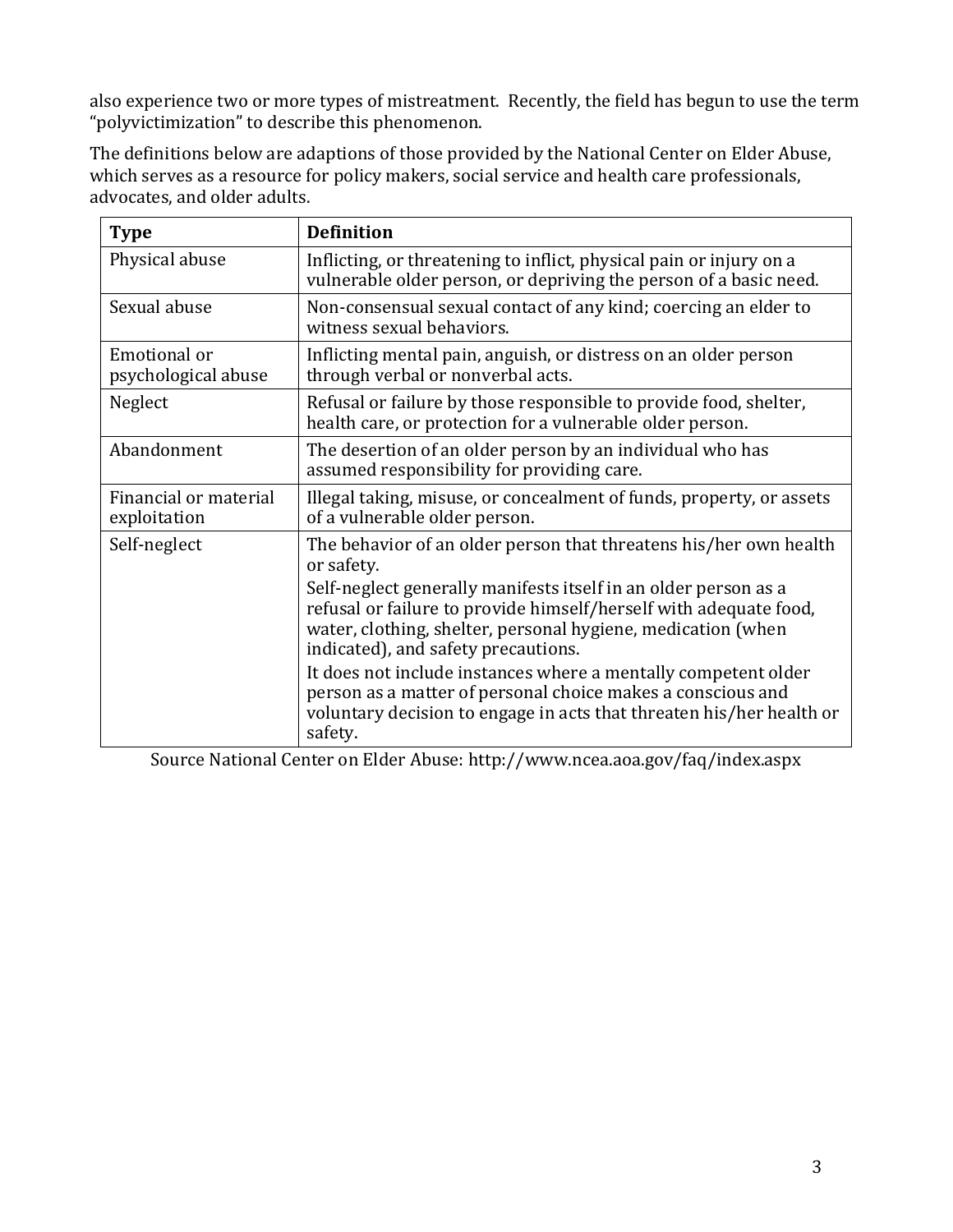A number of excellent resources provide overviews of definitions, programs, and services related to elder abuse and elder justice.

| <b>Web Resources</b>                                              |                                                                              |
|-------------------------------------------------------------------|------------------------------------------------------------------------------|
| Center of Excellence<br>on Elder Abuse<br>and Neglect             | http://www.centeronelderabuse.org/                                           |
| National Center on<br><b>Elder Abuse</b>                          | http://www.ncea.aoa.gov/                                                     |
| The New York City Elder<br>Abuse Center                           | http://nyceac.com                                                            |
| <b>Ageless Alliance</b>                                           | http://www.agelessalliance.org/                                              |
| National Clearinghouse<br>on Abuse in Later Life                  | http://www.ncall.us/                                                         |
| <b>National Committee</b><br>for the Prevention of Elder<br>Abuse | http://www.preventelderabuse.org/                                            |
| National Adult Protective<br><b>Services Association</b>          | http://www.napsa-now.org/                                                    |
| International Network for<br>the Prevention of Elder<br>Abuse     | http://www.inpea.net/                                                        |
| National Resource Center<br>on LGBT Aging                         | http://www.lgbtagingcenter.org/index.cfm                                     |
| <b>Administration on Aging</b>                                    | http://www.aoa.gov/AoA programs/elder rights/EA prevention<br>/whatisEA.aspx |
| National Institute on Aging                                       | https://www.nia.nih.gov/health/publication/elder-abuse                       |
| National Council on Aging                                         | https://www.ncoa.org/public-policy-action/elder-justice/                     |

The Administration on Aging's (AoA) document, *How to Answer Those Tough Questions about Elder Abuse*, provides definitions of elder abuse and summarizes risk factors and other important information.

[\(http://www.ncea.aoa.gov/Resources/Publication/docs/ToughQuestions\\_2012.pdf\)](http://www.ncea.aoa.gov/Resources/Publication/docs/ToughQuestions_2012.pdf)

## <span id="page-5-0"></span>**The Aging Process and Risk Factors for Abuse**

#### **Biological Aging**

Aging is a process that begins at birth and is the normal continuum of the life course development. The process is not an indicator of disease. It is important to recognize what changes are part of normal aging; what are the results of disease, abuse, disuse, and misuse; and what can be prevented. Normative aging, for the mature adult, includes biological changes such as declines in the functioning of hearing, vision, skin-elasticity, regulation of body temperature, hair color, and hair loss. Normative aging is also reflected in a slowing of biological systems. The rate of decline is related to the individual's genetic predisposition, environment, and lifestyle. Genetic changes may be an option for the future, but a lifestyle including moderate exercise and a healthy diet can delay the decline of functioning. The perception that disease is associated with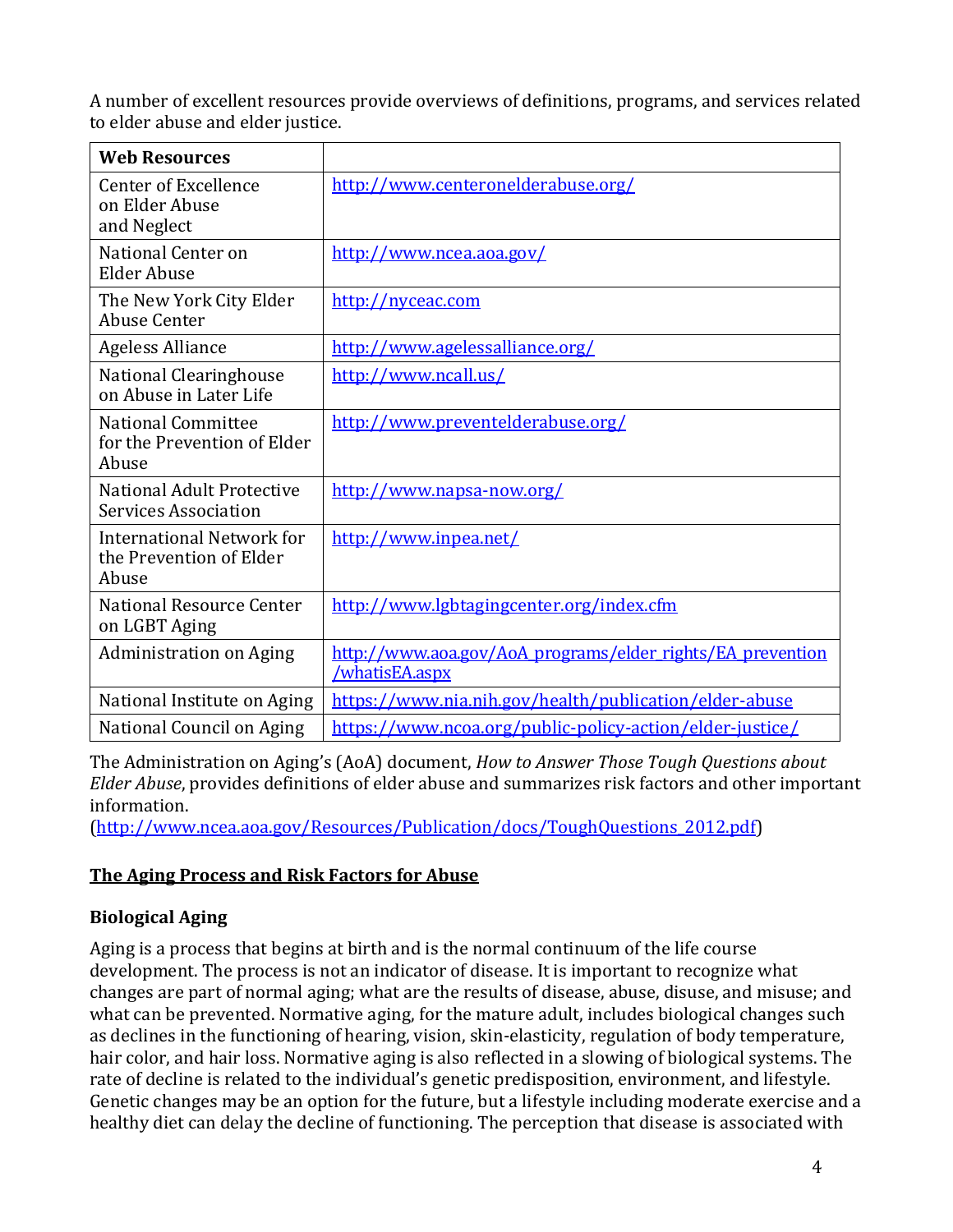aging is inaccurate. Disease is more often related to extended exposure to elements that can cause disease. For example, lung cancer is a disease that may not develop until later life due to a lifetime of exposure to pollution, smoke, and/or asbestos. Heart disease, the leading cause of death for the older adult, may be prevented by exercise and a healthy diet and is not due to normative aging.

The role of a social worker is not to diagnose disease but to evaluate the older adult's ability to live autonomously and to assist in creating and coordinating interventions that will help the client to maintain his/her choice of living situation and quality of life for as long as safely possible. When the older adult can no longer live safely at home, then the role of the social worker is to assist them in transitioning into a more supportive environment. Social workers need to acquire knowledge of normal aging processes in order to differentiate biological changes in the aging body from possible indicators of abuse, neglect, and exploitation. See Handout of Changes Due to Normal Aging and Potential for Abuse and Neglect (located at the end of this module).

Understanding normal aging, particularly the increased incidence of chronic illness and disability, is key to identifying the risks that older adults face. An older adult can remain fit and healthy well into his/her nineties; but as functional abilities and mobility declines, the risk of abuse and neglect increases. As physical or mental capacities diminish, the older adult becomes increasingly dependent on others for assistance with Activities of Daily Living (ADLs) or Instrumental Activities of Daily Living (IADLs). ADLs consist of the ability to complete independently the tasks of eating, transferring, toileting, bathing, and dressing/grooming. IADLs consist of the ability to complete independently the tasks of meal preparation, transportation, housekeeping, shopping, money management, medication management, and the use of the telephone. The older adult may not have enough social supports to meet their or their caregiver's needs, which may lead to frustration for both the elder and the caregiver. While caregiver stress is not the primary cause of elder abuse, it does increase the risk of mistreatment, particularly when older adults are living with dementia.

As noted above, reduced mobility can increase the risk of abuse. Injury due to falls can be a significant factor in declining mobility and functioning. Falls are the leading cause of injury and injury-related deaths of older adults in the United States. One in three Americans over the age of 65 falls each year. Many factors increase the risk of falls: e.g., impaired vision or equilibrium, loss of muscle mass and brittle bones, medication reactions, alcohol abuse, incontinence, use of assistive devices, and hazards in the household environment. Of those who fall 20% to 30% suffer moderate to serious injuries and risk ending up in long-term care facilities (National Center for Injury Prevention and Control, 2015).

Medication mismanagement is another risk factor associated with aging, especially when older adults are taking several medications to manage multiple chronic conditions. It is important to recognize that the physiological changes that accompany aging can interfere with the rate of absorption, metabolism, and elimination of medications. Medication interactions can cause adverse reactions, such as disorientation, disequilibrium (thus increased risk of falls), cognitive impairment, and possibly death.

The primary problem in medication management is compliance. Factors like cognitive impairment or financial insecurity can lead to medication misuse, underuse, overuse, or not taking prescribed medications at all. Family caregivers are not always equipped to manage complex medication regimes, resulting in medical neglect. Withholding prescribed medication is considered a form of physical abuse [\(http://elderabuse.stanford.edu/\)](http://elderabuse.stanford.edu/). For more information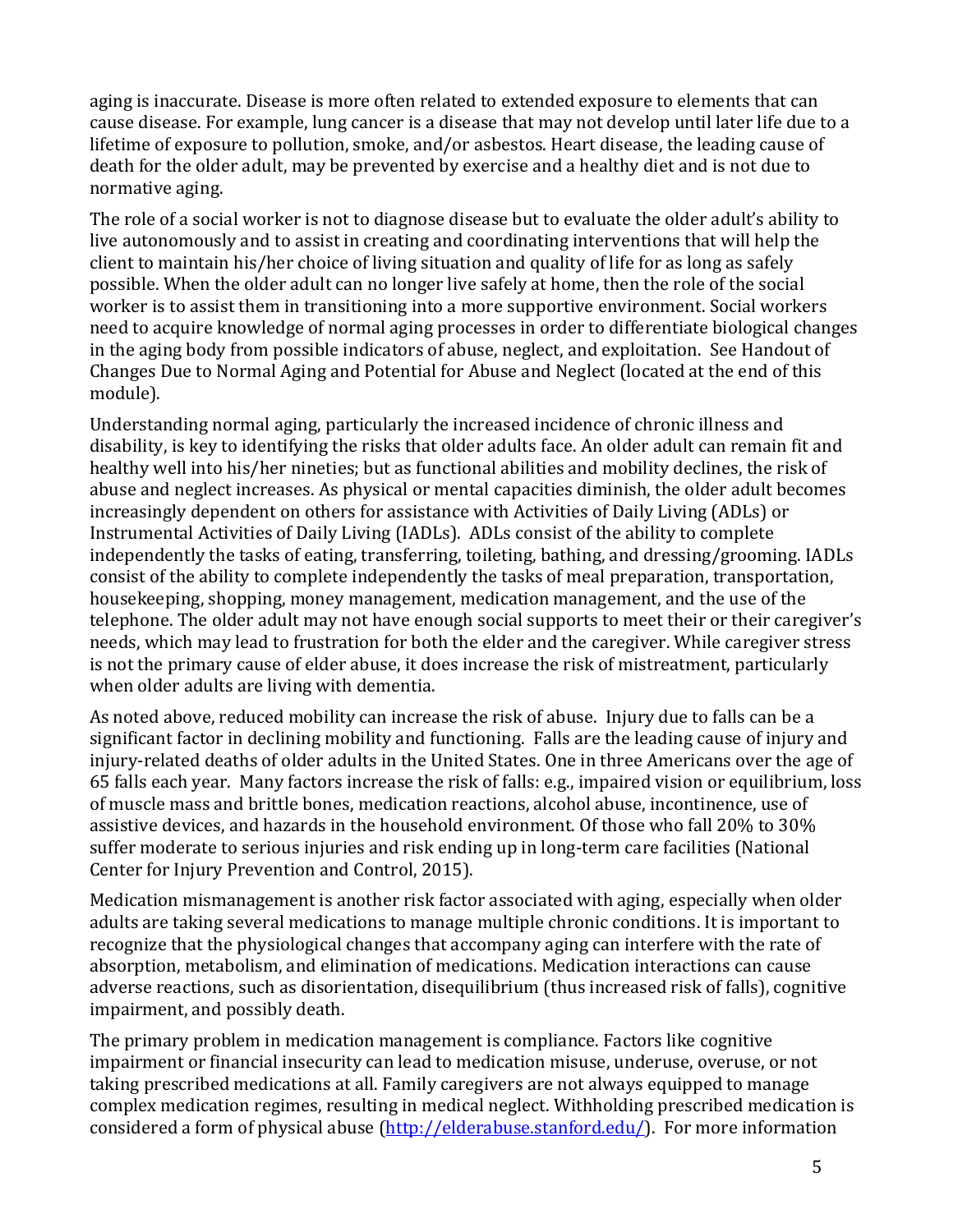and resources about medication management, visit the AoA website: [http://www.aoa.gov/AoA\\_Programs/HPW/Med\\_Manage/index.aspx.](http://www.aoa.gov/AoA_Programs/HPW/Med_Manage/index.aspx)

Another risk associated with declining abilities in older adults is social isolation. Incontinence and decreased mobility are key factors increasing the likelihood that an elder will withdraw from social activities. Without social activities or social support systems in place, the elder is at greater risk for all forms of abuse.

## **Risk Factors for Abuse, Neglect, and Exploitation**

A combination of individual, relational, community, and societal factors contribute to the risk of becoming a victim or perpetrator of elder abuse. The extent to which older adults are at risk for abuse varies depending upon life circumstances, health status, functional abilities, and disability status. The characteristics of older adults, considered alone, provide insufficient explanations for the occurrence of elder abuse and neglect (Tomita, 2006). In determining whether an elder is at risk, the social worker must consider characteristics of the victims and perpetrators, the nature of their relationship, and the immediate and larger social environment that may be reliably associated with elder mistreatment and neglect, including self-neglect (Johannesen & LoGiudice, 2013). Understanding risk factors is important in identifying opportunities for preventive interventions and in identifying mistreatment of any kind.

To some extent, different risk factors are associated with different forms of elder abuse. In the National Elder Mistreatment Study, Acierno and colleagues (2009) found these links: older adults with physical disabilities had increased risk of financial exploitation; those who were low income, in poor health, and had weak social support systems were more likely to experience neglect. Another important finding in their study was that perpetrators who were unemployed, substance abusers, or had mental health problems were at elevated risk for engaging in several forms of abuse—including physical, emotional, and sexual.

Important risk factors that were identified in research at the end of the last century continue to be valid areas for ongoing research. Among them are a lack of social support for the person who was victimized, along with the potential for social isolation of the victim or perpetrator, or both; aggression or inappropriate actions by the victim toward the caregiving perpetrator; a perpetrator's substance abuse (or other pathological behaviors); and the victim's poor or declining health and functional capacity

According to the National Center on Elder Abuse, women and the oldest-old (80 years old and older) are more likely to be victimized, and mistreatment is most often perpetrated by the a victim's family members. Women tend to be at greater risk of abuse than men due to their longevity of life and because of gender-based power dynamics that often underlie mistreatment. The current life expectancy for women in the United States is 81 years. This longevity increases the likelihood of physical and functional decline and increases the likelihood of dependence on others.

Studies of intimate partner violence have generally been focused on young populations; thus, research among older couples is relatively limited. This disparity is problematic since partner violence may have more adverse effects on physical and mental health and may be more severe among older partners than among younger ones.

Women are the most frequent victims of partner violence, although men also are abused. In addition to the difference in rate of abuse, older women are more likely than older men to not report abuse (Logan Walker, Jordan, & Leukefeld, 2006). As a compounding factor, one study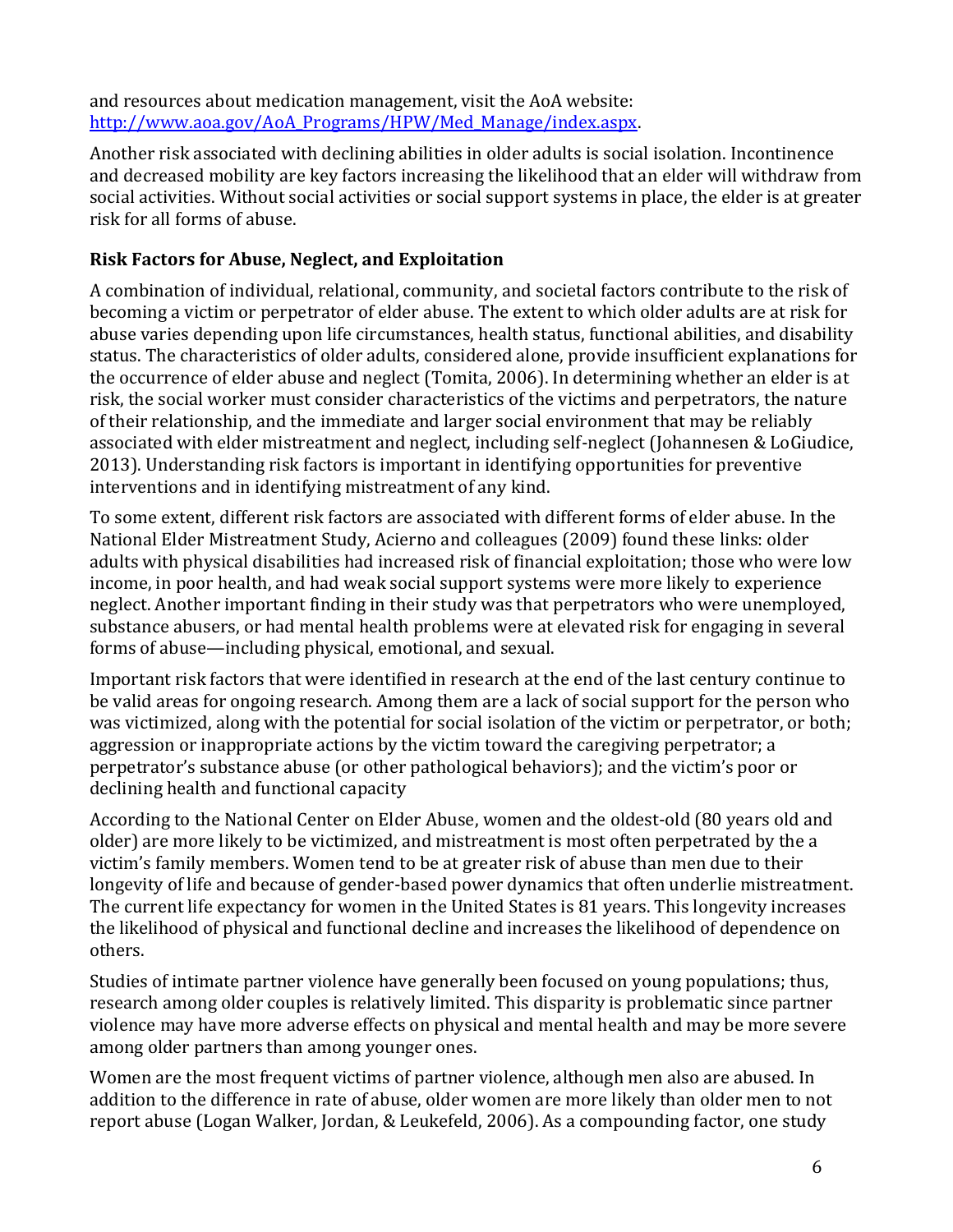found that more than 50% of older women victims experienced multiple types of abuse during their lives (Bonomi et al., 2007).

Intimate partner violence among older adults falls into three types: ongoing violence in a longterm relationship (the most common), violence early in a new relationship (often among those recently widowed or divorced), and late-onset violence in a long-term relationship (this can be associated with a victim's dementia, which leads to personality changes and violent outbursts and behaviors toward the caregiving spouse, who then retaliates physically).

The service needs of older women who experience intimate partner violence may be similar to those of younger women. However, the older women may face barriers to receiving help from traditional domestic violence (DV) agencies (e.g., shelters for abused women) if those agencies do not have the expertise to respond to their age-related needs (Kilbane & Spira, 2010). Some research studies have pointed out the service gaps.

The Domestic Violence against Older Women Study found that 134 older women who participated in focus groups faced both internal and external barriers to accessing services from DV agencies. Internal stressors included the need to protect their families, including the abuser, and a sense of self-blame and shame that had increased over the course of a long marriage (Beaularier, Seff, & Newman, 2008). Family members (non-perpetrators) were often nonsupportive, and clergy failed to refer the women to DV agencies or the justice system. The participants questioned the efficacy of restraining orders and anger management classes for abusers, and they were reluctant to go to shelters, where they would have to co-exist with mothers with small children, or to services that would advocate their separation from their abusers. Some also voiced fears of being ridiculed or mistreated by the justice system.

A study that compared younger and older women who accessed DV services in Illinois (Lundy & Grossman, 2009) found that older women were less likely than younger women to be physically abused and to be abused by their husband/intimate partner. Older women were less likely than younger women to be self-referred, referred by a friend, or an abuse hotline, and more likely than younger women to be referred by the State Attorney's office. Older women received significantly more hours of help for criminal legal advocacy but fewer hours of individual and group counseling than younger women received.

Note: The National Clearinghouse on Abuse in Later Life (NCALL [http://www.ncall.us/\)](http://www.ncall.us/) has resources to address the unique needs of older victims of intimate partner and domestic violence.

LGBT older adults comprise a growing share of the aging population. The relatively few research studies on the prevalence and incidence of elder mistreatment among this group in community– based settings have provided important results. LGBT elders experience high rates of victimization because of their sexual orientation (e.g., verbal abuse, threat of violence, physical and sexual assault, threat of orientation disclosure), with men more likely to be physically abused than women (Fredriksen-Goldsen et al., 2011). A survey of 3500 LGBT elders 55 years old and older evaluated various types of abuse: 8.3% of respondents reported abuse or neglect by a caregiver, and 8.9% had experienced financial exploitation (Frazer, 2009; National Center on Elder Abuse, 2015). Mistreatment in institutional settings, especially of transgender individuals, has also been documented (MAP, SAGE & CAP, 2010).

LGBT victims of domestic violence may find it difficult to seek help, especially older adults who have internalized homophobia or tried to hide their sexual orientation. They may be anxious about the risks of coming out: personal, familial, and societal. And victims of domestic violence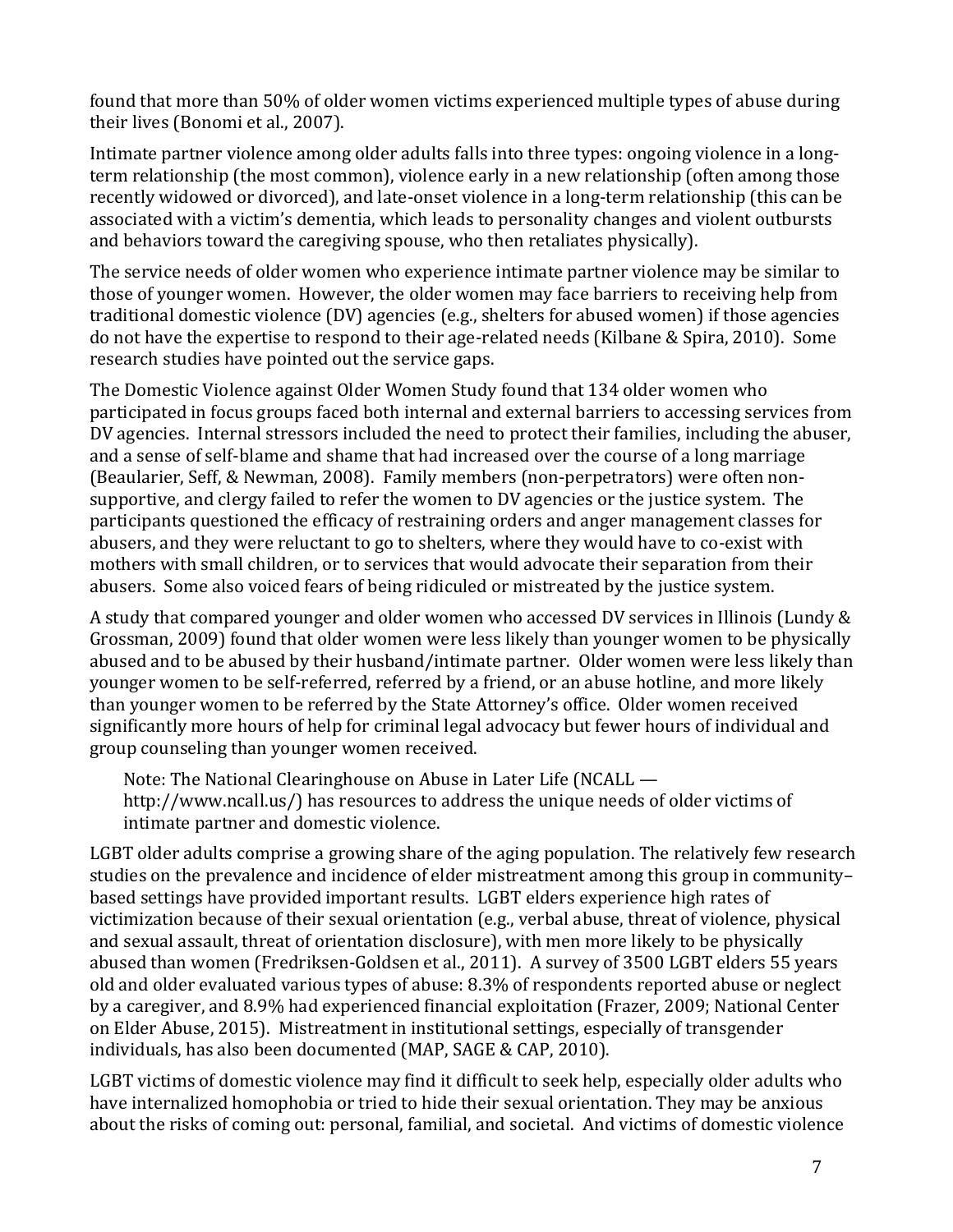may fear that reporting abuse will lead to further discrimination, especially in light of their limited social support networks (MetLife, 2011; National Center on Elder Abuse, 2015; SAGE, 2011).

## **Risk Factors for Perpetration of Elder Abuse**

The perpetrators of elder abuse can be spouses/partners or other caregivers (primarily adult children or other family members). The results of a recent study indicated that most abusers were spouses or partners, not adult children (Acierno et al., 2010). Although the findings concerning the perpetrator status may be inconsistent, the risk factors for becoming a perpetrator are well documented. Caregiver stress, for example, is not the primary cause of mistreatment; a small percentage of abusers are caregivers overwhelmed by stress (Brandl & Raymond, 2012; Brintnall-Peterson, 2012). In fact, mistreatment is most often connected to power inequities between the caregiver and care recipient and to the caregiver's emotional or behavioral problems (e.g., mental illness, alcohol or drug dependence, hostility, a history of disruptive behavior, anger and resentment toward and social isolation from the older person). When power inequities are involved, more often than the reverse, the abuser is dependent on the victim financially or emotionally (Brandl & Raymond, 2012; Tomita, 2006). To date, little has been done to develop intervention or prevention programs for perpetrators of abuse of older adults; instead, the primary focus of government agencies has been on mandatory reporting, criminal investigation, and prosecution.

The following risk factors are characteristics associated with those who have perpetrated elder abuse (Centers for Disease Control Division of Violence Prevention: [http://www.cdc.gov/violenceprevention/elderabuse/riskprotectivefactors.html\)](http://www.cdc.gov/violenceprevention/elderabuse/riskprotectivefactors.html).

## *Individual Level:*

- Current diagnosis of mental illness
- Current abuse of alcohol
- $\blacksquare$  High levels of hostility
- **Poor or inadequate preparation or training for caregiving responsibilities**
- Assumption of caregiving responsibilities at an early age
- $\blacksquare$  Inadequate coping skills
- Exposure to abuse as a child

## *Relationship Level:*

- High financial and emotional dependence upon a vulnerable older adult
- **Past experience of disruptive behavior**
- Lack of social support
- Lack of formal support

## *Community Level:*

■ Limited, inaccessible, or unavailable formal services, such as respite care for those providing care to vulnerable older adults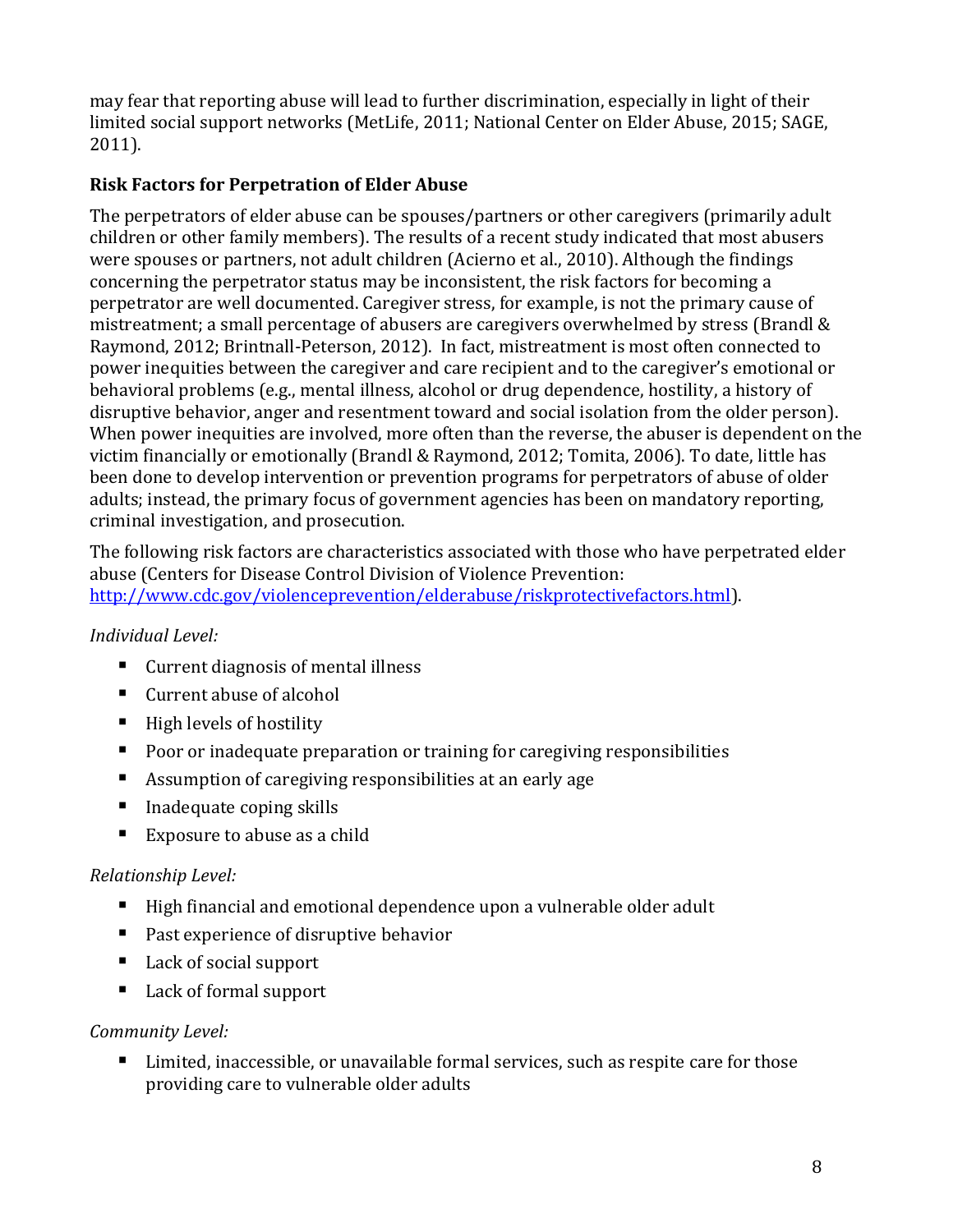*Societal Level (a culture with the following characeristics):*

- High tolerance and acceptance of aggressive behavior
- Health care personnel, guardians, and other agents have personal control over routine care-provision and decision-making
- Family members expected to care for older relatives without help from others
- **Persons encouraged to endure suffering or remain silent regarding their pains**
- Negative beliefs about aging and older adults

In addition to the above factors, some specific characteristics of institutional settings may increase the risk for perpetration of abuse of vulnerable elders in these settings, including unsympathetic or negative attitudes toward residents, chronic staffing problems, lack of administrative oversight, staff burnout, and stressful working conditions. A recent study revealed that one in five nursing home residents have been involved in resident-to-resident mistreatment, including verbal or physical abuse, inappropriate sexual behavior, and invasion of privacy (Weill Cornell Medical College, 2014).

## <span id="page-10-0"></span>**Warning Signs of Elder Abuse**

The 2004 survey of State APS agencies, which reported results for 32 of the 50 states, documented 253,426 incidents involving elder abuse (including self-neglect) in 2003 (Teaster et al., 2006). The most common reports to APS involving older adults are cases of self-neglect. The mix of reports of other types of mistreatment may depend upon the jurisdiction. APS addresses more cases of caregiver neglect, financial exploitation, and psychological and emotional abuse than cases of physical or sexual abuse. Reports of neglect or self-neglect often involve the elder living in isolation or in unsafe or unsanitary living conditions. More information is provided below about the types and warning signs of elder abuse.

# **Self-Neglect**

Self-neglect is a complex issue that social workers who work with older adults will see in varying degrees and forms. As defined above, self neglect is the behavior of an older person that threatens his/her own health or safety, which generally manifests itself in an older person as a refusal or failure to provide himself/herself with adequate food, water, clothing, shelter, personal hygiene, medication (when indicated), and safety precautions. However, there is disagreement about whether self-neglect should be included in definitions of "elder abuse." Many state statutes include self-neglect as a form of elder abuse, whereas the federal Elder Justice Act and advocacy organizations such as the National Clearinghouse on Abuse in Later Life do not because an ongoing relationship of trust with the abuser is part of the definition of "elder abuse." Because self-neglect often co-occurs with elder abuse and because at times the line between neglect by caregivers and self-neglect is difficult to draw, it is important to be aware of how selfneglect manifests in older adults.

Self-neglect may be present if no other adult is identified as the caregiver or as responsible for the older person, and the older adult appears to be unable to ensure necessary self-care (McInnis-Dittrich, 2014). Self-neglect can manifest itself through an older adult's health behaviors, appearance, and the appearance of the housing. Health behaviors include ignoring symptoms of a disease, failure to pay attention to medical needs, or endangering health behaviors such as smoking while on oxygen. Appearance includes dirty, unkempt clothing, dirt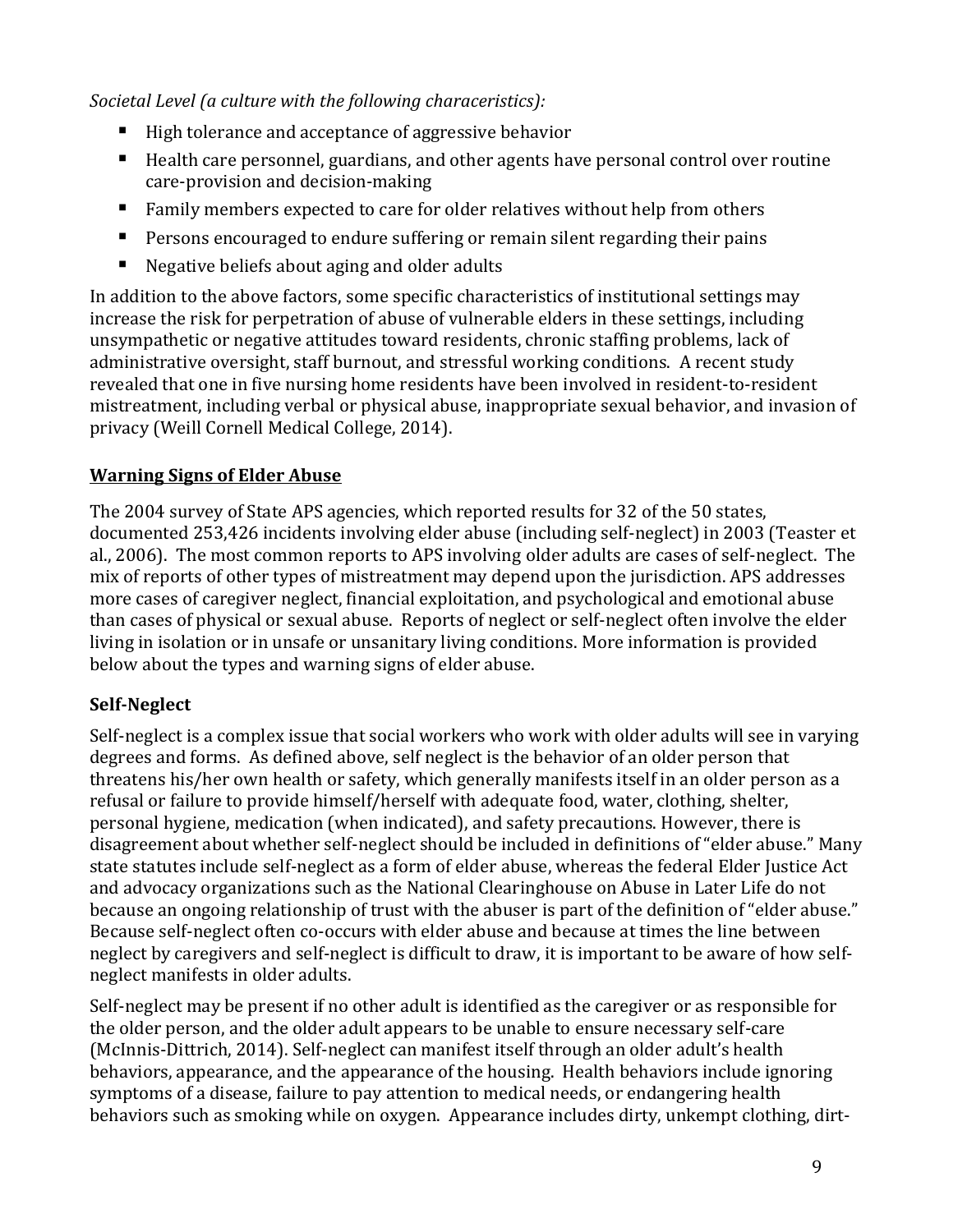encrusted nails, and body odor. Household appearance includes unsanitary conditions, disrepair, hoarding (discussed below), and large numbers of pets.

Social workers recognize that older adults retain their rights to autonomy. The challenge is that social workers must balance their respect for the client's self-determination (autonomy) with their commitment to protect clients from harm. When legally appropriate, social workers must respect a client's wishes if the client clearly understands risks she/he is taking and the client is making independent choices. In situations involving other family members, the social worker must determine whether the caregiver/other family member is the primary source of risk or whether it is the older adult putting himself or herself at risk. The social worker must try to determine whether the indicators of neglect are attributable to the failure of others to provide care, or to the older adult's choices. Often, this is not an easy determination to make.

The warning signs of self-neglect reveal that it encompasses many domains — or areas — of a person's life, including physical, psychological, financial, social/cultural, and environmental. Examples include:

- Refusal to leave home to visit a doctor's office, clinic, or hospital
- Lack of medical care for a prolonged period of time
- Inability or refusal to see physicians
- Possible underdiagnosis, overmedication, or inadequate care
- **Pressure ulcers**
- Inability to manage finances (e.g., pay bills on time)
- Debilitated homes
- $\blacksquare$  Filth
- Signs of malnutrition

An unsafe living environment due to neglect or inability to maintain one's property is one sign of potential self-neglect. Thanks to "Hoarders," the television series, which has aired since 2009, the American public is more familiar with the phenomenon of hoarding, which creates an unsafe living environment. Even before the series aired, social workers whose jobs involved home visits to clients were all too familiar with community members who hoard their possessions to the extent that their mental and physical well-being is threatened. Hoarding, which used to be considered a variety of obsessive compulsive disorder in the DSM-IV, now has its own definition in the DSM-V. Gail Steketee, a social worker who has conducted extensive research on hoarding, defines it as, "The acquisition of and failure to discard a large number of possessions that appear to be useless or of limited value including newspapers, magazines, old clothes, bags, storage containers, books, mail, boxes, and lists and memorabilia" (Steketee & Frost 2003, p. 906). This behavior usually has harmful emotional, physical, social, financial, and/or legal effects. Hoarding goes beyond normal collecting behavior in that the possessions fill the spaces of the person's home, making the space unusable and hazardous. It can affect people of any age, but the health and safety of older persons may be at increased risk from the consequences of hoarding (Steketee, Frost, & Kim, 2001). Extreme, longstanding hoarding creates unsafe conditions that may constitute a public health and safety threat in addition to the safety threat to the older adult (Chapin et al., 2010). People who hoard may live for many years without being noticed, but may come to the attention of the public when dangerous situations occur, such as a fire, problems with rats or mice, structural hazards (e.g., a porch so full of stuff that is collapses), or plumbing that no longer functions (Nerenberg, 2010). Or, concern about self-neglect or elder abuse may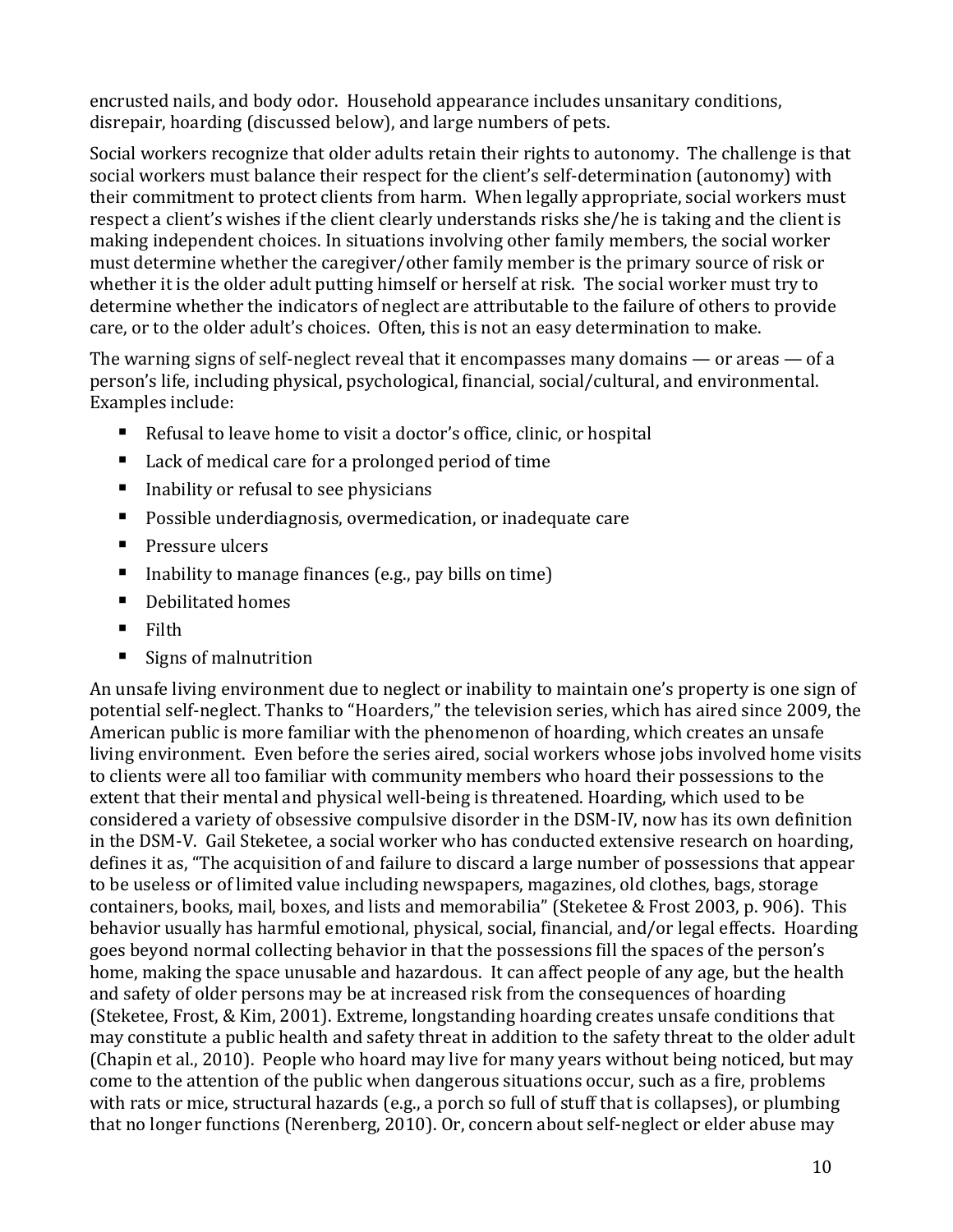bring the problem to the attention of APS. In the worst cases, hoarding can result in death or homelessness of the older adult and harm to neighbors or family members.

Resources on hoarding include:

MASTER Curriculum, San Diego State University: Working with Self Neglecting Clients [\(http://theacademy.sdsu.edu/mastercurriculum/working-with-self-neglecting-clients](http://theacademy.sdsu.edu/mastercurriculum/working-with-self-neglecting-clients-instructor-led-training/)[instructor-led-training/\)](http://theacademy.sdsu.edu/mastercurriculum/working-with-self-neglecting-clients-instructor-led-training/).

Self-neglect can manifest itself through a variety of behaviors and characteristics, including hoarding, which is addressed in these training materials. Contains a link to a 10 minute video [\(https://www.youtube.com/watch?v=CMEWT1AWhq0\)](https://www.youtube.com/watch?v=CMEWT1AWhq0) where people who hoard are interviewed by Randy Frost, a psychologist who is an expert on hoarding.

These articles are case studies on hoarding:

- Andersen, E., Raffin-Bouchal, S., & Marcy-Edwards, D. (2013). "Do They Think I Am a Pack Rat?" *Journal of Elder Abuse and Neglect, 25*(5), 438-452. doi: <http://dx.doi.org/10.1080/08946566.2013.770317>
- Franks, M., Lund, D. A., Poulton, D., & Caserta, M. S. (2004). Understanding hoarding behavior among older adults: A case study approach. *Journal of Gerontological Social Work, 42*(3/4), 77-107. doi: 10.1300/J083v42n03\_06

## **Neglect by Others**

Until recently, neglect by caregivers, which is the refusal or failure by those responsible to provide food, shelter, health care, or protection for a vulnerable older person, was the most common form of elder abuse perpetrated by others that was reported to APS. In recent years, reports of financial exploitation have increased (discussed in greater detail below).

Neglect is potentially lethal. To understand caregiver neglect, it is helpful to use a risk and vulnerability framework, which focuses on the vulnerabilities of the older person (e.g., health or functional status), the risks presented by the environment, including the caregiver, and the interaction between the two (Fulmer et al., 2005). The framework provides a way to consider the combination and interaction of different individual and environmental characteristics that result in the neglect of an older adult. These considerations help social workers understand that an older adult may be reluctant to leave a familiar situation, even if it is life-threatening.

## *Case Study:*

Dee is an 85-year-old woman with arthritis and congestive heart failure that limit her mobility. She lives with and financially supports her 55-year-old daughter Linda who has a history of bipolar disorder and substance abuse. Although the relationship is often strained, the two have lived together for the past ten years because Linda is unable to function on her own, and Dee wants her to be safe. While Linda depends on Dee, Dee now also depends on Linda to manage her ADLs, and would no longer be able to live at home if Linda weren't there. Linda is often unable to cope with her mother's needs, and she often leaves Dee in bed all day rather than help her get up. Dee has now developed pressure sores on her back. Linda no longer helps her to bathe and often leaves Dee lying in her own waste. Dee is in danger and may want help, but she also does not want Linda to be punished.

The warning signs of neglect by caregivers — poor personal hygiene, untreated pressure sores, persons with dementia wandering unsupervised — are similar to those of self-neglect. At times,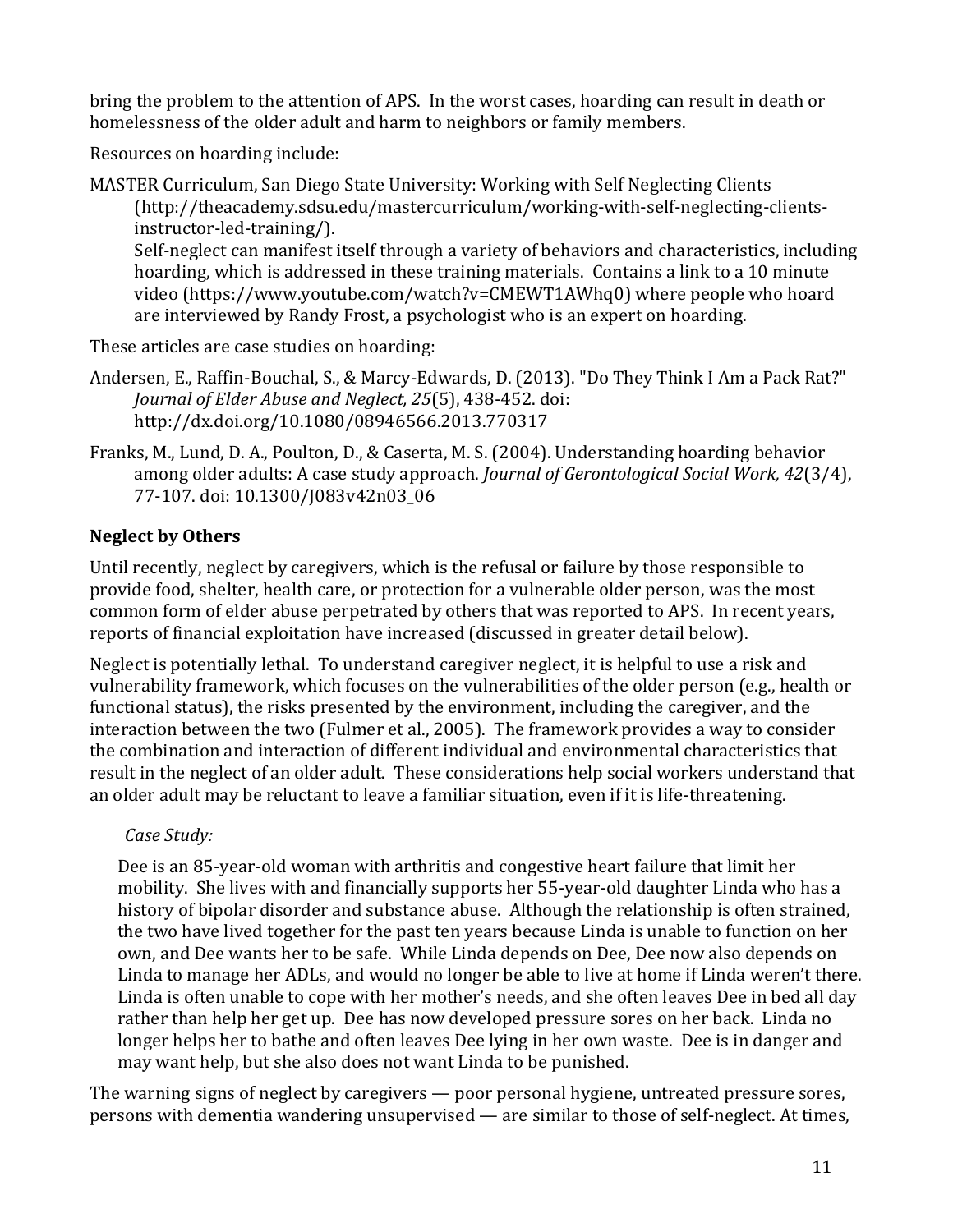as in the case of Dee, the older adult is the only household member in poor condition, while in other situations of extreme poverty, whole families may be living in appalling conditions (McInnis-Dittrich, 2014). Although neglect and self-neglect may share some of the same warning signs, the responses to neglect by caregivers are different than the responses to self-neglect (Shugarman, Fries, Wolf, & Morris, 2003). The response to neglect also depends upon the caregiving circumstances. Caregivers may be overwhelmed or lack the necessary knowledge to provide care, or they may be deliberately withholding necessary care, or the situation may reside somewhere on the continuum between the two.

Warning signs include:

- Lack of basic hygiene
- Lack of adequate food
- Lack of medical aids (e.g., glasses, walker, teeth, hearing aid, medications)
- Lack of clean appropriate clothing; stained or torn clothing
- **Person with dementia left unsupervised**
- Bed-bound person left without care
- Home cluttered, filthy, in disrepair, or having fire and safety hazards
- Home without adequate facilities (e.g., stove, refrigerator, heat, cooling, working plumbing, and electricity)
- Untreated pressure "bed" sores
- **Dramatic weight loss**
- Malnutrition or dehydration

Source: Center of Excellence on Elder Abuse and Neglect resources: Red Flags and Community Fact Sheet (http://www.centeronelderabuse.org/Advocacy and Policy Change.asp).

## **Financial Exploitation**

Financial exploitation, which involves the misappropriation of an older person's money or property by someone that the older person trusts, is a serious and costly threat to the safety and well-being of older adults. The incidence of financial exploitation has been growing, and recent studies show that it is now the most common form of elder mistreatment (Peterson et al., 2014). APS agencies also have documented increased reports of financial exploitation, particularly since the Great Recession of 2008 (Walls et al., 2011). Financial exploitation covers a wide range of activities. Some older adults are victims of consumer fraud, which occurs when individuals or businesses engage in deceptive practices that result in financial loss to the older adults, such as a telemarketing scam. Health care fraud, particularly Medicare fraud, is a growing concern. Older adults need to be aware of potential exploitation related to their Medicare benefits. For example, home health providers may file false claims that exaggerate patients' medical conditions or bill for unnecessary services. Some perpetrators of fraud obtain the Medicare numbers of older adults under false pretenses and then bill for services not actually rendered. Another type of health care fraud is medical identity theft, where the older adult's health information is used to obtain services and prescription drugs for someone else

(http://www.justice.gov/elderjustice/practitioner/types-of-financial-exploitation\_.html).

Family members can abuse older adults financially in a number of ways. For instances, they can "live off" the older adult's Social Security payments or pressure the older adult to lend them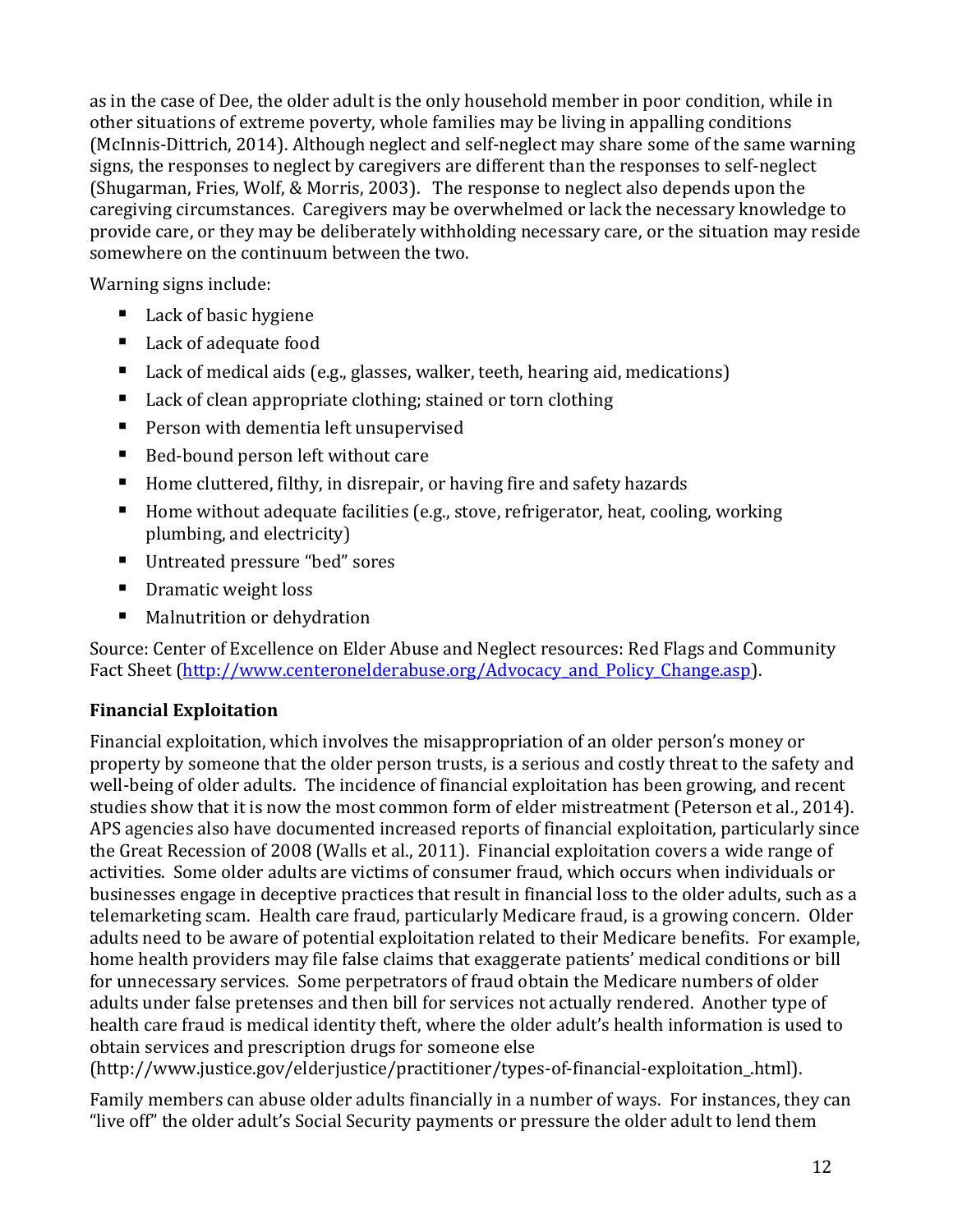money, change their will, or turn over the deed to their house. In an example of how financial exploitation may combine with neglect (sometimes referred to as polyvictimization), family members may forgo needed home health care or other medical services in order to preserve the older adult's financial resources for later inheritance. The line between exploitation and willing consent to share resources may be difficult to determine due to cognitive impairment of the older adult, coercion by the caregiver, or the older adult's concern about what will happen to the perpetrator if the exploitation is revealed.

Warning signs include:

- Lack of amenities victim could afford
- Elder "voluntarily" giving inappropriate financial reimbursement for needed care and companionship
- Caregiver has control of elder's money but is failing to provide for elder's needs
- Caretaker "living off" elder
- Elder has signed property transfers (Power of Attorney, new will, etc.) when unable to comprehend the transaction
- Standard of living is inconsistent with known income
- Unusual banking activity
- **Signatures on checks don't match elder's signature**
- Belongings are missing
- Bills are unpaid although elder's income is sufficient

Source: Center of Excellence on Elder Abuse and Neglect resources: Red Flags and Community Fact Sheet (http://www.centeronelderabuse.org/Advocacy and Policy Change.asp).

#### **Psychological Abuse**

Emotional or psychological abuse is inflicting mental pain, anguish, or distress on an older person through verbal or nonverbal acts. More than other types of mistreatment, emotional abuse is hard to define and characterize, in part because one must consider not only the psychologically abusive behavior and its perceived effects on the older adult. Recent efforts to develop a self-report measure of psychological maltreatment resulted in the identification of four major types of psychological abuse – isolation, threats and intimidation, insensitivity and disrespect, and shaming and blaming. These researchers concluded that isolation was the most serious type of psychological abuse because it borders on physically abusive behavior when it involves physical restraint (Conrad, Iris, Ridings, Langley, & Anetzberger, 2011).

Warning signs include:

- Caregiver isolates elder (doesn't let anyone into the home or speak to the elder)
- Caregiver is verbally aggressive or demeaning, controlling, overly concerned about spending money, or uncaring
- Caregiver treats the elder like a child
- Elder is confused and anxious; or refuses to answer questions in front of a caregiver.

Source: Center of Excellence on Elder Abuse and Neglect resources: Red Flags and Community Fact Sheet [\(http://www.centeronelderabuse.org/Advocacy\\_and\\_Policy\\_Change.asp\)](http://www.centeronelderabuse.org/Advocacy_and_Policy_Change.asp).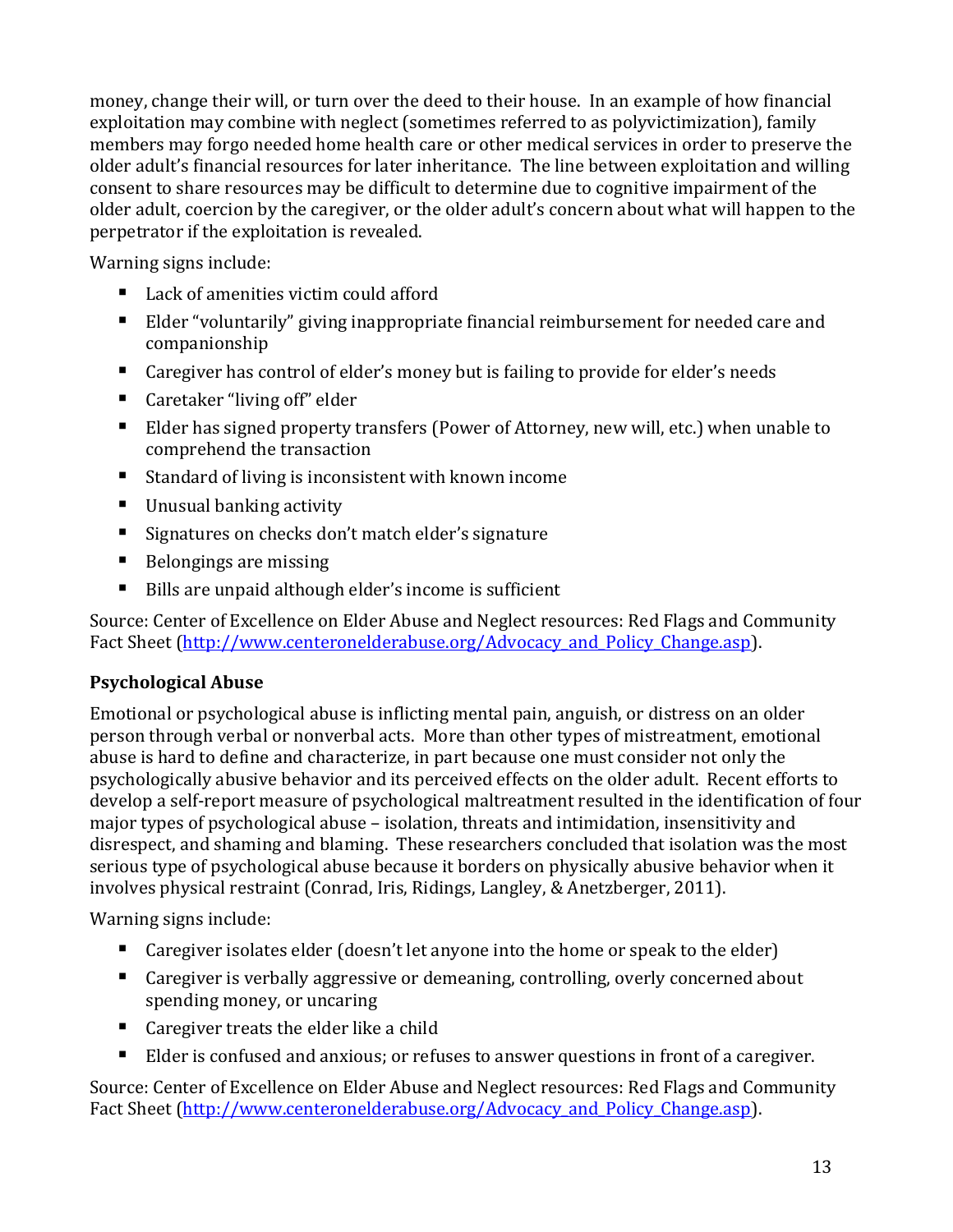## **Physical Abuse**

Physical abuse is inflicting, or threatening to inflict, physical pain or injury on a vulnerable older person, or depriving the person of a basic need. Physical abuse often co-occurs with other types of mistreatment. While neglect is an act of omission, physical abuse involves harmful action on the part of the perpetrator. Physical abuse can occur in the context of relationships where the perpetrator is dependent upon the older adult for support, as when an adult son "living off" his mother physically harms her (Jackson & Hafemeister, 2011). Physical abuse in caregiving relationships may occur when the older adult care recipient who has dementia is verbally or physically aggressive, particularly if the prior relationship with the caregiver was strained (Cooney, Howard, & Lawlor, 2006). In the past decade, there have been more efforts to train doctors and other first responders in how to screen for physical abuse and other types of mistreatment, so that they will report it to APS. Doctors and others are often reluctant to ask about the source of injuries because there are multiple potential causes, and doctors have not been consistently trained to recognize and report abuse (Yaffe, Wolfson, Lithwick, & Weiss, 2008). For example, bruises, one marker of physical abuse, may have other causes as well. Research on bruising in older adults has aided in distinguishing bruises resulting from abuse from those acquired in other ways; older adults who were mistreated were more likely to know the cause of their bruise, their bruises were larger, and they were located mostly on the face, arms, and back (Wiglesworth et al., 2009).

Warning signs include:

- Inadequately explained fractures, bruises, welts, cuts, sores, or burns
- Elder has repeated unexplained injuries
- Wearing long sleeves on a very hot day
- Elder refuses to go to the emergency room

Source: Center of Excellence on Elder Abuse and Neglect resources: Red Flags and Community Fact Sheet (http://www.centeronelderabuse.org/Advocacy and Policy Change.asp).

#### **Sexual Abuse**

The same ageism that prevents many from seeing older adults as sexual beings may also blind social workers and others who come into contact with older adults to the possibility that older adults may be sexually abused by care providers, family members, and, in institutions, by other residents. Sexual abuse encompasses nonconsensual sexual behaviors that include unwanted sexual touching, involuntary nudity, sexually explicit photography, and sexual assault of all types (McInnis-Dittrich, 2014). Burgess and colleagues (2008) found that markers of sexual abuse (i.e., signs that triggered reports to APS or law enforcement) included strong ambivalence of the older person towards suspected offenders, victim's distress during personal care, signs of physical trauma, and sexually transmitted diseases. Sexual behaviors or statements made by suspected offenders also triggered investigation.

The difficulty in obtaining data on sexual abuse has impeded progress in learning about this topic (Teaster & Roberto, 2004), and existing research relies on reviews of cases that come to the attention of APS or the criminal justice system. Research suggests that sexual abuse, even when identified, does not receive the attention it deserves. A study of 82 older adults reported to APS, the majority of whom were women with cognitive impairment living in nursing homes, found that the majority of the incidents were perpetrated by other facility residents and involved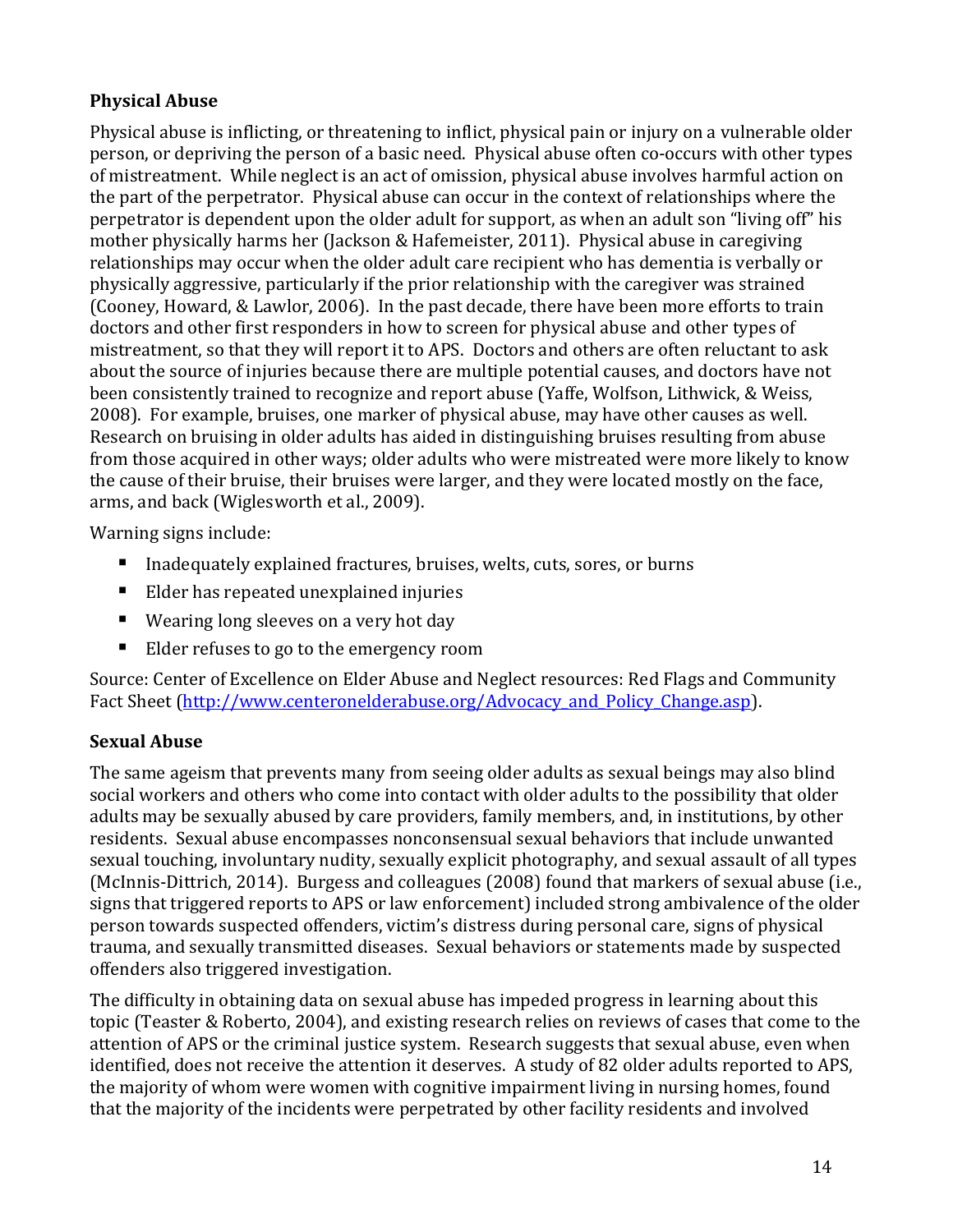sexualized kissing and fondling and unwanted sexual interest. Only four cases were prosecuted (Teaster & Roberto, 2004).

Warning signs include:

- Unexplained vaginal or anal bleeding
- Torn or bloody underwear
- Bruised breasts
- Venereal diseases or vaginal infection
- Difficulty walking or sitting
- **Inappropriate, unusual, or aggressive sexual behavior**

Source: National Committee for the Prevention of Elder Abuse [\(http://www.preventelderabuse.org/elderabuse/s\\_abuse.html\)](http://www.preventelderabuse.org/elderabuse/s_abuse.html).

Social workers (except in New York State) are mandated by law to report any suspicions of abuse or neglect/self-neglect towards dependent adults or seniors to APS. More information about APS is presented in Modules 2 and 3.

## **Elder Mistreatment Case Studies and Vignettes**

The following resources for case studies and vignettes are useful.

Anetzberger, G. J. (2005). Elder Abuse: Case Studies for Clinical Management. *Clinical Gerontologist, 28*(1-2), 43-53. doi: [http://dx.doi.org/10.1300/J018v28n01\\_03](http://dx.doi.org/10.1300/J018v28n01_03)

Contains three case studies. The first describes a woman who is socially isolated and engages in self-neglect;the second concerns a woman providing inadequate care for her dying spouse, a man who had been physically and emotionally abusive during their marriage; and the third describes a middle-aged woman caring for her mother who has Alzheimer's disease.

Beidler, J. J. (2012). We Are Family: When Elder Abuse, Neglect, and Financial Exploitation Hit Home. *Generations, 36*(3), 21-25.

The author is the granddaughter of a couple who were abused and neglected by her uncle. It describes her efforts to intervene in the situation with the help of APS and the police, and her grandparents' repeated refusal to accept help. Illustrates factors involved in abuse, neglect, and self-neglect, including the perpetrator's substance abuse, financial exploitation of his parents, horrendous living conditions, and the declining capacity of the older couple to choose the course of action that was in their best interest.

- U.S. Department of Justice Elder Justice Initiative Scenarios <http://www.justice.gov/elderjustice/support/common-scenarios.html>
- These common abuse scenarios can be used as examples of different types of elder abuse. <http://www.justice.gov/elderjustice/financial/common-scenarios.html> These vignettes describe common scenarios of financial exploitation.

## <span id="page-16-0"></span>**Theoretical Approaches to Understanding Elder Abuse**

Social workers use various theoretical approaches to understand the aging process and elder abuse. Overviews of biological, social, and developmental theories of aging are helpful in providing further context on the aging process (see, for example, Hutchison [2015], McInnis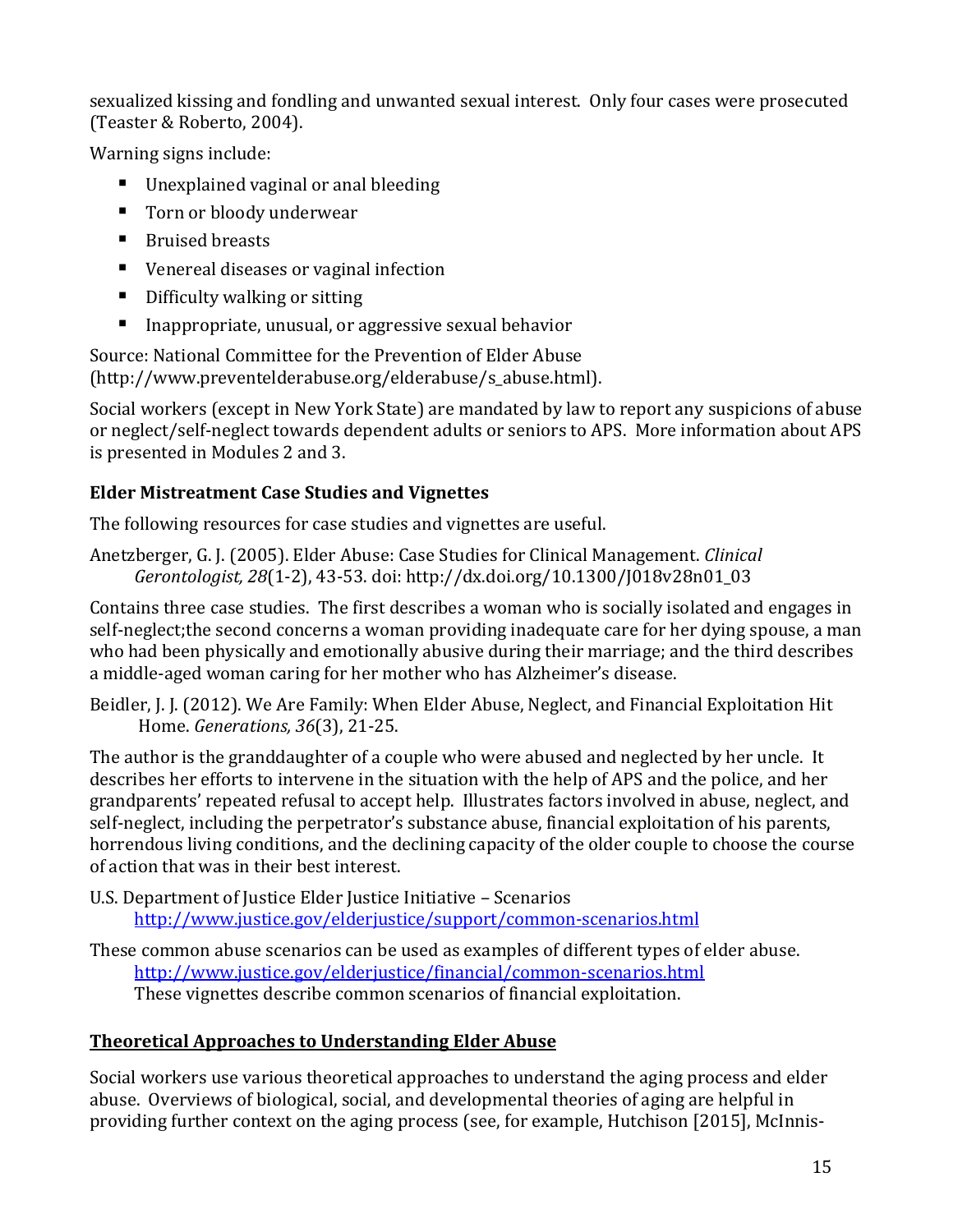Dittrich [2014⦎, or other social gerontology or HBSE textbooks). Case vignettes can be used to draw connections about how theories would explain or add to understanding of specific situations involving elder abuse.

While various theoretical approaches have been used to understand elder abuse, few have been tested empirically. In a National Institute of Justice Research Brief, Jackson and Hafemeister (2013) provided an excellent overview of the process of theory development and the theories that have been used to understand elder abuse. They note that theory development in elder abuse has been limited because it has not been a priority for federal funding and has relied on a caregiver stress model for explanation. They also point out that different types of elder abuse (e.g., neglect, physical abuse, financial exploitation, psychological abuse, sexual abuse) require different theoretical explanations and attention to characteristics of both victim and perpetrator. This work can be found here: [https://www.ncjrs.gov/pdffiles1/nij/241731.pdf.](https://www.ncjrs.gov/pdffiles1/nij/241731.pdf) 

Short descriptions of theoretical approaches that have been used to understand elder abuse are provided below. These can be categorized as interpersonal (social exchange and caregiver stress theories); intrapersonal (social learning theory); sociocultural (power and control theory); and multisystemic (ecological theory) (Burnight & Mosqueda, 2011). Developmental theories (attachment theory, Erikson's lifestage development theory, and life-course perspective) can also provide insight. Social workers need to be aware of the multi-dimensional nature of elder abuse in seeking and critiquing theoretical explanations.

## **Social Exchange Theory**

Social exchange theory suggests that there is a set of mutual expectations that governs our relationships. Successful relationships are based on reciprocal benefits, and the parties to the relationship will positively evaluate the interactions. A parent cares for a child not only out of love but also as an investment for future security in old age. The child in return takes care of the aging parent out of obligation and love. However, older adults who need physical care or who want to remain in the community are often abused by their offspring who are dependent upon them financially or emotionally. Social exchange theory might predict that the older adult would seek an end to this uneven relationship, when in reality many older parents remain devoted to the care of their child or they are unable to leave the situation because they would be institutionalized (Jackson & Hafemeister, 2013).

## **Caregiver Stress Theory**

Caregiver stress theory suggests that stressors on the caregiver cause the caregiver to lash out against the older adult. Factors related to caregiver stress are motivation for caregiving, lack of supportive services, lack of coping skills, lack of resources/respite, isolation of the victim, and outside stressors (job, losses, etc.). One criticism of caregiver stress theory is that it may lead to intervention strategies that inadvertently blame the victim or minimize the need for offenders to be accountable for their behavior. And as noted above, caregiver stress by itself is not a primary cause of mistreatment (Brandl & Raymond, 2012). On the other hand, because research on caregiver characteristics is scarce, social workers must continue to develop their understanding of the role of caregiver stress in elder abuse (Dong, Chen, Chang, & Simon, 2013).

## **Power and Control Theory**

Power and control theory focuses attention on the abuser's use of coercion and threats to maintain power and control during the course of a relationship with another person. This theory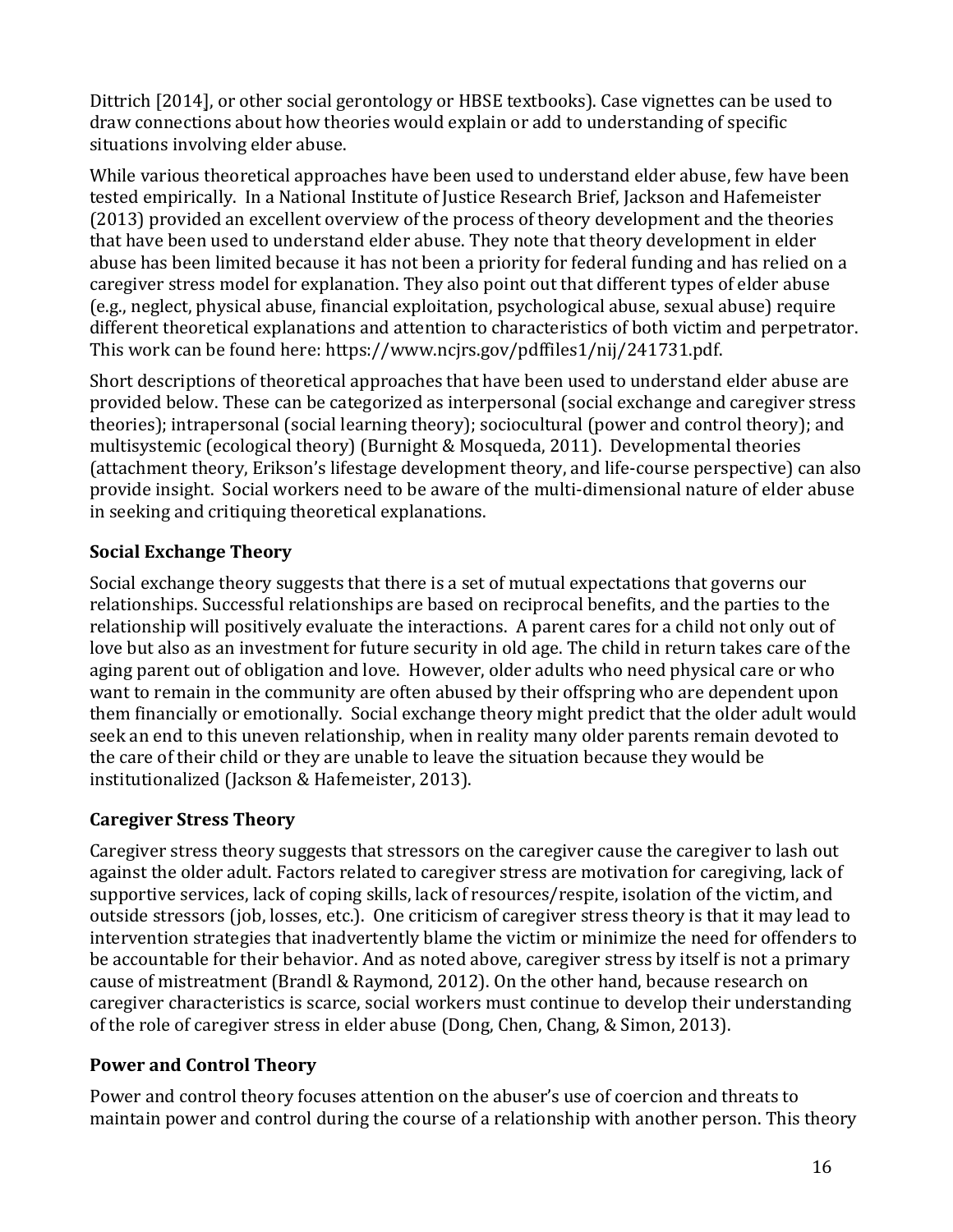sees the abuser-victim dynamics from the domestic violence perspective. If spousal abuse of the older adult is regarded as elder abuse as opposed to domestic violence, proposed interventions may focus on relieving caregiver stress rather than protecting the victim from the perpetrator, and the abuse may continue. For a power and control theory diagram applied to abuse in later life, see [http://www.ncall.us/content/abuse-later-life-power-control-wheel.](http://www.ncall.us/content/abuse-later-life-power-control-wheel)

## **Social Learning Theory**

Social learning theory suggests that the social environment to which the individual is exposed influences behavior. If a male child is exposed to parental aggressive or violent behavior as a means of conflict resolution, he is more likely to resort to spousal abuse as an adult. If the female child is exposed to parental aggressive or violent behavior as a means of conflict resolution, she is more likely to become a victim. The social learning theory suggests that if the elder has a history of violence in the family dynamics, there is a greater likelihood of abuse.

### **Ecological Perspective Theory**

The ecological theory perspective acknowledges the impact that the environment has on the individual. For the older adult, the influences of the social environment can be seen in the lack of services and resources that are needed for their continued autonomy. Affordable housing, transportation, and medications are often a problem for older adults who are living on a fixed income. Older women are at a higher risk for poverty than men, with the oldest old (age 85+) women being the most at risk. Older individuals living alone are likely to be poor (Administration on Aging, 2013).

#### **Developmental Theoretical Frameworks Applied to the Older Adult**

#### *Attachment Theory:*

Bowlby's attachment theory discusses the importance of early childhood attachments to primary caregivers to provide a secure foundation from which the child can explore his/her physical environments and social engagements. Secure attachments are associated with higher selfesteem and sense of well-being. Attachment theory can be applied to the older adult's reaction to stress (physical, environmental, and loss) and their ability to cope. Attachment behavior patterns are often broken down into three categories: secure, avoidant, and anxious. Securely attached personalities will seek out interaction during times of great stress. Avoidant personalities tend to be wary or mistrustful of intervention by others. Anxious personalities tend to become dependent on others.

All three personality types can become victims of self-neglect and/or abuse, although the risk may be higher for the avoidant and anxious personalities. The avoidant personality may be more resistant to intervention, and the anxious personality may be more at risk for all forms of abuse because of their dependence on others.

The attachment theory can be useful when viewing caregiving patterns of the adult child now providing care for their parents. Attachment theory proposes that the ability of adults to form loving relationships throughout the lifespan will be reflected in the older adult providing care for a spouse.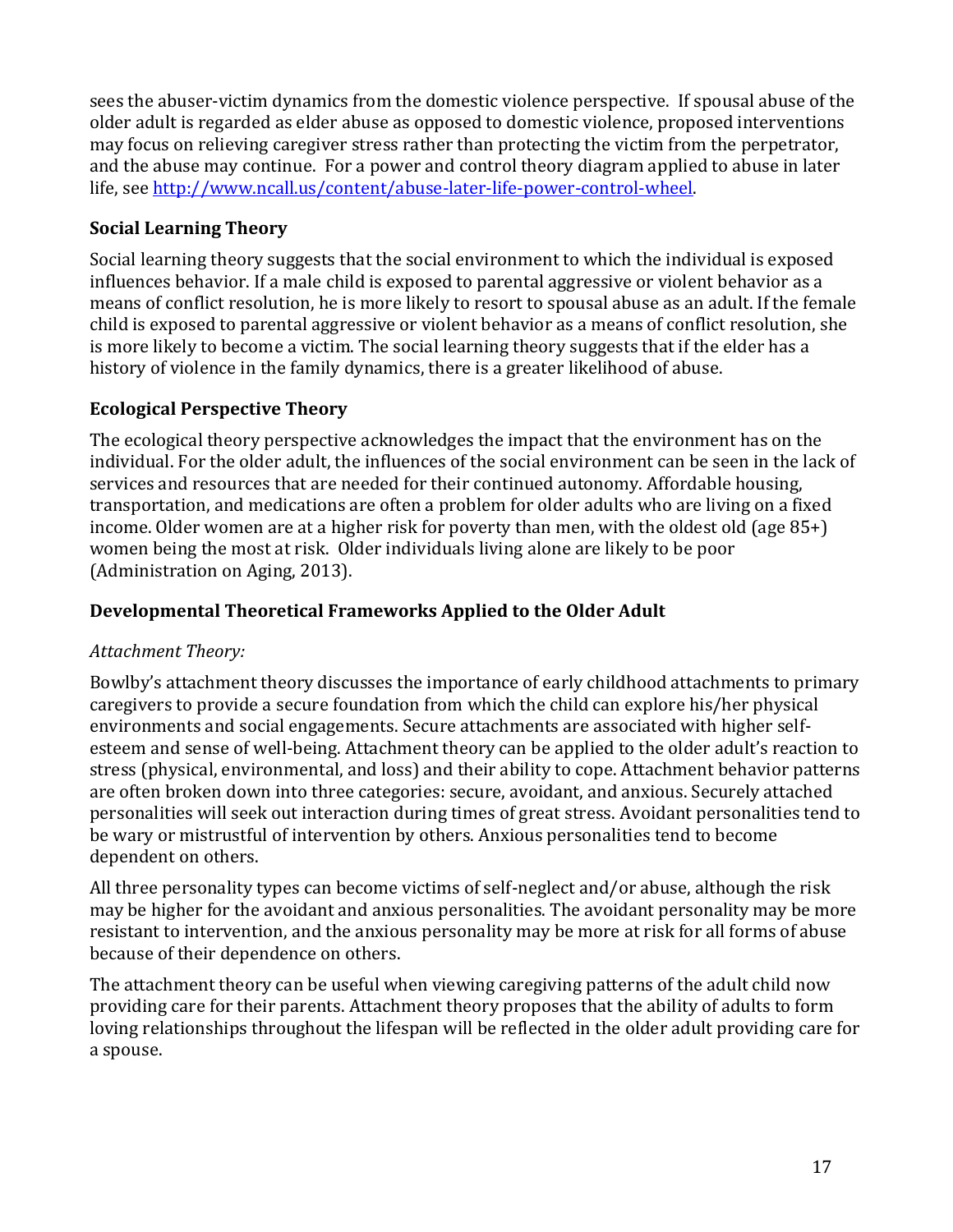#### *Erikson's Developmental Milestones:*

Erikson recognized that human development continues throughout the life span and defined the tasks of each stage of life in terms of crises. Erikson suggested that the crisis of old age involves ego integrity versus despair. This stage of life is characterized as a time of reflection on and acceptance of one's life. Ego integrity enables the positive self-review of one's accomplishments and failures and the acceptance of both. Despair is associate with a negative self-review, resulting in regret, self-contempt, and a fear of death.

## *Life Course Perspective:*

The life course or life span perspective views life as being fluid, multifaceted, contextual, entailing continual development and growth. This perspective states that old age is the continuation of life experiences, social roles, transitions, history, and adaptations —a time of entering the culmination period of life.

### **Other Useful Perspectives**

### *Health Perspective:*

The health perspective looks at the individual's concepts of aging, health, well-being, healthcare, and medication usage. This perspective is important when assessing the older adult's attitudes towards aging, the presence of disease, pain, and physical or cognitive declines. It is important to remember that not all older adults have had the same benefits or access to a lifetime of medical care.

### *Maslow's Hierarchy of Needs:*

Maslow's hierarchy of needs states that to reach self-actualization basic needs must first be met. In working with the older adult, this framework can be useful in determining whether there are indications of neglect or abuse. Are the older adult's basic needs being met? Is the older adult safe? Is he or she isolated?

#### *Strengths Perspective:*

The strengths perspective evaluates the abilities, skills, and motivation of the older adult. This perspective focuses on identifying the adaptive abilities and coping mechanisms over the lifetime and utilizing these strengths to achieve the client's goals. Although the focus is on strengths, it is important to acknowledge the client's limitations so that mutually agreed upon interventions are attainable.

#### <span id="page-19-0"></span>**Summary**

Understanding elder abuse and neglect is challenging because of the multi-faceted needs of older adults and the complex intra- and interpersonal dynamics involved. Each situation is unique, and social workers must be made aware that victims of abuse can range from frail, dependent, and cognitively impaired older adults to healthy older adults who may be in abusive relationships with their spouses or other family members. The growing number of older adults, the fact that one in ten of them may be a victim of abuse, neglect, or exploitation, and the consequences of abuse compel social workers to learn about definitions, risk factors, and warning signs of abuse, neglect, and exploitation. Armed with knowledge of normal aging processes, social workers can recognize and be sensitive to possible signs of abuse and neglect.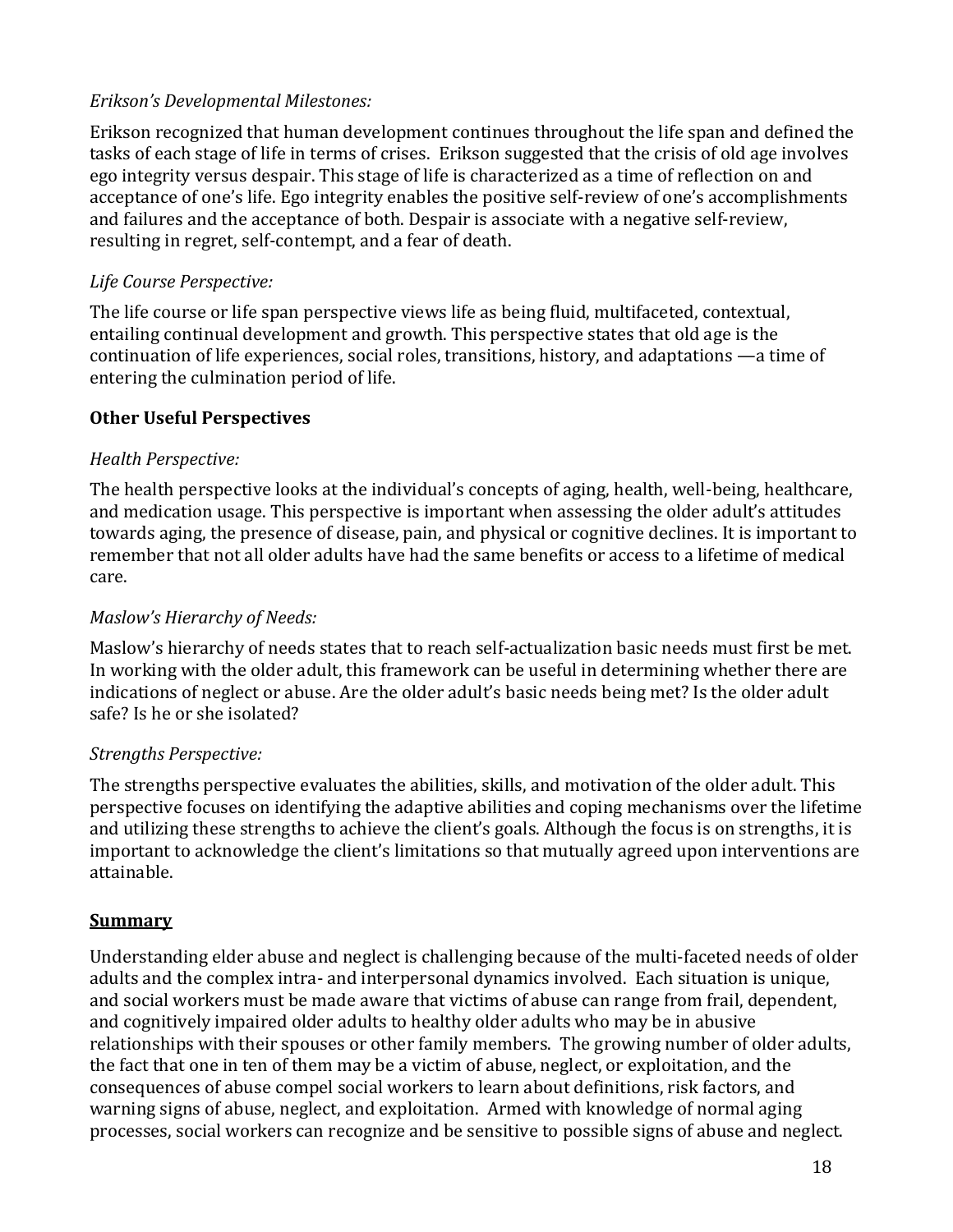Although no one theory satisfactorily explains elder abuse, the theoretical perspectives summarized in this module provide a way to understand the dynamics involved.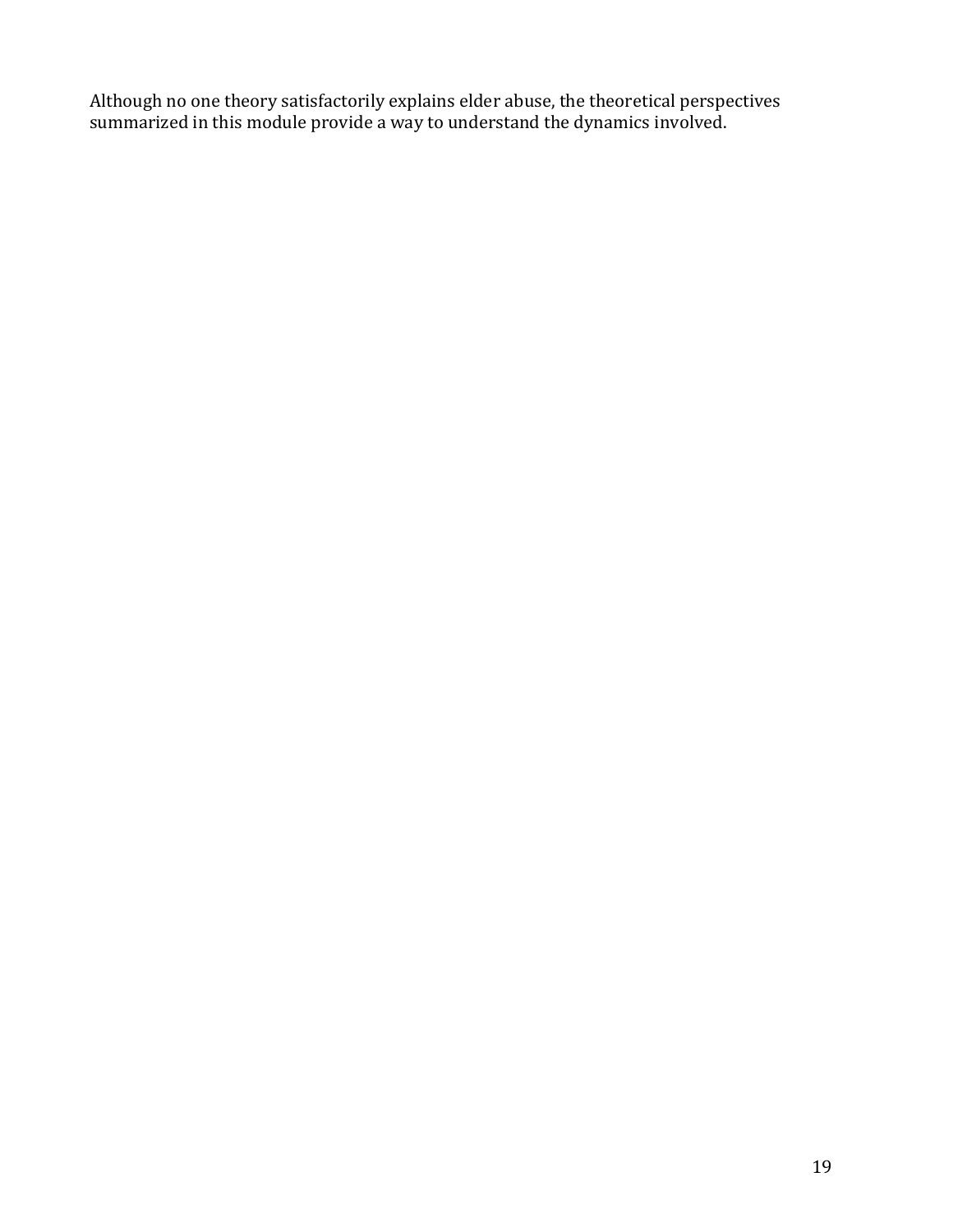#### **Works Cited**

- <span id="page-21-0"></span>Administration on Aging (2013). *A profile of older Americans: 2013*. Retrieved from http://www.aoa.gov/aging\_statistics/Profile/2013/docs/2013\_Profile.pdf
- Acierno, R., Hernandez-Tejada, M., Muzzy, W., & Steve, K. (2009). *National Elder Mistreatment Study*. Report to the National Institute of Justice, Project #2007–WG–BX–0009. Rockville, MD: National Institute of Justice.
- Acierno, R., Hernandez, M. A., Amstadter, A. B., Resnick, H. S., Steve, K., Muzzy, W., & Kilpatrick, D. G. (2010). Prevalence and Correlates of Emotional, Physical, Sexual, and Financial Abuse and Potential Neglect in the United States: The National Elder Mistreatment Study. *American Journal of Public Health, 100*(2), 292–297.
- Beaularier, R. L., Seff, L. R., & Newman, F. L. (2008). Barriers to help-seeking for older women who experience intimate partner violence: A descriptive model. *Journal of Women & Aging, 20*(3/4), 231-248. doi: 10.1080/08952840801984543
- Bonomi, A. E., Anderson. M. L., Reid, R. J., Carrell, D., Fishman, P. A. … Thomspon, R. S. (2007). Intimate partner violence in older women. *The Gerontologist, 47*, 34–41.
- Brandl, B., Dyer, C. B., Heisler, C. J., Otto, J. M., Stiegel, L. A., & Thomas, R. W. (2006). *Elder abuse detection and intervention: A collaborative approach*. New York: Springer Publishing Company.
- Brandl, B., & Raymond, J. A. (2012). Policy implications of recognizing that caregiver stress is not the primary cause of elder abuse. *Generations, 36*(3), 32-39.
- Brintnall-Peterson, M. (2012). *Caregiving is different for everyone*. Madison, WI: University of Wisconsin Extension: Family Caregiving Community of Practice.
- Burgess, A. W., Ramsey-Klawsnik, H., & Gregorian, S. B. (2008). Comparing routes of reporting in elder sexual abuse cases. *Journal of Elder Abuse & Neglect, 20*(4), 336-352. doi: 10.1080/0894650802359250
- Burnight, K., & Mosqueda, L. (2011). *Theoretical model development in elder mistreatment* (2005- IJ-CX-0048). Washington, DC: U.S. Department of Justice.
- Chapin, R. K., Sergeant, J. F., Landry, S. T., Koenig, T., Leiste, M., & Reynolds, K. (2010). Hoarding cases involving older adults: The transition from a private matter to the public sector. *Journal of Gerontological Social Work, 53*(8), 723-742. doi: 10.1080/01634372.2010.517697
- Conrad, K. J., Iris, M., Ridings, J. W., Langley, K., & Anetzberger, G. J. (2011). Self-report measure of psychological abuse of older adults. *Gerontologist, 51*(3), 354-366.
- Cooney, C., Howard, R., & Lawlor, B. (2006). Abuse of vulnerable people with dementia by their carers: Can we identify those most at risk? *International Journal of Geriatric Psychiatry, 21*(6), 564-571. doi: 10.1002/gps.1525
- Dong, X., Chen, R., Chang, E.-S., & Simon, M. (2013). Elder abuse and psychological well-being: A systematic review and implications for research and policy — a mini review. *Gerontology, 59*, 132-142. doi: 10.1159/000341652
- Frazer, S. (2009) *LGBT Health and Human Services Needs in New York State*. Empire State Pride Agenda Foundation: Albany, NY. Retrieved from http://www.prideagenda.org/Portals/0/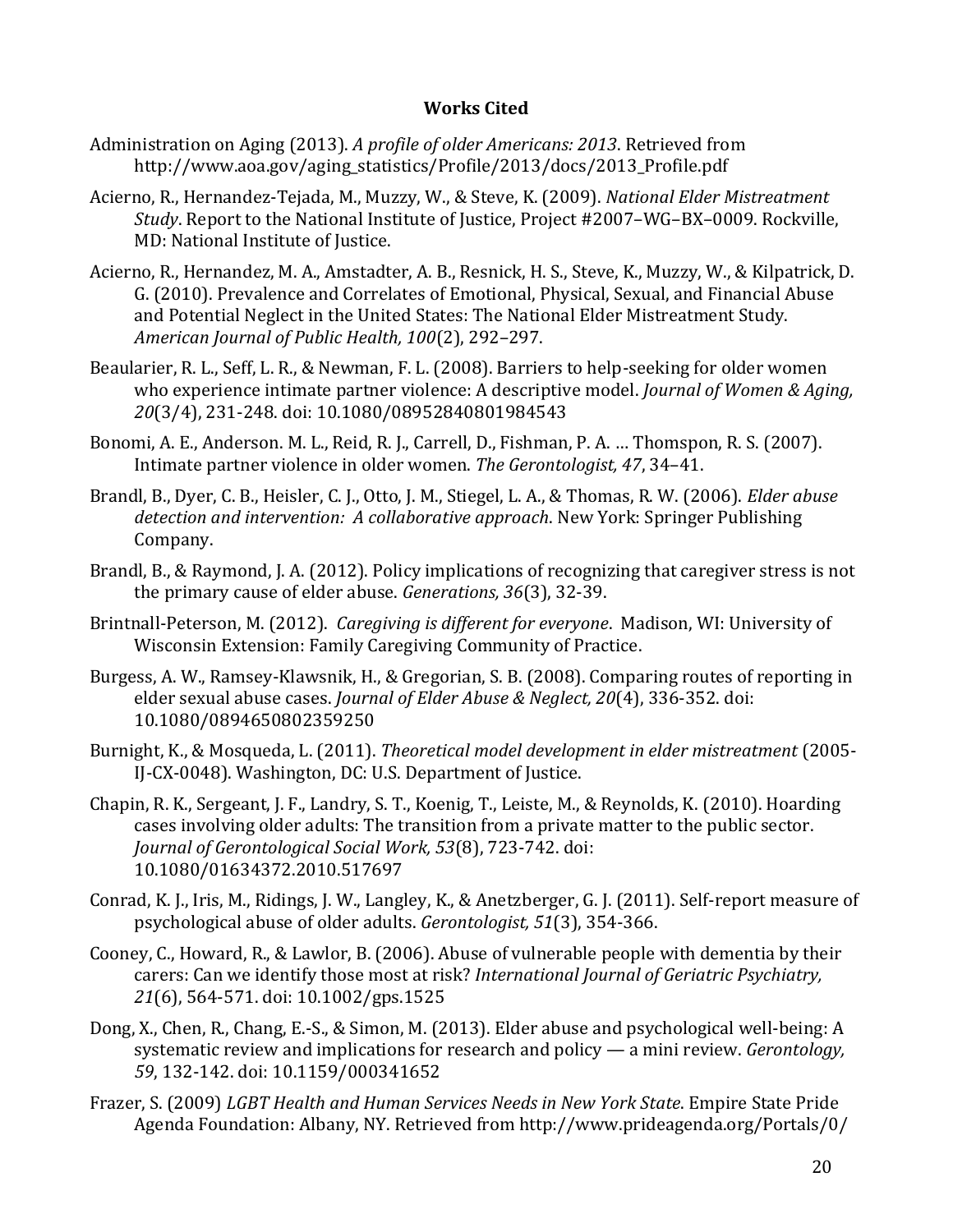pdfs/LGBT%20Health%20and%20Human%20Services%20 Needs%20in%20New%20York%20State.pdf

- Fredriksen-Goldsen, K. I., Kim, H-J., Emlet, C.A., Muraco, A., Eroseheva, E., Hoy-Ellis, C. P., & Petry, H. (2011). *The aging and health report: Disparities and resilience among lesbian, gay, bisexual, and transgender older adults.* Seattle, WA: University of Washington
- Fulmer, T., Paveza, G., VandeWeerd, C., Fairchild, S., Guadagno, L., Bolton-Blatt, M., & Norman, R. (2005). Dyadic vulnerability and risk profiling for elder neglect. *The Gerontologist, 45*, 525– 535.
- Greenlee, K. (2012). Take a stand against elder abuse. *Generations, 36*(3), 6-8.
- Hutchison, E. D. (2015). *Dimensions of human behavior: The changing life course* (5th ed.). Thousand Oaks, CA: Sage.
- Jackson, S. L., & Hafemeister, T. L. (2011). Risk factors associated with elder abuse: The importance of differentiating by type of maltreatment. *Violence and Victims, 26*(6), 738-757. doi: 10.189/0886-6708.26.6.738
- Jackson, S. L., & Hafemeister, T. L. (2013). *Understanding elder abuse: New directions for developing theories of elder abuse occurring in domestic settings*. Retrieved from https://www.ncjrs.gov/pdffiles1/nij/241731.pdf
- Johannesen, M., & LoGiudice, D. (2013). Elder abuse: A systematic review of risk factors in community-dwelling elders. *Age and Ageing, 42*, 292-298.
- Kilbane, T., & Spira, M. (2010). Domestic violence or elder abuse? Why it matters for older women. *Families in Society, 91*(2), 165-170. doi: 10.1606/1044-3894.3979
- Lifespan of Greater Rochester Inc., Weill Cornell Medical School of Cornell University, & New York City Department for the Aging. (2011). *Under the radar: New York State elder abuse prevalence study.* Retrieved from [http://www.lifespan](http://www.lifespan-roch.org/documents/UndertheRadar051211.pdf)[roch.org/documents/UndertheRadar051211.pdf](http://www.lifespan-roch.org/documents/UndertheRadar051211.pdf)
- Logan, T., Walker, R., Jordan, C., & Leukefeld, C. (2006). Women and victimization: Contributing factors, interventions, and implications. Washington, DC: American Psychological Association.
- Lowenstein, A. (2010). Caregiving and elder abuse and neglect-developing a new conceptual perspective. *Ageing International, 35*(3), 215-227. doi: 10.1007/s12126-010-9068-x
- Lundy, M., & Grossman, S. (2009). Domestic violence service users: A comparison of older and younger women victims. *Journal of Family Violence, 24*(5), 297-309. doi: 10.1007/s10896- 009-9230-y
- MAP, SAGE, & CAP. (2010). *Improving the lives of LGBT older adults*. Retrieved from <http://www.lgbtmap.org/file/improving-the-lives-of-lgbt-older-adults.pdf>
- MetLife Mature Market Institute. (2011). *The MetLife Study of Elder Financial Abuse: Crimes of Occasion, Desperation, and Predation against America's Elders*. New York: Metropolitan Life Insurance Company.

McInnis-Dittrich, K. (2014). *Social work with older adults* (4th ed.). Boston, MA: Pearson.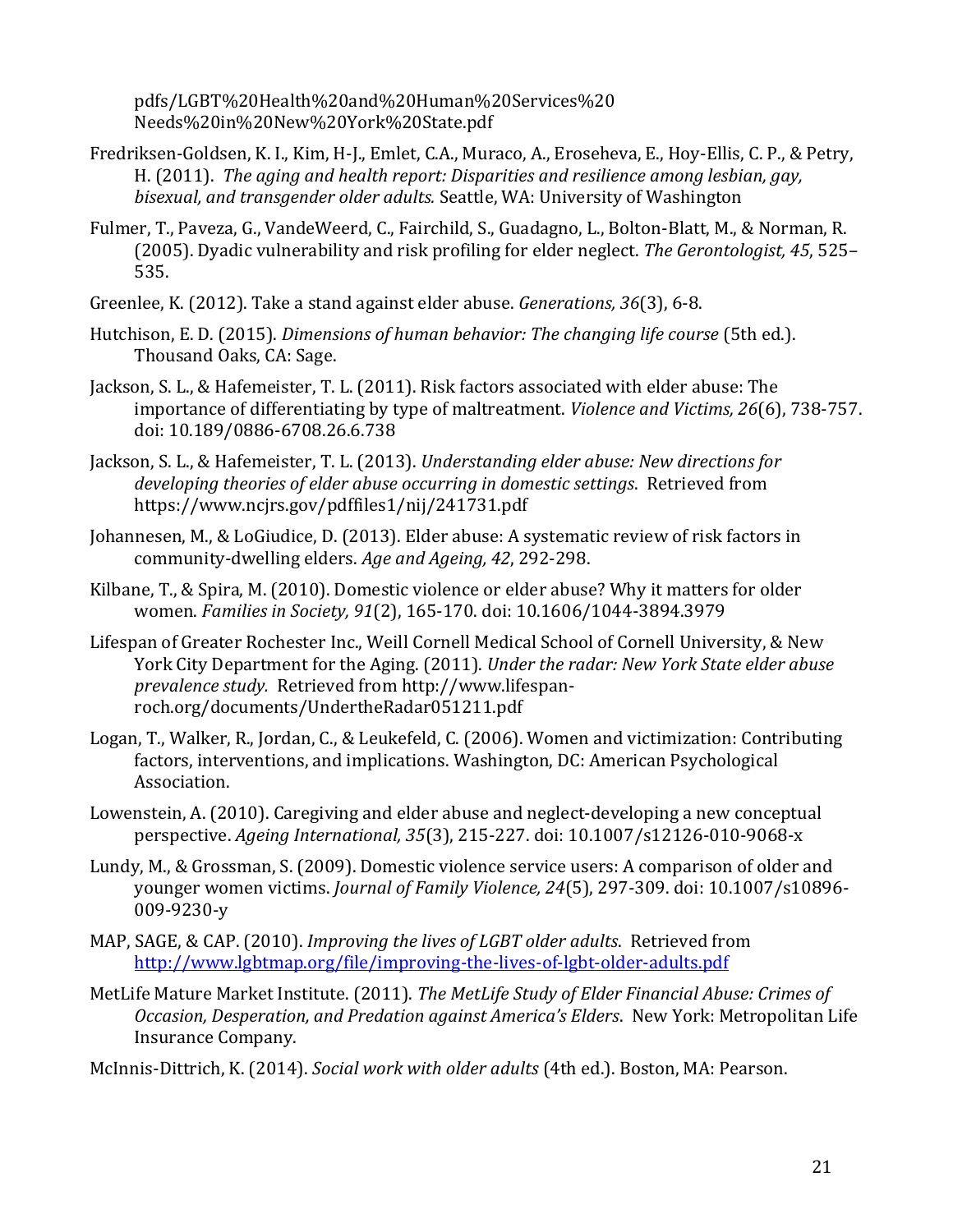- National Center for Injury Prevention and Control. (2015). *Preventing falls: A guide to implementing effective community-based fall prevention programs*. Atlanta, GA: Centers for Disease Control and Prevention.
- National Center on Elder Abuse. (1998). *The national elder abuse incidence study: Final report*. Retrieved from

[http://www.aoa.gov/AoARoot/AoA\\_Programs/Elder\\_Rights/Elder\\_Abuse/docs/ABuseRep](http://www.aoa.gov/AoARoot/AoA_Programs/Elder_Rights/Elder_Abuse/docs/ABuseReport_Full.pdf) [ort\\_Full.pdf](http://www.aoa.gov/AoARoot/AoA_Programs/Elder_Rights/Elder_Abuse/docs/ABuseReport_Full.pdf)

- National Center on Elder Abuse (2015). Mistreatment of lesbian, gay, bisexual and transgender (LGBT) elders. Retrieved from https://www.lgbtagingcenter.org/resources/resources.cfm?s=5
- National Council on Aging. Elder abuse facts. (n.d.) Retrieved from <https://www.ncoa.org/public-policy-action/elder-justice/elder-abuse-facts/>
- Nerenberg, L. (2008). *Elder abuse prevention: Emerging trends and promising strategies*. New York: Springer.
- Nerenberg, L. (2010). *Working with self-neglecting clients: Trainer's manual* (MASTER Curriculum) (Vol. 10). San Diego, CA: San Diego State University, Academy for Professional Excellence.
- Peterson, J. C., Burnes, D. P., Caccamise, P. L., Mason, A., Henderson, C. R., Jr., Wells, M. T., … Lachs, M. S. (2014). Financial exploitation of older adults: a population-based prevalence study. *Journal of General Internal Medicine, 29(*12), 1615-1623. doi: 10.1007/s11606-014-2946-2
- SAGE. (2011). Elder abuse issues: Key facts. Retrieved from https://www.sageusa.org/issues/abuse.cfm
- Shugarman, L. R., Fries, B. E., Wolf, R. S., & Morris, J. N. (2003). Identifying older people at risk of abuse during routine screening practices. *Journal of the American Geriatrics Society, 51*(1), 24-31. doi: 10.1034/j.1601-5215.2002.51005.x
- Steketee, G., Frost, R. O., & Kim, H.-J. (2001). Hoarding by elderly people. *Health & Social Work, 26*(3), 176-184.
- Steketee, G., & Frost, R. O. (2003). Compulsive hoarding: Current status of the research. *Clinical Psychology Review, 23*(7), 905-927.
- Teaster, P. B., Dugar, T. A., Mendiondo, M. S., Abner, E. L., Cecil, K. A., & Otto, J. M. (2006). *The 2004 survey of state adult protective services: Abuse of adults 60 years of age and older*. Retrieved from [http://www.ncea.aoa.gov/Resources/Publication/docs/APS\\_2004NCEASurvey.pdf](http://www.ncea.aoa.gov/Resources/Publication/docs/APS_2004NCEASurvey.pdf)
- Teaster, P. B., & Roberto, K. A. (2004). Sexual abuse of older adults: APS cases and outcomes. *Gerontologist*, *44*(6), 788-796. doi: 44/6/788 [pii]
- Tomita, S. (2006). Mistreated and neglected elders. In B. Berkman (Ed.), *Handbook of social work in health and aging* (pp. 219-230). New York: Oxford University Press.
- Walls, J., Gifford, K., Rudd, C., O'Rourke, R., Roherty, M., Copeland, L., & Fox-Grage, W. (2011). *Weathering the storm: The impact of the great recession on long-term services and supports*. Washington, DC: AARP.
- Weill Cornell Medical College. (2014). Study highlights prevalence of mistreatment between nursing home residents. Retrieved from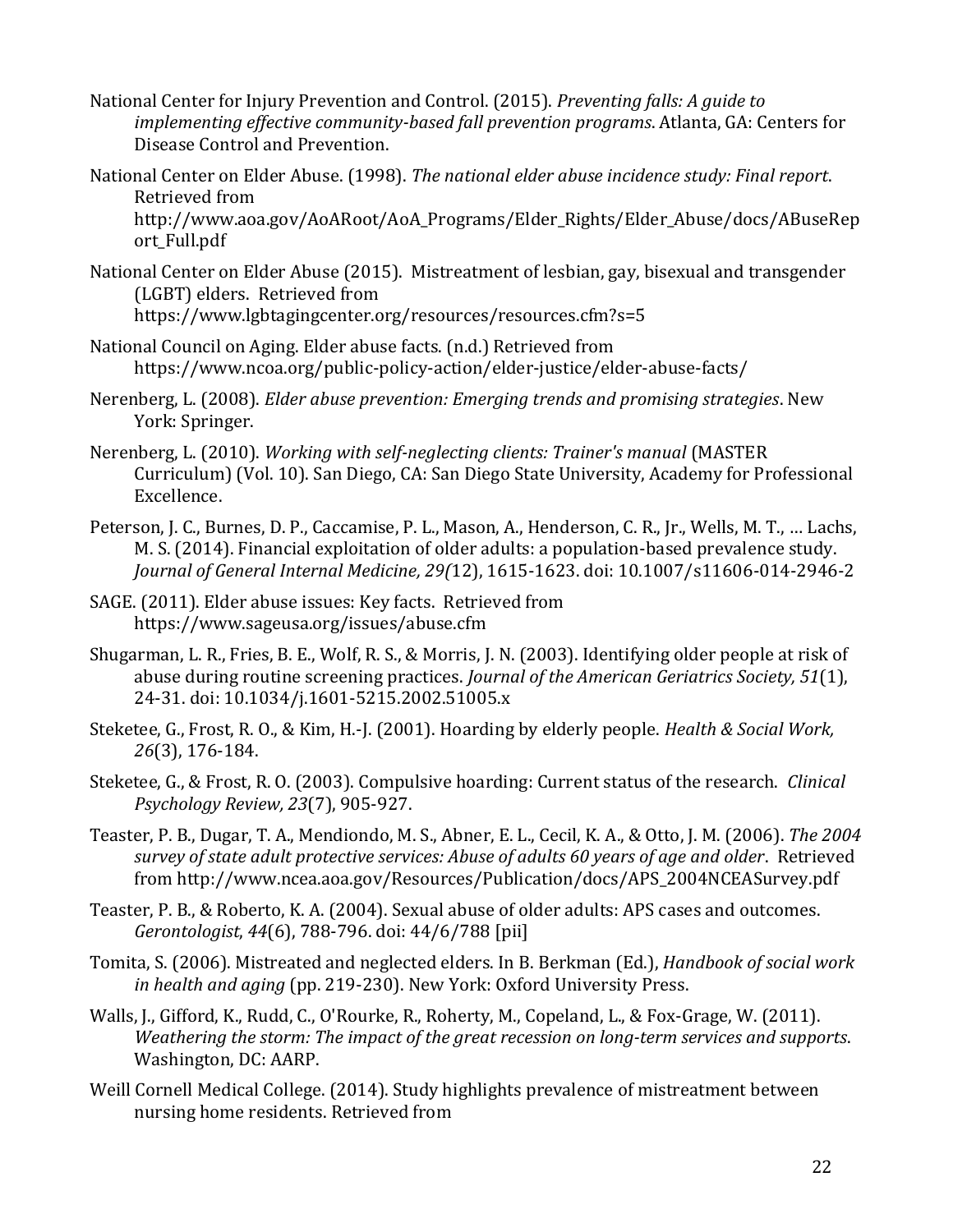[http://weill.cornell.edu/news/pr/2014/11/study-highlights-prevalence-of-mistreatment](http://weill.cornell.edu/news/pr/2014/11/study-highlights-prevalence-of-mistreatment-between-nursing-home-residents-pillemer-lachs.html)[between-nursing-home-residents-pillemer-lachs.html](http://weill.cornell.edu/news/pr/2014/11/study-highlights-prevalence-of-mistreatment-between-nursing-home-residents-pillemer-lachs.html)

- Wiglesworth, A., Austin, R., Corona, M., Schneider, D., Liao, S., Gibbs, L., & Mosqueda, L. (2009). Bruising as a marker of physical elder abuse. *Journal of the American Geriatrics Society*, *57*(7), 1191-1196. doi: 10.1111/j.1532-5415.2009.02330.x
- Yaffe, M. J., Wolfson, C., Lithwick, M., & Weiss, D. (2008). Development and validation of a tool to improve physician identification of elder abuse: The elder abuse suspicion index (EASI). *Journal of Elder Abuse & Neglect*, *20*(3), 276-300. doi: 10.1080/08946560801973168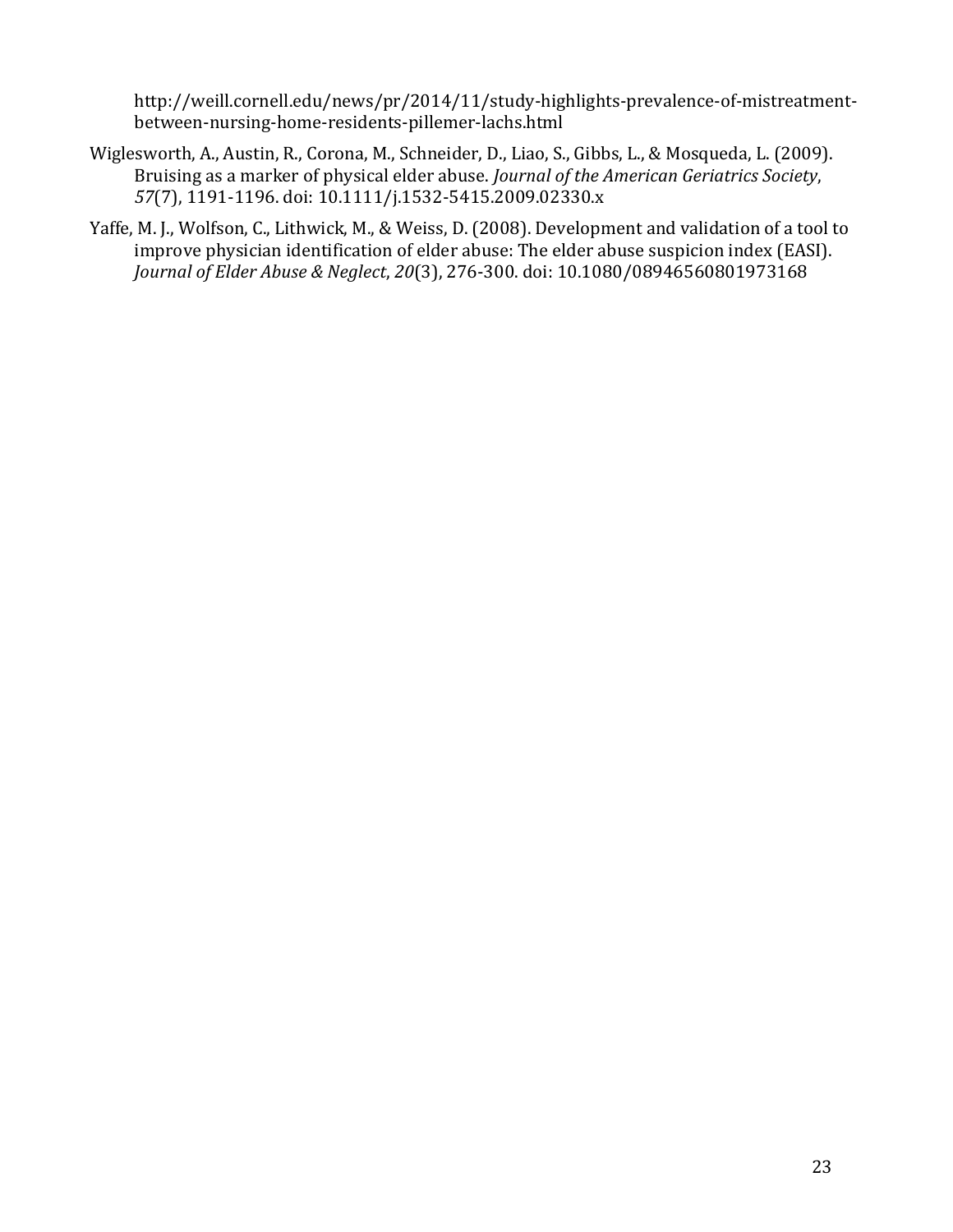# **Handout 1**

# **Changes Due to Normal Aging and Potential for Abuse/Neglect**

<span id="page-25-0"></span>

| <b>AGING PROCESS</b>                                | <b>NORMAL AGING</b>                              | <b>LINKS TO</b>                                                          |
|-----------------------------------------------------|--------------------------------------------------|--------------------------------------------------------------------------|
| <b>CHANGES</b>                                      | <b>OUTCOMES</b>                                  | <b>POTENTIAL ABUSE</b>                                                   |
| <b>Skin</b>                                         |                                                  |                                                                          |
| Loss of skin thickness                              | Skin becomes paper thin                          | Immobilization and neglect may                                           |
| Atrophy of sweat glands and                         | Decreased sweating, loss of skin                 | cause bedsores, skin infection,                                          |
| decreased blood flow                                | water, dry skin                                  | bruises, skin laceration (potential                                      |
| Increased wrinkles and laxity of                    |                                                  | for physical abuse)                                                      |
| skin                                                |                                                  |                                                                          |
| Lung                                                |                                                  |                                                                          |
| Decreased lung tissue elasticity                    | Reduced overall efficiency of gases              | Immobilization and neglect may                                           |
| Decreased respiratory muscle                        | exchanged                                        | cause lung infection                                                     |
| strength                                            | Reduced ability to handle                        | Decreased stamina may result in                                          |
|                                                     | secretions and foreign particles                 | dependence and isolation                                                 |
| <b>Heart changes</b>                                |                                                  |                                                                          |
| Heart valves thicken                                | Decreased blood flow                             | Potential for falls/injuries, physical                                   |
| Increased fatty deposits in artery                  | Decreased responsiveness to                      | and psychological abuse                                                  |
| wall                                                | stress, confusion, and<br>disorientation         |                                                                          |
| Increased hardening, stiffening<br>of blood vessels | Prone to loss of balance                         |                                                                          |
| Decreased sensitivity to change                     |                                                  |                                                                          |
| in blood pressure                                   |                                                  |                                                                          |
| <b>Gastric and intestinal</b>                       |                                                  |                                                                          |
| Atrophy and decreased number                        | Altered ability to taste sweet,                  | Mal/under nutrition                                                      |
| of taste buds                                       | sour, salt, and bitter                           | Fecal impaction (potential physical                                      |
| Decreased gastric secretion                         | Possible delay in vitamin and drug               | abuse)                                                                   |
| Decreased gastric muscle tone                       | absorption Altered motility                      | Change in how medications are                                            |
|                                                     | Decreased peristalsis                            | absorbed, resulting in possible over-<br>medicating, resulting in falls, |
|                                                     | Decreased hunger sensations and<br>emptying time | confusion, etc.                                                          |
| <b>Bladder</b>                                      |                                                  |                                                                          |
| Decreased bladder muscle tone                       | Increased residual urine                         | Incontinence along with                                                  |
| and bladder capacity                                | Sensation of urge to urinate may                 | immobilization and neglect may                                           |
|                                                     | not occur until bladder is full                  | cause skin breakdown and/or                                              |
|                                                     | Increased risk of infection, stress              | bedsores                                                                 |
|                                                     | incontinence                                     | Potential for falls and injuries when                                    |
|                                                     | Urination at night may increase                  | having to get up more at night                                           |
|                                                     | Enlarged prostate gland in male                  | unassisted<br>Incontinence is the single most                            |
|                                                     |                                                  | predictive factor for abuse                                              |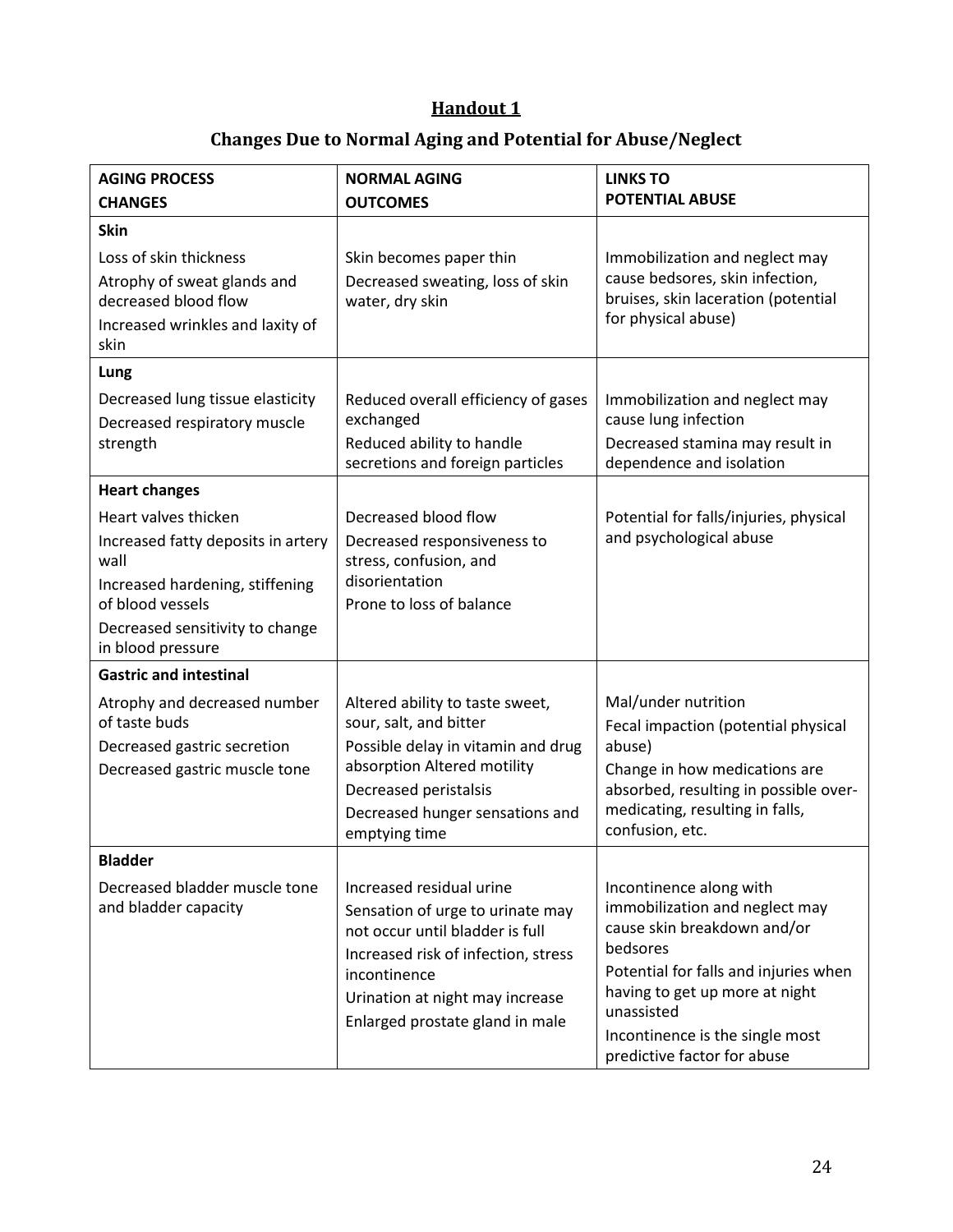| <b>AGING PROCESS</b><br><b>CHANGES</b>                                                                                                                                                                                                                                                                                                                                    | <b>NORMAL AGING</b><br><b>OUTCOMES</b>                                                                                                                                                                                                                                                                                                                                                                                                                                                           | <b>LINKS TO</b><br><b>POTENTIAL ABUSE</b>                                                                                                                                                                                                                                                                                      |
|---------------------------------------------------------------------------------------------------------------------------------------------------------------------------------------------------------------------------------------------------------------------------------------------------------------------------------------------------------------------------|--------------------------------------------------------------------------------------------------------------------------------------------------------------------------------------------------------------------------------------------------------------------------------------------------------------------------------------------------------------------------------------------------------------------------------------------------------------------------------------------------|--------------------------------------------------------------------------------------------------------------------------------------------------------------------------------------------------------------------------------------------------------------------------------------------------------------------------------|
| Muscles, joints, and bones                                                                                                                                                                                                                                                                                                                                                |                                                                                                                                                                                                                                                                                                                                                                                                                                                                                                  |                                                                                                                                                                                                                                                                                                                                |
| Decreased muscle mass<br>Deterioration of joint cartilage<br>Decreased bone mass<br>Decreased processing speed and<br>vibration sense<br>Decreased nerve fibers                                                                                                                                                                                                           | Decreased muscle strength and<br>increased muscle clamping<br>Greater risk of fractures<br>Limitation of movement<br>Potential for pain                                                                                                                                                                                                                                                                                                                                                          | Immobilization and neglect may<br>cause contracture deformities<br>(potential for physical and<br>psychological abuse)<br>Increased potential for falls<br>More likely to fracture under less<br>impact than a bone of a younger<br>person<br>Less strength resulting in increased<br>isolation and dependence on<br>caregiver |
| <b>Sensory</b><br>Changes in sleep-wake cycle                                                                                                                                                                                                                                                                                                                             | Increased or decreased time spent                                                                                                                                                                                                                                                                                                                                                                                                                                                                | Neglect and social isolation                                                                                                                                                                                                                                                                                                   |
| Slower stimulus identification<br>and registration<br>Decreased visual acuity<br>Slower light and dark adaptation<br>Difficulty in adapting to lighting<br>changes<br>Distorted depth perception<br>Impaired color vision<br>Changes in lens<br>Diminished tear secretion<br>Decreased tone discrimination<br>Decreased sensitivity to odors<br>Reduced tactile sensation | sleeping<br>Increased nighttime awakenings<br>Delayed reaction time<br>Prone to falls<br>Increased possibility of<br>disorientation<br>Glare may pose an environmental<br>hazard<br>Incorrect assessment of height of<br>curbs and steps<br>Presbyopia (diminished ability to<br>focus on near objects)<br>Presbycusis (high frequency<br>sounds lost)<br>Less able to differentiate lower<br>color tones (e.g. blues, greens)<br>Dullness and dryness of the eyes<br>Decreased ability to sense | (potential for financial abuse)<br>Falls, fractures and injuries<br>(potential for physical and<br>psychological abuse)                                                                                                                                                                                                        |
|                                                                                                                                                                                                                                                                                                                                                                           | pressure, pain, temperature                                                                                                                                                                                                                                                                                                                                                                                                                                                                      |                                                                                                                                                                                                                                                                                                                                |
| Immune system<br>Decline in secretion of hormones<br>Impaired temperature<br>regulation<br>Impaired immune reactivity<br>Decreased basal metabolic rate                                                                                                                                                                                                                   | Decreased resistance to certain<br>stresses (burns, surgery, etc.)<br>Increased susceptibility and<br>incidence of infection<br>Increased incidence of obesity                                                                                                                                                                                                                                                                                                                                   | <b>Bedsores</b><br>Infections<br>Fractures<br>Isolation<br>Dependence                                                                                                                                                                                                                                                          |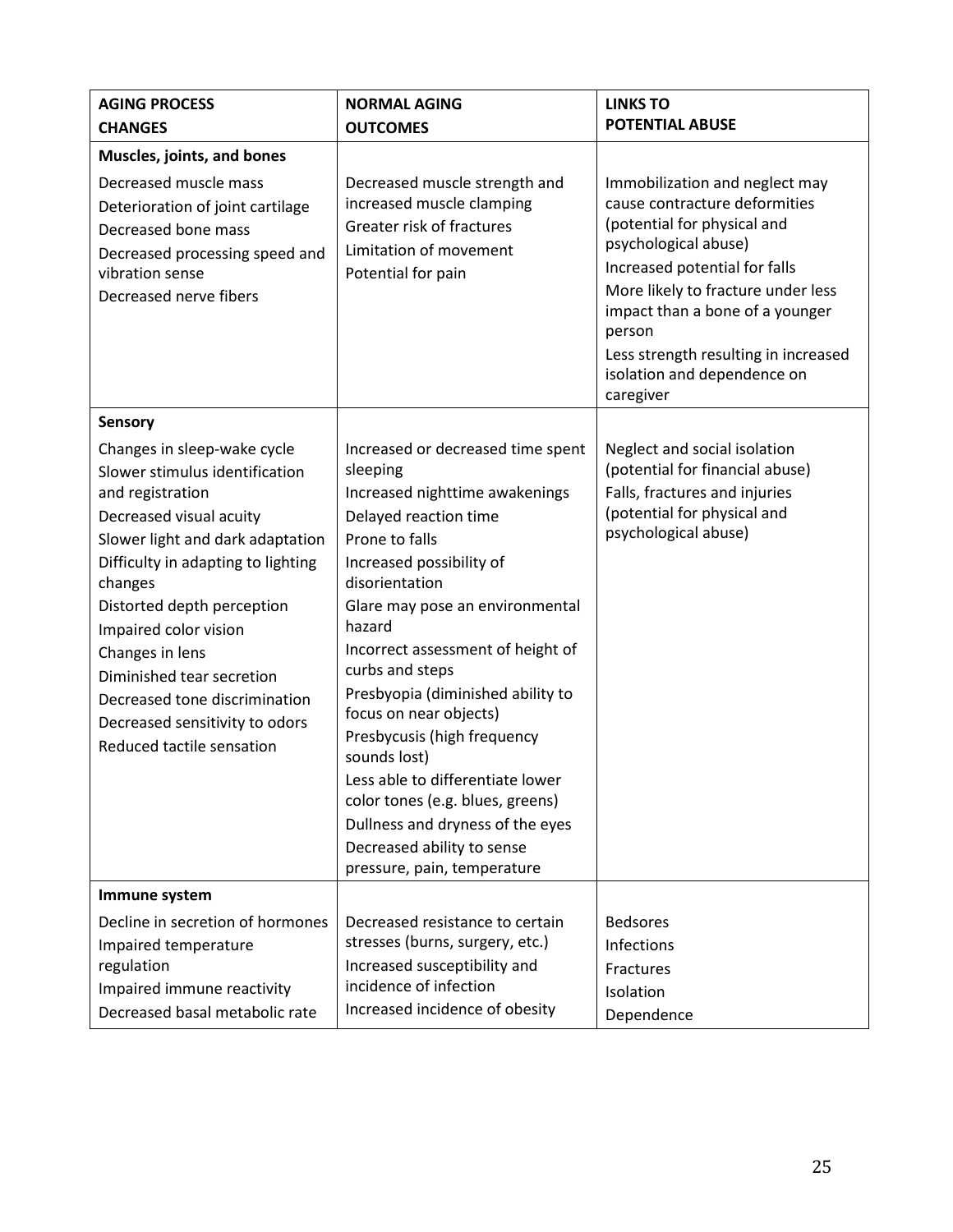| <b>AGING PROCESS</b>                                                                                                                                                                                                                                                                                                                                                           | <b>NORMAL AGING</b>                                                                                                                                                                                                                                                                                               | <b>LINKS TO</b>                                                                      |
|--------------------------------------------------------------------------------------------------------------------------------------------------------------------------------------------------------------------------------------------------------------------------------------------------------------------------------------------------------------------------------|-------------------------------------------------------------------------------------------------------------------------------------------------------------------------------------------------------------------------------------------------------------------------------------------------------------------|--------------------------------------------------------------------------------------|
| <b>CHANGES</b>                                                                                                                                                                                                                                                                                                                                                                 | <b>OUTCOMES</b>                                                                                                                                                                                                                                                                                                   | <b>POTENTIAL ABUSE</b>                                                               |
| <b>Mental and cognitive</b>                                                                                                                                                                                                                                                                                                                                                    |                                                                                                                                                                                                                                                                                                                   |                                                                                      |
| Some cognitive and mental<br>functions decline<br>Some cognitive skills (including<br>judgment, creativity, common<br>sense, and breadth of<br>knowledge and experience)<br>maintained or improved<br>Some cognitive skills (including<br>abstraction, calculation, word<br>frequency, verbal<br>comprehension, and inductive<br>reasoning) show slight or<br>gradual decline. | Short-term memory declines but<br>long-term recall is usually<br>maintained<br>Difficulty understanding abstract<br>content<br>Learning abilities change - older<br>adults are more cautious in their<br>responses; are capable of learning<br>new things but their speed of<br>processing information is slower. | Potential for financial abuse and<br>exploitation<br>Increased risk for self-neglect |

Source: California State University, Los Angeles, School of Social Work (2003). Adult Protective Services Worker Training for The California State Department of Social Services.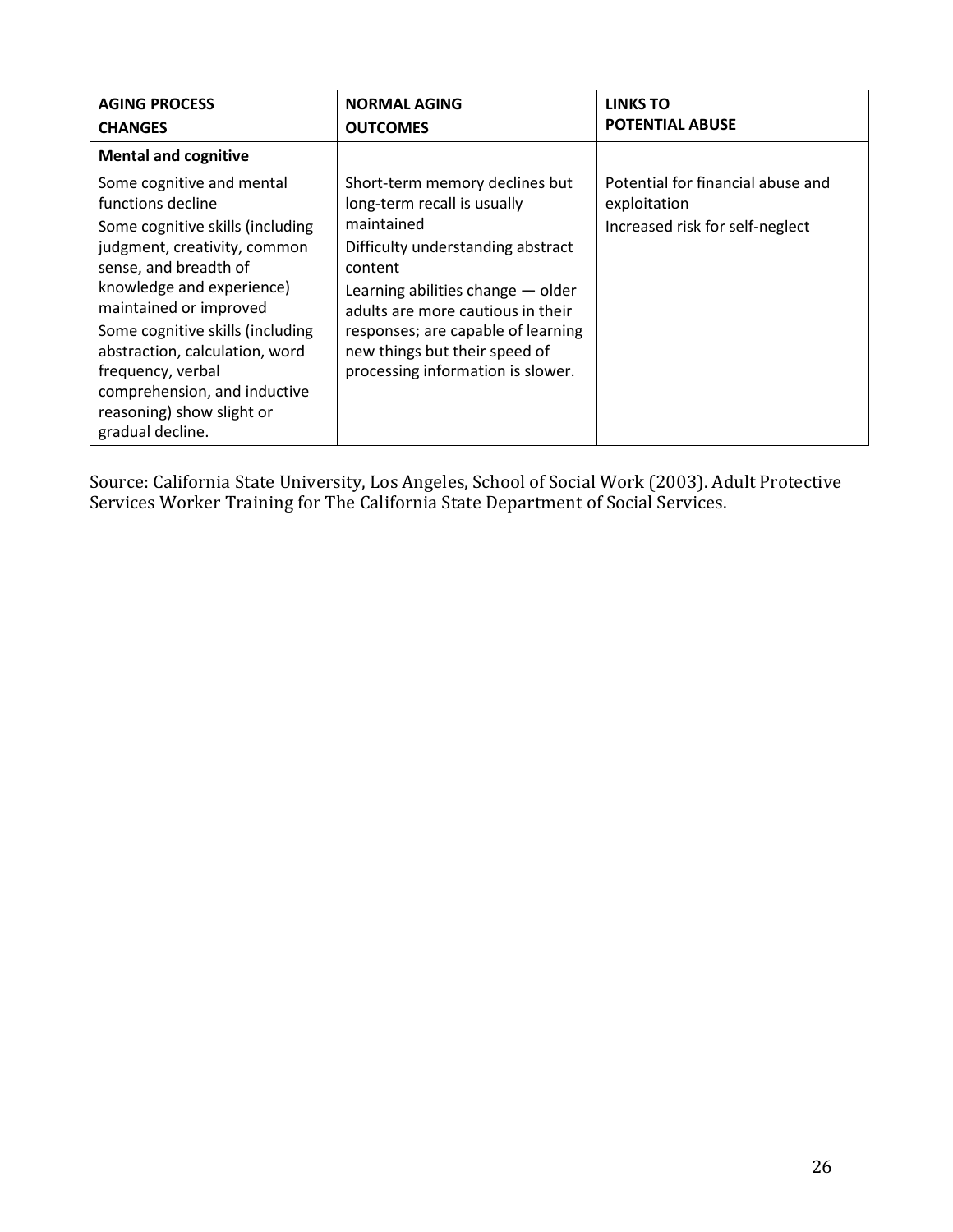## <span id="page-28-0"></span>Elder Justice Module 2: Social Work Practice with Abused, Neglected, and Exploited Older Adults

#### <span id="page-28-1"></span>**Competencies Addressed**

- **P** Demonstrate ethical and professional behavior
- Engage individuals, families, groups, organizations, and communities
- Assess individuals, families, groups, organizations, and communities
- Intervene with individuals, families, groups, organizations, and communities

### <span id="page-28-2"></span>**Objectives**

- 1. Gain a broader perspective on the ethical dilemmas associated with the older adult, particularly as they relate to elder abuse and neglect
- 2. Understand the importance of autonomy and independence for the older adult
- 3. Learn how to assess for capacity/make referral for capacity assessment
- 4. Understand the responsibilities of protecting the vulnerable adult and reporting abuse/neglect
- 5. Learn to identify potential risk factors for the older adult during the assessment process
- 6. Learn about community resources in place to address abuse and neglect

#### <span id="page-28-3"></span>**Introduction**

Social work practice with older and disabled adults who have been abused, neglected, or exploited requires sensitivity and skill. Social workers may be confronted with an older adult who is being harmed by her adult child or another family member, yet that person may be unwilling to accept services for fear of alienating her loved ones or giving up independence. Social workers need to have an understanding of decision-making capacity and undue influence. Furthermore, social workers need to be aware of the health and social services available in the community, and be skilled in presenting the social work perspective within a multidisciplinary team. In this module, the discussion of working with abused, neglected, and exploited elders begins with an overview of social work values and ethics, because these inform and guide the assessment process.

Topics addressed include:

- Vignette
- Ethics and Values
	- o NASW Core Social Work Values
	- o Ethical Responsibilities
	- o Values, Beliefs, and Attitudes
- Geriatric Assessment
	- o Overview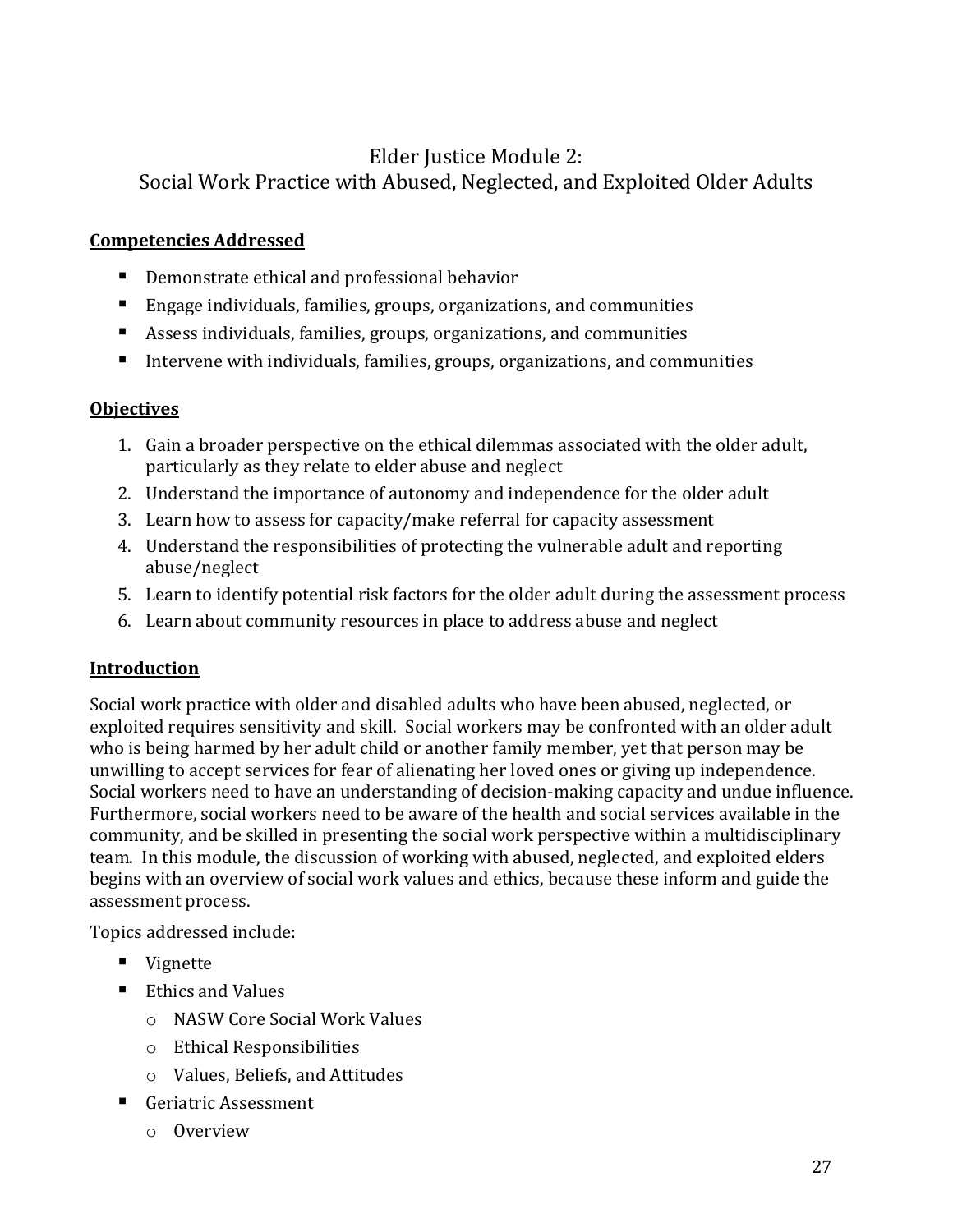- o Assessment Components
- o Capacity Assessment
- Elder Abuse Screening Instruments
- **Elder Abuse Prevention and Intervention**
- Adult Protective Services and Mandatory Reporting
- Assessment and Intervention in APS: A Case Study
- Guardianship
- Relocation and Placement in Institutions
- **Multidisciplinary Teams in Adult Protection**

### <span id="page-29-0"></span>**Vignette**

To prepare students to discuss considerations and challenges for engagement, assessment, and intervention with older adults who may be abused or neglected, show the "Elder Abuse Video Enactment" found at the NYC Elder Abuse Center's (NYCEAC) website [\(http://nyceac.com/quick](http://nyceac.com/quick-clips/)[clips/\)](http://nyceac.com/quick-clips/). This brief excerpt depicts an older woman in a wheelchair interacting with her son who is her caregiver and who is verbally abusive towards her. This video will help students in thinking about the types of family dynamics and caregiving situations they might encounter in practice. The website also includes videos of responses to the vignette by a variety of professionals to help the student consider how different people would respond, depending upon their professional role.

Have the students discuss what they observe in the video and the questions that the video raises about working with older adults who are experiencing abuse.

## <span id="page-29-1"></span>**Ethics and Values**

All social workers face ethical dilemmas in the course of their practice. Working with older adults, particularly those who are frail and vulnerable, can deeply challenge our personal values and professional ethics. It is essential that the social worker is aware of his/her own personal beliefs and value systems, the client's beliefs and value systems, social work values, societal values, and professional ethics. Our values and beliefs guide our views and interactions with the client. It is essential for a social worker to seek out the guidance, experience, and knowledge of a supervisor when confronted with personal conflicts or ethical dilemmas. Good supervision is vital to preserving the boundaries of social work values and ethics.

It is helpful to start with a review of core social work values, and then discuss the implications of these values for working with older adults, particularly in instances where the social worker suspects mistreatment.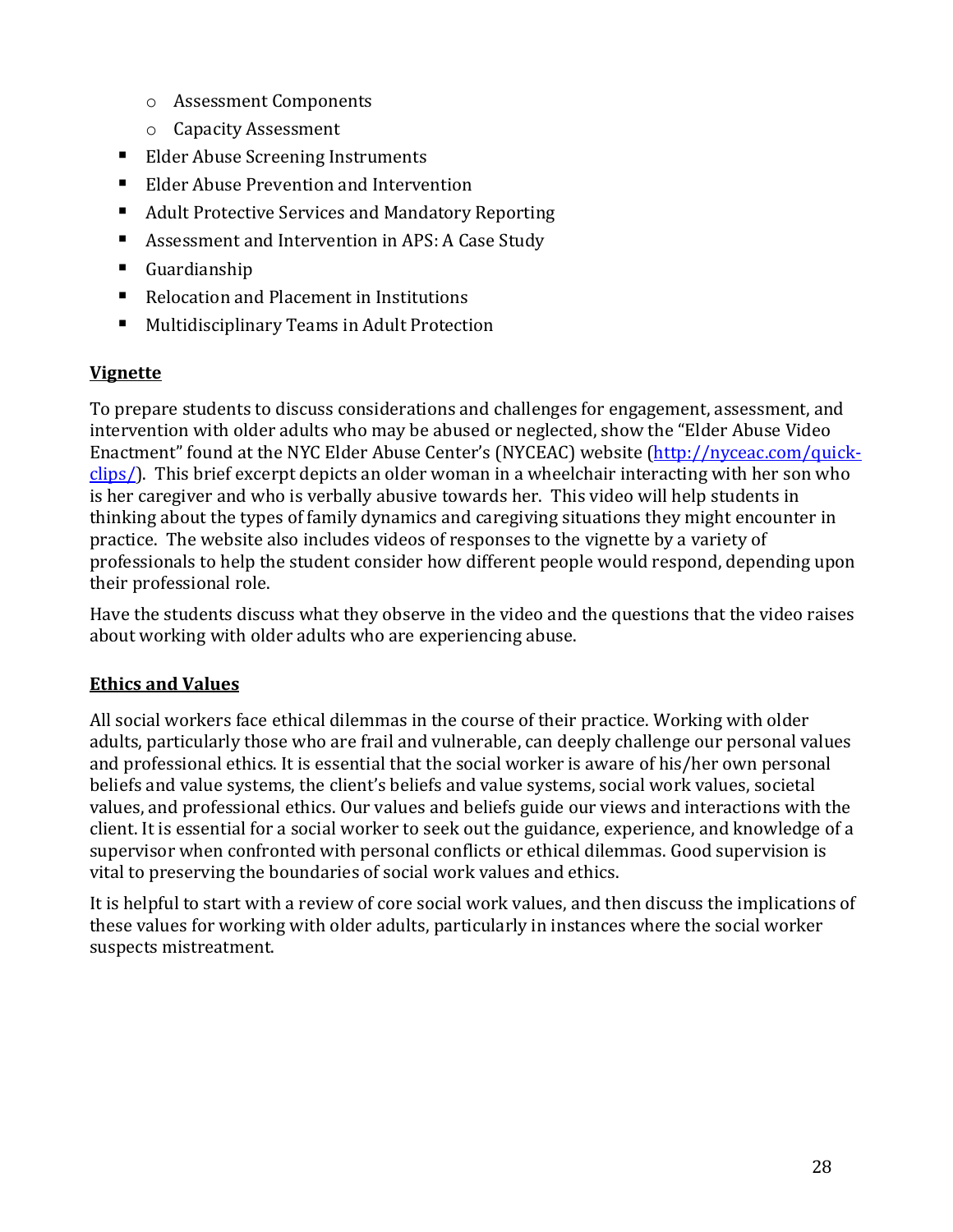#### **NASW Core Social Work Values**

- 1. Service: Social workers must be committed to the service of people in need and work to resolve social problems.
- 2. Social Justice: Social workers must confront social injustices and oppressive practices and work to affect positive changes.
- 3. Dignity and Worth of the Person: Social workers must respect the dignity of all human beings.
- 4. Importance of Human Relationships: Social workers acknowledges the importance of interactions and relationships.
- 5. Integrity: Social workers will conduct themselves in an honorable, ethical and trustworthy manner.
- 6. Competence: Social workers must be competent in their practice, continue to develop their skills and their expertise in all realms of knowledge (cultural diversity, gender, age, sexual orientation…), and aspire to contribute to the knowledge base of the profession.

## **Ethical Responsibilities**

- 1. Commitment to Client: Social workers have a primary duty to promote and preserve the client's interests above all other parties.
- 7. Self-Determination: Social workers must acknowledge the client's right to make his/her own decisions and promote autonomy.
- 8. Informed Consent: Using language that the client will understand, social workers should inform the client of the services they can provide, the limitations of and alternatives to those services, the costs of the services, and the limitations to confidentiality. When the client lacks capacity to give informed consent, social workers must seek the consent of an appropriate third party.
- 9. Competence: Social workers must practice within their competencies and seek to remain current with and promote social work education, practice skills, and theory applications.
- 10. Cultural Competence and Social Diversity: Social workers must recognize the importance and impact that culture and diversity have on the client as well as their own cultures and diversity and society at large.
- 11. Conflict of Interest: Social workers must acknowledge any conflict of interest that may affect the client's best interest, and if it cannot be resolved, social workers must provide alternate resources for the client.
- 12. Privacy and Confidentiality: Social workers must respect the trust relationship that is established between the social worker and client. Information obtained from the client or while engaged in the service of the client is not to be disclosed without the client's knowledge unless otherwise mandated by law. (The social worker must break confidentiality if there is evidence that the client is in imminent danger or another party is in imminent danger by the client or if there are allegations of abuse to a minor, a dependent adult, or an elder.)
- 13. Termination of Services: Social workers have an obligation to transition the client throughout the process of termination upon completion of services or in the event a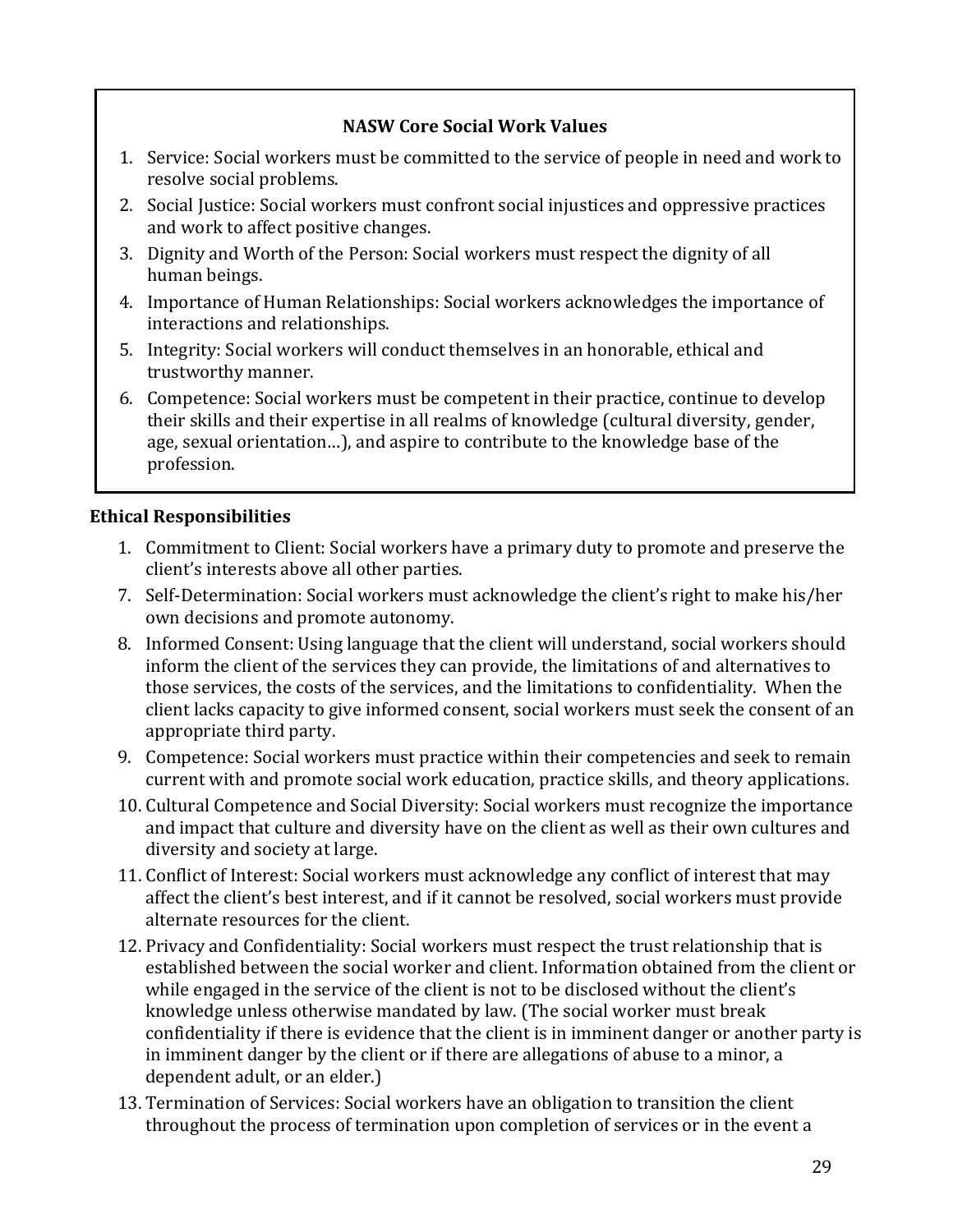specific social worker can no longer continue to provide services for the client and must transfer the client to another service provider.

When dealing with elder mistreatment, the core values of social work may become very difficult to carry out. Older adults want to preserve their autonomy, sometimes in the face of evidence that they are being abused or exploited by their caregivers or other relatives. The core value of self-determination and respect for autonomy may leave a social worker feeling as if her client is in danger of being abused or exploited by an adult child if the older adults chooses not to do anything such as ask the family member to move out. Some social workers may struggle over whether to break confidentiality and report abuse if they are concerned that their client will terminate services in response.

### **Values, Beliefs, and Attitudes**

Values and beliefs are what guide us as human beings, and these carry over into every aspect of our lives. In working with older adults, social workers need to evaluate how they feel about the older population, growing old, physical decline, loss, disability, elder abuse, elder abusers, dying, and death. Negative attitudes toward aging or older people may result in a social worker's inability to see old age as a continued time of growth. The social worker may not be able to acknowledge the strengths, motivation, goals, ability to learn and grow, resilience, and adaptability of an older client. The social worker may be tempted to "save" the older person without adequately considering the consequences of actions taken to protect that person, which may include loss of home and independence.

Certain positive attitudes toward older persons may also influence how we interact with them. A stereotypical attitude that all older people are sweet and cute is dismissive and denies the value and complexity of the individual. An attitude that if he/she has lived this long let him/her do what they want can result in the social worker not recognizing behaviors that can be detrimental to the person. For example, you may encounter an older adult who abuses alcohol, and think, if Mr. Jones is 75 years old and wants to drink who is he hurting? You must keep in mind that alcohol abuse increases health risks, adverse medication interaction, and risks of falls. Additionally late-onset drinking may be an indicator of depression.

On the other hand, the social worker must focus on who the client is and what his/her selfdetermined goals are. Often the referral source is a family member or other interested party, but once the client consents to services, the social worker's obligation is to the client. Although what the client wants may be in conflict with other interested parties, the client's right to selfdetermination is primary, with the exception of issues related to safety and capacity. Capacity assessments are discussed in this module.

## *Case Study:*

For example, suppose you are a social worker who works at a nursing facility where many clients come for rehabilitation after a stroke or hip replacement. One of your jobs is discharge planning — helping to make sure that the client's transition back to her home environment will go smoothly. You do this by working with the patients, family members, and informal and formal care providers. Mrs. Smith is your client, who is recovering from a stroke. She has lost much of the use of one arm, and while her condition has improved, she will need assistance with bathing, toileting, and other activities of daily living.

During a family meeting, Mrs. Smith's daughter Linda insists that Mrs. Smith come and live with her. She has enough room for Mrs. Smith, and Linda's husband and teenage daughter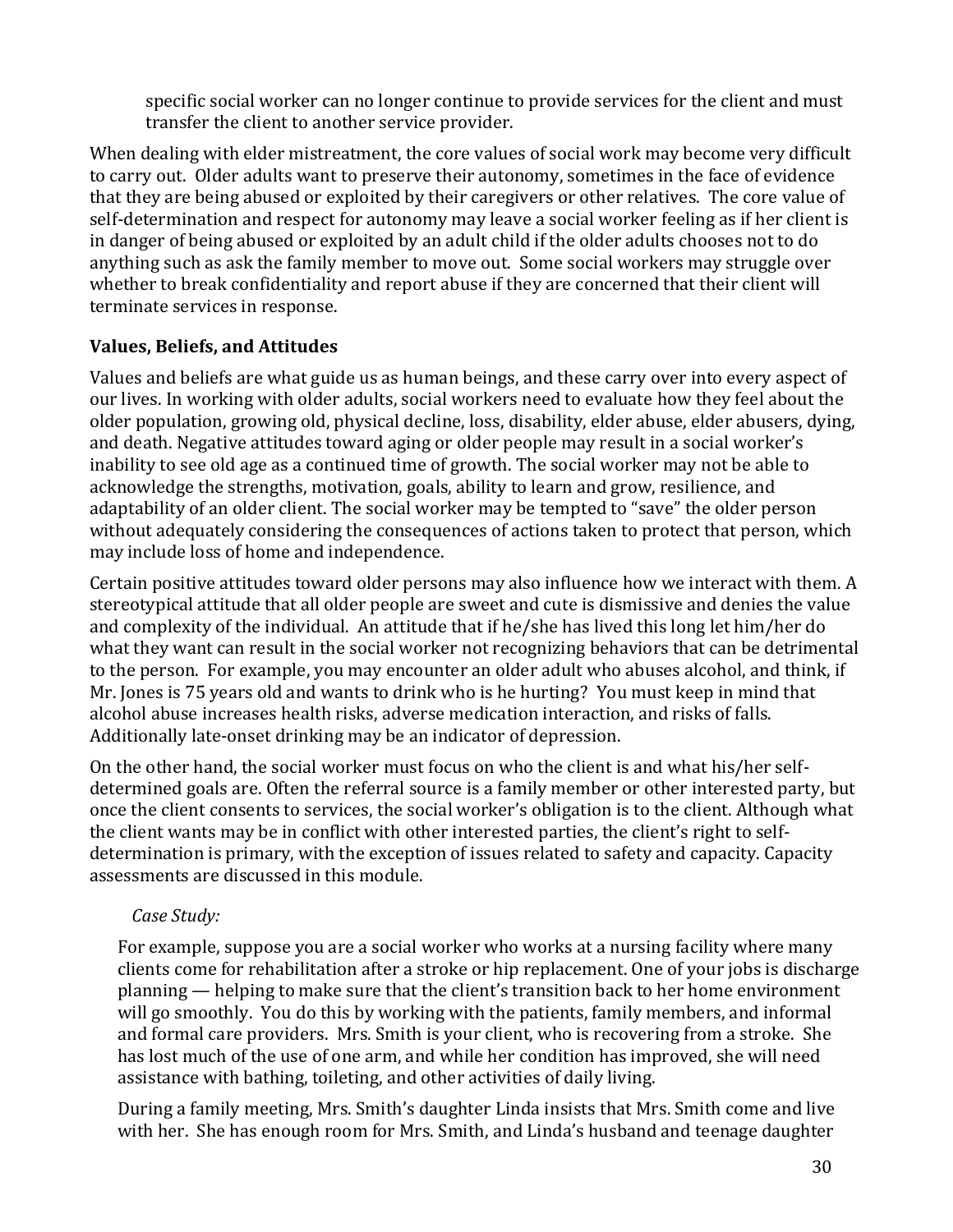are available to help. Linda insists that it will be less expensive as well. You are concerned about Mrs. Smith's need for care and companionship, and want to explore whether this is an option for her. Mrs. Smith says she would like her daughter to visit her every day instead.

When you are alone with Mrs. Smith, she reports that although she may need assistance, she is not ready to give up her home and her independence. You ask more questions and find out that on several occasions Linda has tried to pressure Mrs. Smith into putting her house in Linda's name, because she "will inherit it eventually." Linda would like to sell the house and use the proceeds for her daughter's college education. You also sense that something else bothers Mrs. Smith. After some gentle probing, you find out that Linda's husband is unemployed and that he has a substance use disorder. His volatile temper and abusive treatment of Linda make Mrs. Smith very uncomfortable.

The social worker's role is to respect the client's choice and to assess his or her ability to choose. Knowing Mrs. Smith's desires and concerns, you work to arrange home health and other services. When she learns that her mother wants to remain in her own home, Linda becomes very angry. In a family session Linda tells Mrs. Smith that she is "selfish" for wanting to remain at home and "spend all her money on herself," and she asks you to "put some sense into Mom's head" because she does not want to visit every day when she has a "perfectly nice room" that Mrs. Smith can use. With your support, Mrs. Smith is able to express her strong desire to remain home and to have her daughter visit each day to help her at home. However, she will not tell Linda about her fears of Linda's husband or talk about the pressure that Linda has put on her to sell the house.

You have some concerns about the amount of support Mrs. Smith will need to remain in her home; however, you are also concerned about the potential for financial exploitation and abuse if she moves in with her daughter. While you would like to more directly address the issue of potential financial exploitation, as long as Mrs. Smith has the capacity to make decisions, you must respect her choice to remain silent on the issue.

#### <span id="page-32-0"></span>**Geriatric Assessment**

#### **Overview**

In working with a vulnerable adult, it is important to recognize the possibility for abuse, neglect, and exploitation and to determine whether elder abuse has occurred. Then possible interventions can be explored: intervention examples will be highlighted later in this module. A thorough geriatric assessment tool can help identify risk factors related to abuse. Students should discuss the guidelines below in conjunction with examples from case studies of older adults for whom abuse, neglect, or exploitation has been identified (such as the case studies provided). Students could also consider how they would acquire the information needed about the woman in the NYCEAC video clip referenced above.

A geriatric assessment expands the focus of the generalist biopsychosocial assessment framework to focus on the unique strengths, limitations, and potential risks of the older adult. The following assessment guidelines are adapted from Chapter 4 of *Social Work with Older Adults* by Katherine McInnis-Dittrich (2014).

When assessing older adults, social workers must keep in mind that:

Older adults are a very heterogeneous group, thus assessment processes must respond to the unique characteristics of each client.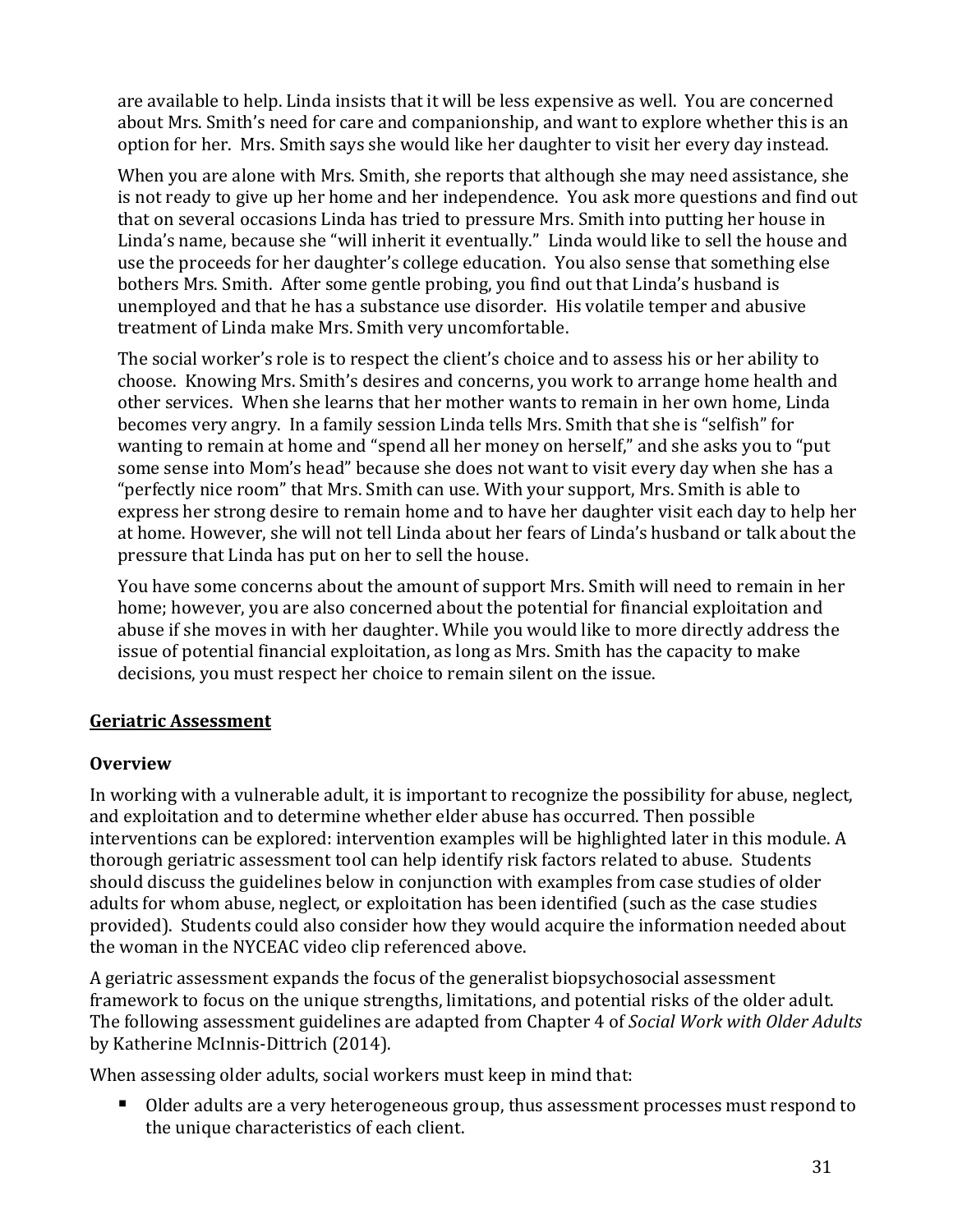- Social workers must recognize that the fear of losing autonomy may lead an older adult to minimize functional limitations.
- Often, older adults do not initiate requests for assistance, when evaluating a referral, consider these questions:
	- o Who referred the client (self-referral, family, friend, organization/agency, anonymous)?
	- o Whose goals will be addressed by the assessment?
	- o Why was the client referred?

The goal of the assessment is to identify the client's strengths and limitations and to assist him/her in creating, reviewing, and implementing options/interventions.

Confidentiality is a key component in building the trust relationship that must be fostered from the beginning stage of assessment. If possible, conduct the assessment in the older adult's environment. It increases the comfort level of the client and gives the social worker vital information as to how the individual functions. Much of what a social worker learns about the client results from viewing his or her physical abilities, environment, and behavior.

The assessment process can take several hours and multiple visits. With an abused older adult, the process of establishing trust may take longer. The social worker in normal circumstances should make appointments to assess the client; but in suspected elder abuse cases, unannounced visits are sometimes necessary to verify the safety and stability of the client's environment.

The client may want the presence of friends or family during the initial meeting, but their presence should be avoided if possible for privacy and confidentiality purposes. For instance, the client may be hesitant to disclose personal information in the presence of others. In a situation where abuse is suspected the social worker should interview the abused client without the presence of his/her caregiver, family, or suspected abuser. The social worker must be cognizant of the difficult position an abused elder is in when living with or dependent on an abuser. Often a sense of powerlessness portrayed by the elder is an indicator of abuse.

If the presence of others is necessary, have the client sit across from the social worker with the other individuals sitting behind and out of the client's line of sight. This will prevent the individuals present from cueing the client, and can help the social worker determine the level of dependency and the level of support received by the client.

As described in Module I, there are many factors that may prevent the abused or neglected elder from reporting abuse or denying its occurrence. Factors include shame, guilt, fear, or hopelessness. The abused elder may have a fear of being abandoned or being placed in a facility if there is an allegation of abuse. The elder may also be afraid of retaliation by the abuser.

When conducting the interview, establishing rapport is vital. Allow the older person to talk at his/her own pace, without interruption. Much of the information a social worker needs for the assessment is often disclosed in the stories of the client's life. It is also necessary to establish and maintain a rapport with the client's immediate support system. In the case of the abused elder this may include the abuser. This can be personally challenging for the social worker but is frequently vital to the continued safety of the client.

If the caregiver is the suspected abuser, it is important to frame the questions around the client and his/her situation so as not to provoke the suspected abuser. It is essential to assess the degree to which the suspected abuser is dependent on the client as well as the family dynamics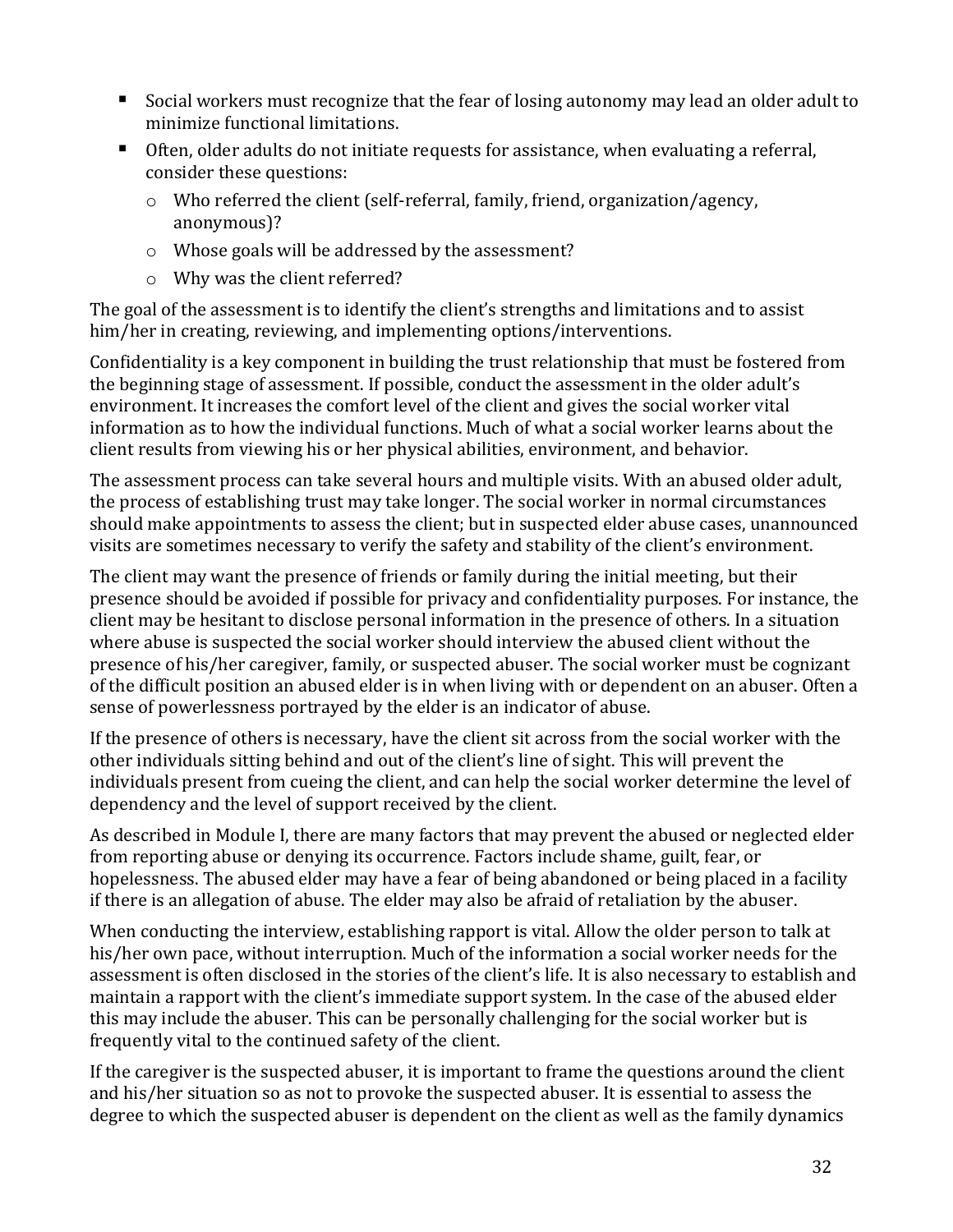of finances and power. Does the client financially support the suspected abuser? Is the client a financial burden for the suspected abuser? Perpetrators of abuse often have substance abuse issues or unmet financial needs. For a list of risk factors for financial abuse, visit http://www.preventelderabuse.org/elderabuse/fin\_abuse.html.

The social worker will need the consent of the client to reveal confidential information (social security number, address, phone numbers, birth date) that is necessary to receive benefits (e.g., Medicare, Social Security, Medicaid). The client must be informed of the circumstances under which confidentiality is waived. The client should also be notified if action is to be taken in the event of a disclosure of harm to self or others, child abuse, or elder abuse. It may be difficult to advise the client of such actions, but it is vital to preserving the trust relationship. The social worker is obligated to fully inform the client of his/her rights, the extent of the agency's services, and the responsibilities of the social worker to the client.

### **Assessment Components**

The level of assessment detail will vary depending on the setting in which the social worker is working. The information below is typically collected in a comprehensive assessment. Links to assessment tools and other information are included throughout this section.

McInnis-Dittrich (2014) suggested that social workers can gain a lot of information by asking the client about a typical day. This way, the social worker can more naturally ask questions about who helps the client in carrying out day-to-day activities and can pick up cues about how well the older adult is being treated by family members, friends, and other caregivers. While conducting an assessment, social workers must keep in mind the risk factors for elder abuse (listed in Module 1).

#### *Client Information:*

- Age: Requirement for eligibility for services/resources
- Marital Status: Single, married, widowed, divorced, partnered; possible eligibility for spousal benefits, such as Social Security or pension
- Education: Highest grade completed, language comprehension, ability to read and write
- History: Birthplace, childhood home, family members, social roles, work history, important historic events, significant people past and present, deaths

#### *Functioning:*

- Is the client independent or in need assistance with Activities of Daily Living (ADLs) or Instrumental Activities of Daily Living (IADLs)?
	- o ADLs are basic self-care tasks: bathing, dressing, toileting, transferring, and selffeeding. Example assessment form: http://consultgerirn.org/uploads/File/trythis/try\_this\_2.pdf.
	- o IADLs relate to maintenance of an independent household: transportation, shopping, preparation of meals, housework, money management, medication management, and use of telephone. Example assessment form: [http://consultgerirn.org/uploads/File/trythis/try\\_this\\_23.pdf.](http://consultgerirn.org/uploads/File/trythis/try_this_23.pdf)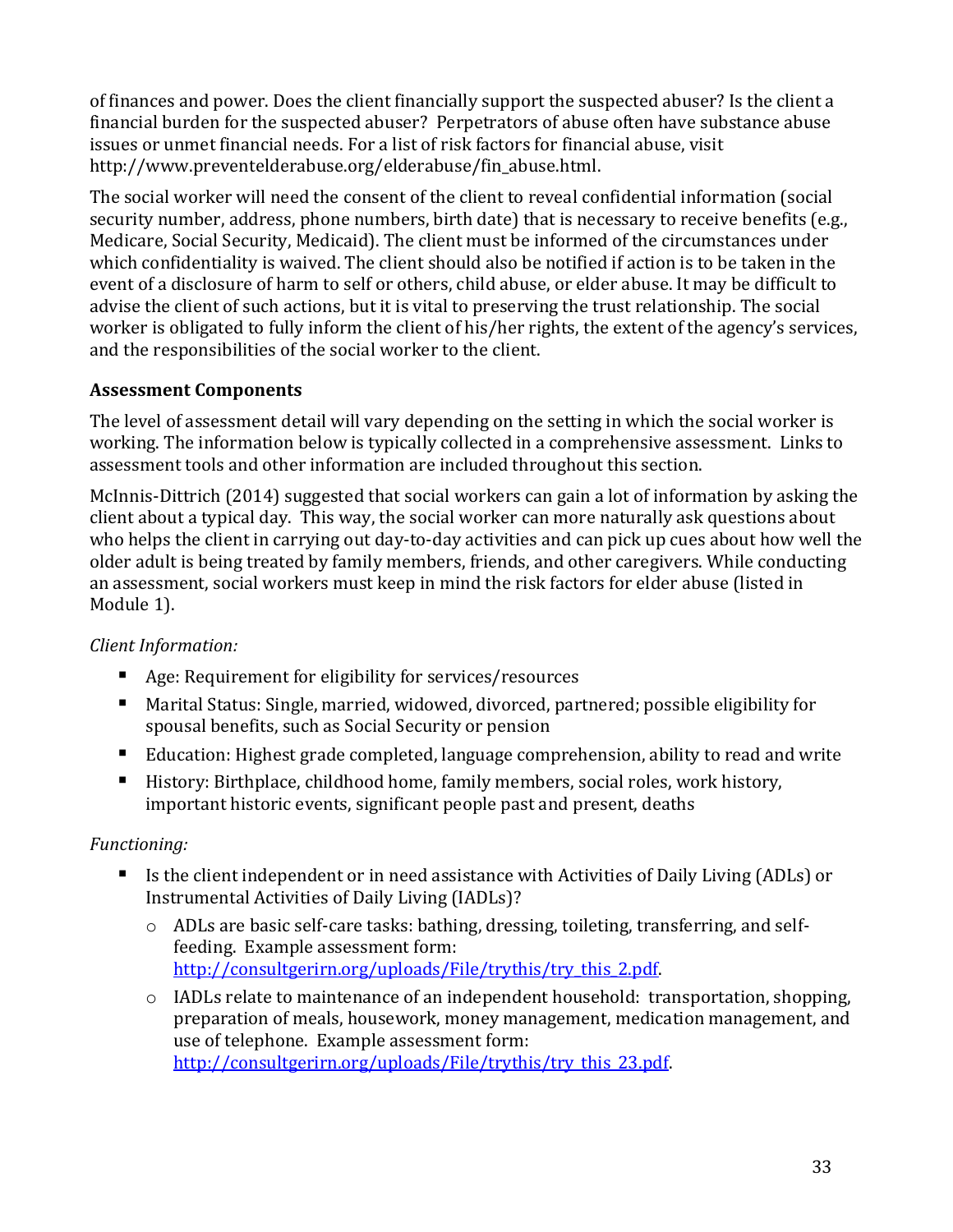- Who assists the client with functioning needs? For example, does the client drive, have access to public transportation (bus or light rail), or have access to transport or taxi services? Do relatives or friends help with transportation needs?
- Does the client use assistive devices (e.g., wheelchair, cane, or walker)?

### *Legal:*

Factors such as a lack of familiarly with finances, social isolation, cognitive impairment, and a recent loss of a loved one can increase an older adult's risk of financial abuse. In addition to these characteristics, social workers should collect the following information:

- Person(s) in charge of the older person's financial affairs.
- Eligibility for linkage to services, such as Medicaid or home and community-based services, and services currently in place.
- Whether the older person has a durable power of attorney for financial affairs and health care decision-making and advanced directives of any kind. Establish who has been named to make decisions when the older person is no longer capable.

In relation to advance directives, determine if the client made any decisions regarding medical intervention, where they want to die (at home, hospice, hospital), and who is designated to carry out the client's wishes. These issues are important to discuss with any adult client. (For more information about advanced directives, visit the National Hospice and Palliative Care website: [http://www.caringinfo.org/i4a/pages/index.cfm?pageid=3285.\)](http://www.caringinfo.org/i4a/pages/index.cfm?pageid=3285)

## *Physical Environment:*

Social workers can learn a lot about the client and the client's abilities from the organization of the living space. For example, falls can lead to injuries such as hip fractures, which in turn can lead to decline in physical and mental well-being. As discussed in Module 1, a decrease in mobility can lead to an increased risk of abuse. As a part of your assessment, you are looking for potential risks for falls such as throw rugs on the floor. Other questions to consider: Has the client reduced or miniaturized the surrounding living space to incorporate a lack of mobility? Has the bedroom been moved into the living room to maintain control over household tasks? On the other hand, the bedroom may have been moved for the convenience of the caregiver. The physical location of the client within his or her home may indicate risk for abuse, neglect, or selfneglect. Is there a calendar on the wall and is it current? Is there a clock and is it set to the proper time? Is there the scent of urine or are there urine stains?

## *Social Supports:*

Inadequate social support and social isolation are risk factors for abuse, neglect, and exploitation. It is very important to get a sense of who is in the older adult's social network. The social worker should ask about:

- Ouality and frequency of contacts/events: Has there been a decline recently?
- Family, companions, friends, neighbors, religious organization, clubs, senior center.
- Instrumental supports (formal and informal caregivers).
- Social roles (grandparent, volunteer, mentor).
- Employment (full or part-time, what type of work, self-satisfaction, financial need).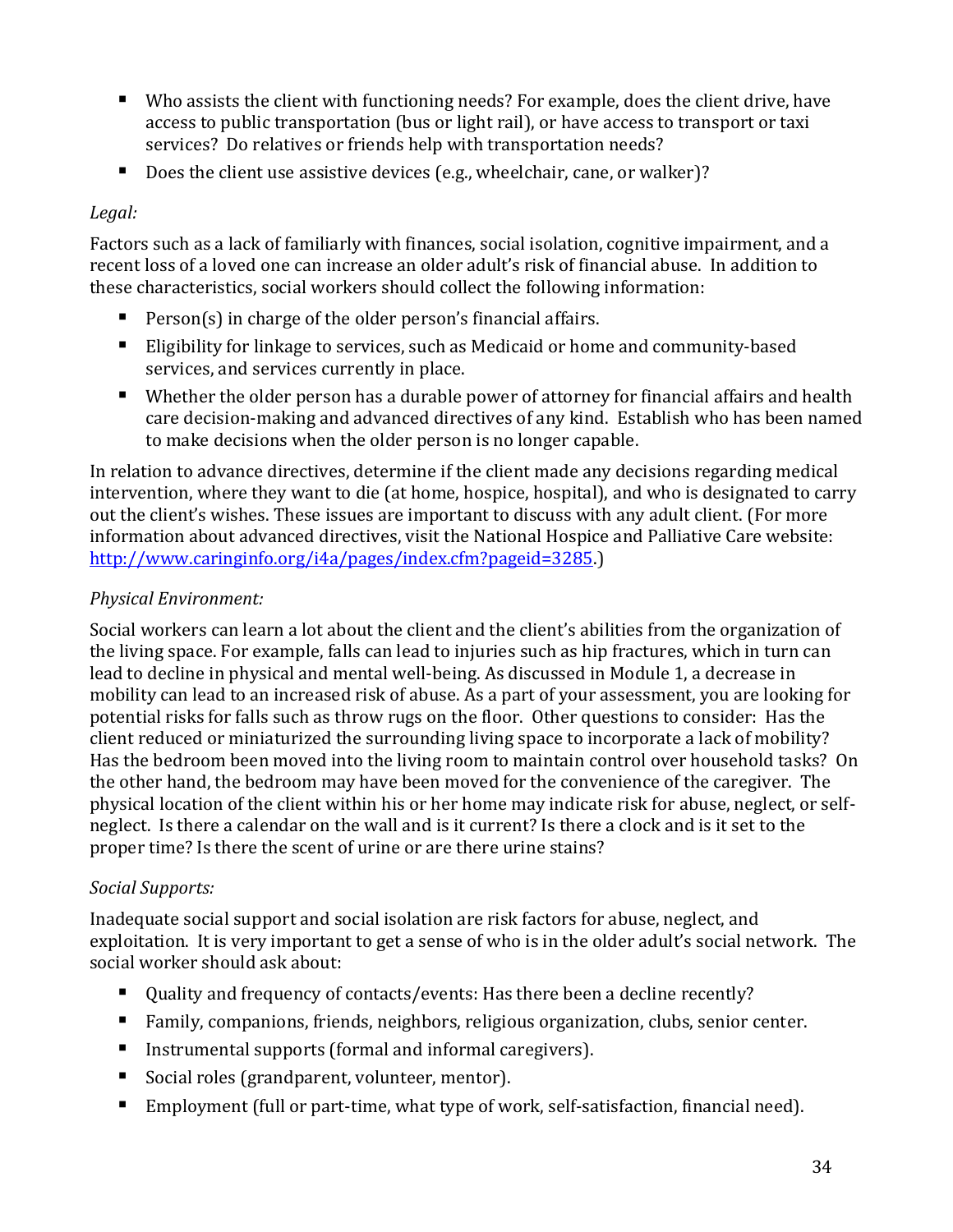- Activities, hobbies, sports/entertainment (golf, bingo, movies).
- Where or from whom does the client seek comfort?
- Who would the client call in the event of an emergency besides 911?

One tool used to assess social support is the Lubben Social Network Scale, which was developed by Dr. Jim Lubben, social worker and professor at Boston College. More information is available here[: http://www.bc.edu/schools/gssw/lubben.html.](http://www.bc.edu/schools/gssw/lubben.html)

## *Physical Health:*

The assessment of issues related to physical and psychological health is important because of the interconnection between health and other aspects of well-being. The following are a few examples of topics that social workers would cover as part of a physical health assessment; the list is not exhaustive. The older adult's answers to these questions can alert the social worker to possible abuse, neglect, or self-neglect. Some of the topics – such as incontinence – are sensitive. It may be helpful to bring up the subject by saying "Many people your age experience"

- Self-rating of health: The older person's opinion on his or her health gives the social worker insight into how she/he has adapted to chronic conditions and a chance to determine whether what is being reported is consistent with what is observed.
- Medical history: What are current and past medical problems? What injuries and hospitalizations have occurred? Has the older adult needed to go the emergency room? For what and how frequently? Is there a primary care physician? Some of this history will help the social worker gain a sense of whether there are unexplained injuries or whether the older adult or his or her caregiver is neglecting the need for regular medical care.
- Medication use: The social worker needs to assess for correct and regular usage of prescribed medications. The use of multiple medications leads to the potential for interactions that may be detrimental. Because of expense, older adults may cut their dosage or let prescriptions lapse. Caregivers may neglect to administer medication as needed.
- Incontinence: Many older adults are embarrassed to discuss this issue, but managing bladder and bowel functions is essential to the maintenance of independent living. For example, if the older adult is incontinent and unable to clean herself, skin breakdown can occur. If a caregiver neglects to properly assist the older adult, physical and psychological harm can result. The social worker can act as an advocate in helping the older adult to understand that incontinence is not an inevitable part of the aging process and can be treated (McInniss-Dittrich, 2014).
- Use of alcohol and other substances: Ask about current and past use. Do not assume that older adults do not use recreational drugs. When assessing alcohol use, be specific about type of alcohol (e.g., beer, wine) and quantity (a "glass" can be anywhere from 4 to 20 ounces and "a few beers" can be an entire six-pack). Alcohol and drug abuse can contribute to poor health and loss of functioning in the older adult, and it has been linked to self-neglect (Spensley, 2008).
- Nutrition, diet, and exercise: Adequate nutrition and exercise are important in maintaining physical and psychological health. Find out how often the older adult eats and what the diet consists of. Many factors can contribute to loss of interest in food, such as medications, poorly fitting dentures, and loneliness.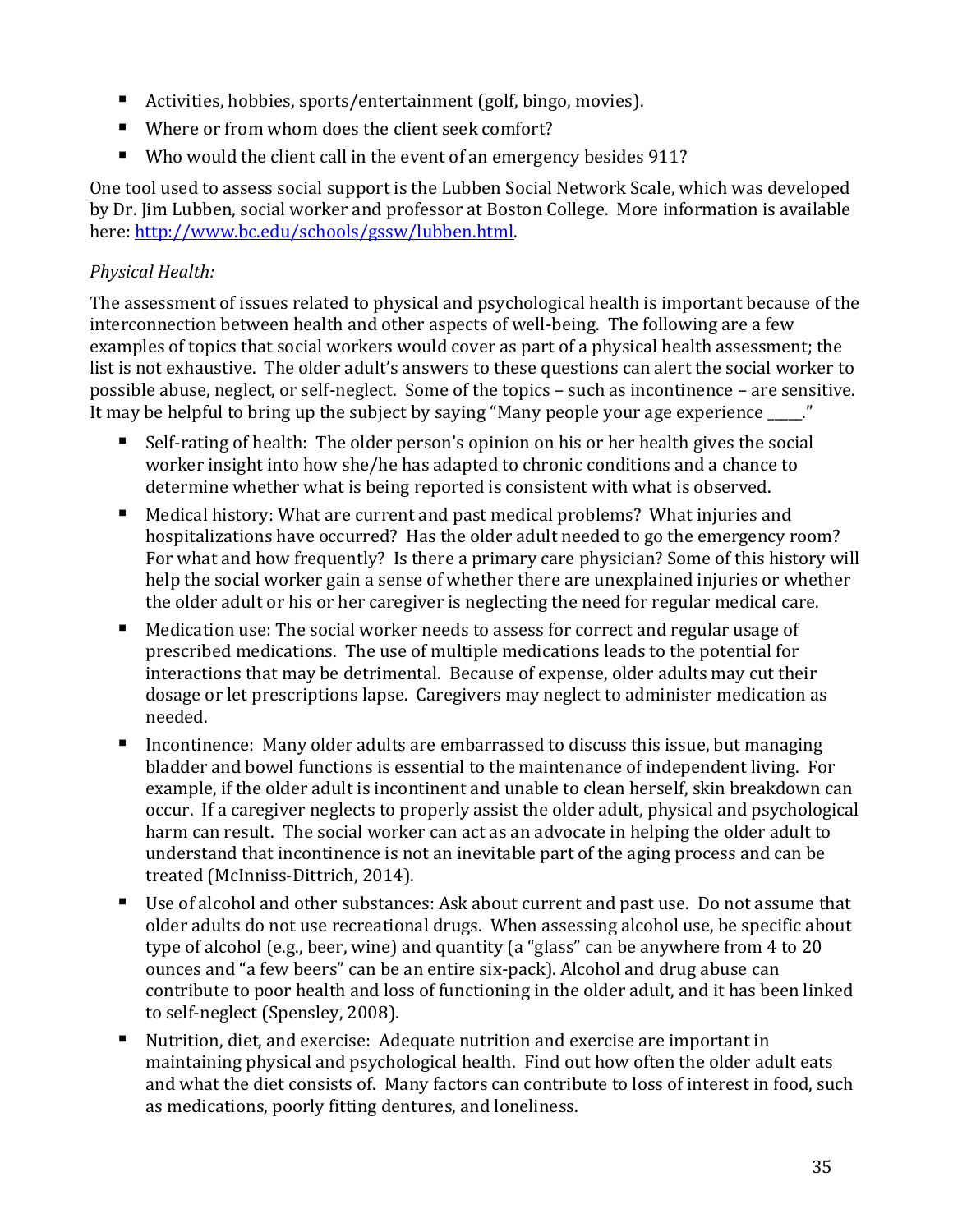## *Psychological Health:*

The National Center on Elder Abuse (NCEA) reports that older adults living with dementia are at a greater risk for abuse than those without. A 2009 study found that almost 50% of adults with dementia experience some form of abuse (Cooper et al., 2009). Another study (Wiglesworth et al., 2010) concluded that 47% of participants with dementia were abused by their caregivers. Social workers should assess the caregiver's mental and emotional status as well as the availability of support.

Examples of information typically collected include:

- **Personality: Determine how the older adult views the world and how he/she copes with** stress
- Cognition or mental status: While not appropriate for all older adults, the Mini Mental State Examination (MMSE) is commonly used; many forms are available for download. (For an example, se[e http://www.mountsinai.on.ca/care/psych/on-call-resources/on](http://www.mountsinai.on.ca/care/psych/on-call-resources/on-call-resources/mmse.pdf)[call-resources/mmse.pdf.](http://www.mountsinai.on.ca/care/psych/on-call-resources/on-call-resources/mmse.pdf))
- Emotional well-being: Signs of possible depression include lost of interest in previous activities; weight loss; changes in appetite or sleeping patterns; irritability; feelings of hopelessness, sadness, or uselessness; and thoughts of suicide. Many older adults exhibit anxious behaviors as well, but a relatively small percentage has full-blown anxiety disorders, so careful assessment of symptoms is important.

Because older adults as a group are at a higher risk for cognitive impairment, it is essential social workers perform a capacity assessment (see the Assessment of Older Adults with Diminished Capacity: A Handbook for Psychologists, APA, 2008).

## **Capacity Assessment**

The next step in determining the need for an intervention is to evaluate the client's cognitive functioning (Gibson & Qualls, 2012). An important ethical dilemma social workers face in working with older clients involves identifying whether an individual is competent to make informed decisions. Thus, social workers must have the skills and knowledge to address many vital questions. How is competency determined? And if the client is competent when do threats to safety outweigh the client's right to self-determination? Each situation a social worker encounters will be unique, and there are no set answers to how to handle a specific situation.

One of the problems that social workers encounter is in identifying factors that affect a client's capacity to make decisions and knowing how a client demonstrates the ability to make informed decisions.

Assessing capacity is particularly relevant to working with older adults for the following reasons:

- Chronologic age is one of the chief risk factors for developing cognitive and physical impairments.
- Cognitive and physical impairments can affect a person's ability to perform IADLs.
- Cognitive and physical impairments can put a person at risk for abuse and exploitation.
- Social workers are ethically bound to protect their clients to the extent legally possible.

Therefore, social workers must understand the concepts of autonomy, decisional capacity and incapacity, and basic elements of capacity assessment. Social workers must recognize when a capacity assessment is needed.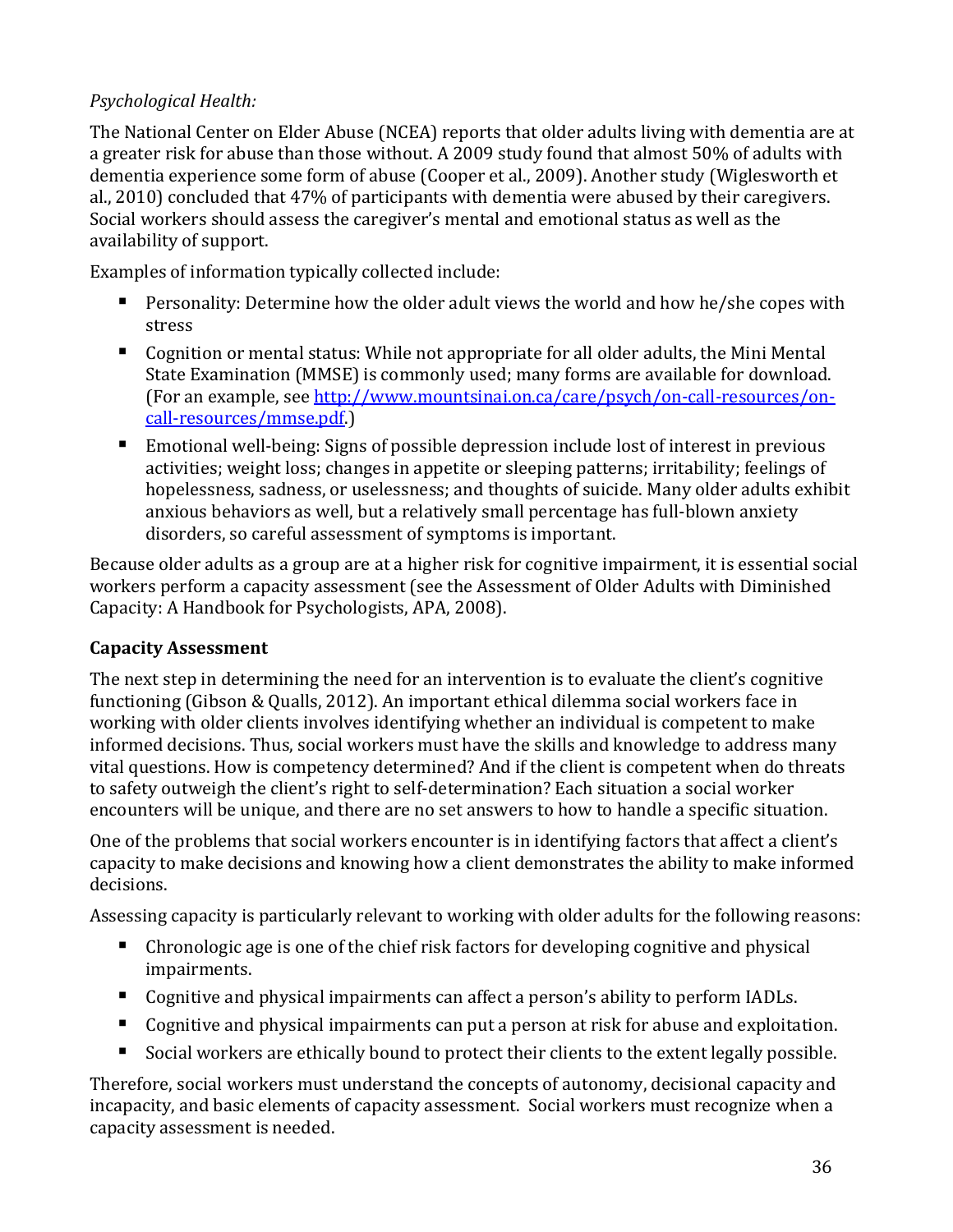- **Autonomy** is the right to make one's own decisions. Understanding the concept of autonomy is essential when working with older adults, because of our ethical responsibility to honor and protect self-determination whenever possible.
- **Decisional capacity** is the ability to adequately process information in order to make a decision based on that information. Capacity may vary due to stress and the complexity of the decision. It may also vary depending on the day or time of day. A full capacity evaluation includes a physical and neurological exam, a short- and long-term memory assessment, assessment of executive function, and examination of psychological disorders along with diagnosis of addictions.
	- o **Executive function** is a set of abilities that control and regulate a person's ability to anticipate outcomes and adapt behavior to changing situations.
- **Incapacity** is the inability to receive and evaluate information OR to make or communicate decisions to such an extent that the individual cannot meet essential requirements for physical health, safety, or self-care. It is important to distinguish between legal incapacity, which is a judgment about one's legal rights and responsibilities, and clinical incapacity, which is a judgment of one's functional abilities.
	- o **It is not easy to determine incapacity.** Many things can affect it, such as medication interactions, substance abuse, and mental illness. The social setting and nutrition can also affect it.
	- o **The implications of being judged as incapacitated are life changing.** For example, a client may lose the right to make her/his own decisions about medical treatment and personal care – or where they want to live. Have students discuss the implications for being judged incapacitated in this area and in the area of relationships (e.g., having sex), forming contracts, making a will, and participating in research.

#### *Capacity Assessment – Four Basic Questions:*

When doing a capacity assessment, social workers are assessing the client's ability to understand and follow instructions, understand risks and benefits, and make and execute a plan. Capacity assessment requires skill and training, and social workers should always consult supervisors to determine if referral to an expert is necessary.

Four basic questions a social worker can ask to assess capacity are:

- Can the client understand relevant information? Have students provide an example.
- What is the quality of the client's thinking process? Have students provide an example of how they would assess this process.
- Is the client able to demonstrate and communicate a choice? Provide students with an example.
- Does the client appreciate the nature of his/her own situation? Have students discuss what questions should be asked to determine if the client understands the situation?

Handouts and case examples for capacity assessment can be found at [http://theacademy.sdsu.edu/mastertraining/client-decision-making-and-capacity-for-aps-pg/.](http://theacademy.sdsu.edu/mastertraining/client-decision-making-and-capacity-for-aps-pg/)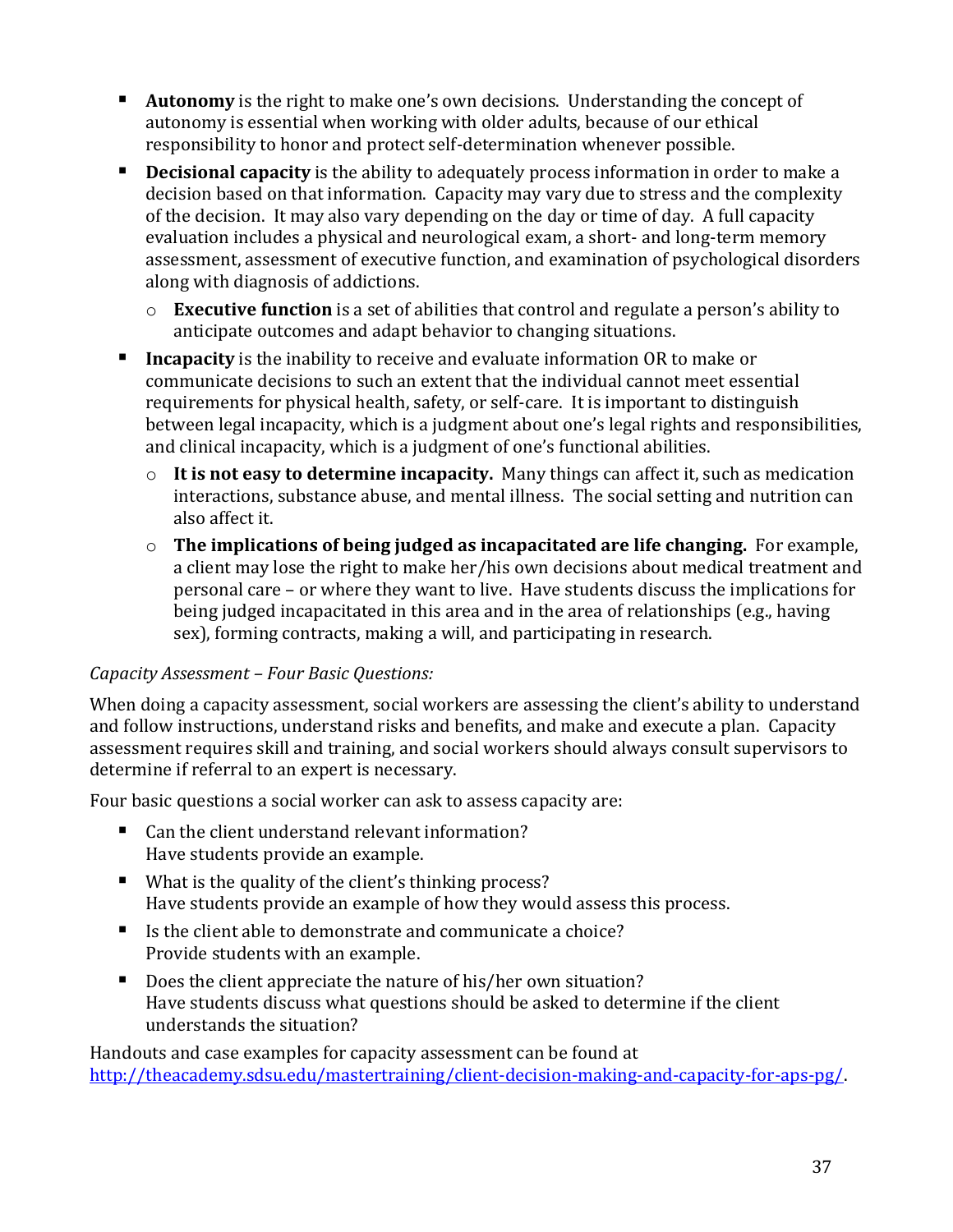#### <span id="page-39-0"></span>**Elder Abuse Screening Instruments**

When conducting an assessment, social workers need to be aware of the signs that elder abuse might be taking place (Module 1 covers risk factors for elder abuse, neglect, and exploitation). Identifying potential signs of abuse and not mistaking those signs for "normal" aging is critical. Unexplained injuries or bruises, depression, fearfulness, changes in appetite, sudden changes in behavior, and sleeplessness are indications that the social worker should probe more directly about potential elder abuse and neglect. A number of screening instruments have been developed for use in different settings. Screening instruments do not diagnose elder abuse but a positive screen means that a more thorough assessment should be completed and/or that referral to APS is warranted.

The Hwalek-Sengstock Elder Abuse Screening Test (H-S/EAST) is one useful tool. This instrument contains 15 items that examine three categories of abuse including overt violation of personal rights or direct abuse, characteristics of the older adult that make him or her susceptible to abuse, and characteristics of situations that might lead to abuse (Anthony, Lehning, Austin, & Peck, 2009).

An example of a longer screening instrument that is used in clinical settings is the Elder Assessment Instrument (EAI). This 41-item assessment instrument takes 12-15 minutes to complete; it assesses signs, symptoms, and subjective complaints of physical abuse, neglect, exploitation, and abandonment. Major strengths of the instrument include its rapid assessment capacity and the way it sensitizes health care providers to screen for abuse. One limitation to note is that it does not result in a score (Fulmer, 2012).

See Anthony et al. (2009) for a review of screening instruments.

#### <span id="page-39-1"></span>**Elder Abuse Prevention and Intervention**

Elder justice was identified as a top priority at the 2015 White House Conference on Aging (WHCoA) because of the increasing size and scope of elder mistreatment. The following action items were identified based on available data from the Elder Justice Roadmap Project (U.S. Department of Justice and Department of Health and Human Resources, 2014): developing a knowledge base for elder mistreatment, implementing a coordinated policy approach to address abuse, and creating an integrated network of elder mistreatment services and training opportunities. Attention to these key items will improve efforts to prevent and treat elder abuse, neglect, and exploitation. Review the 2015 WHCoA issue brief on elder mistreatment for a list of research, direct services, and policy recommendations (Pillemer, Connolly, Breckman, Spreng, & Lachs, 2015).

The table below provides information about initiatives that are raising awareness about elder abuse and increasing the training and resources available to care for victims.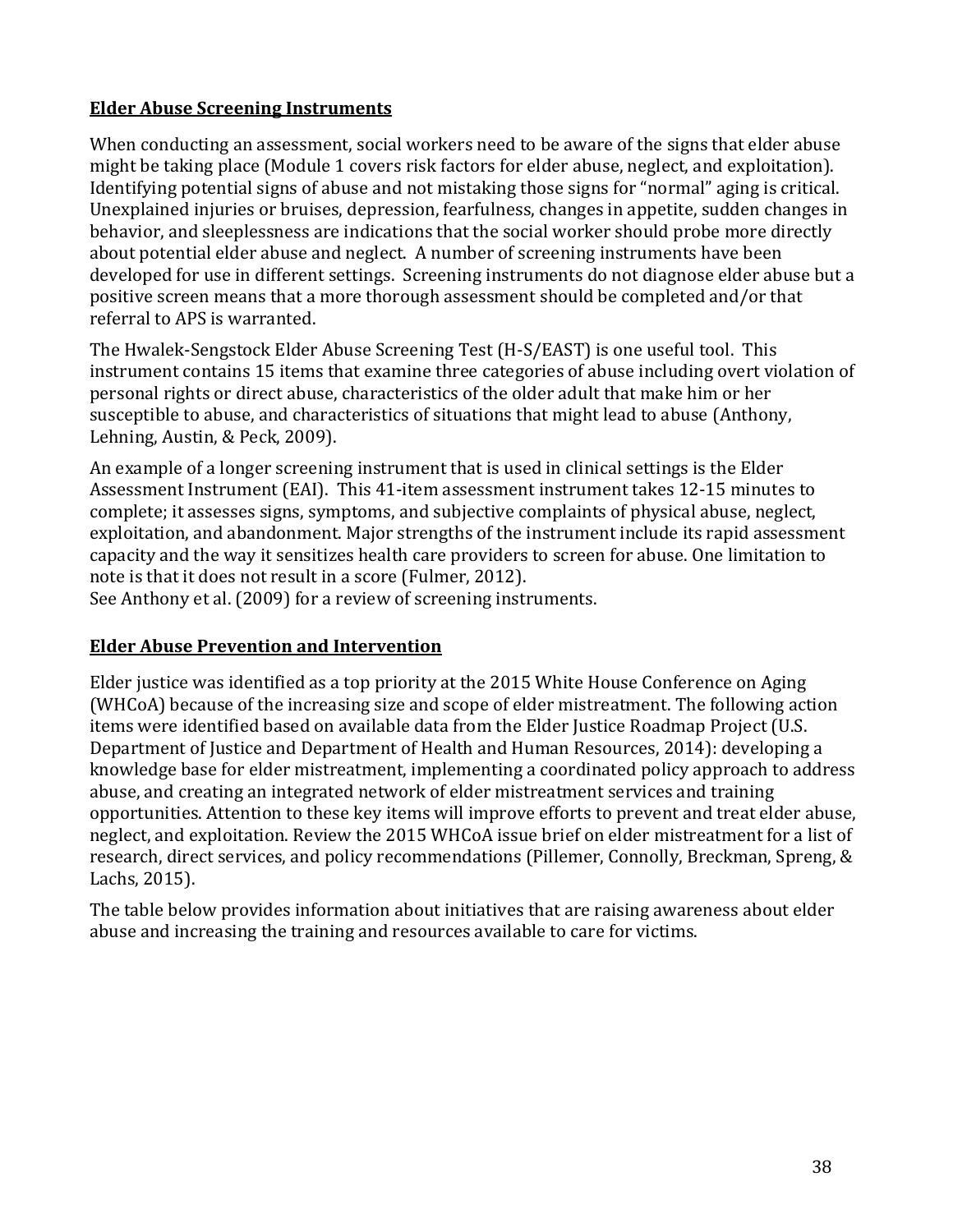| Initiative                                                                       | Description                                                                                                                                                                                                                                                                                                                                                                                     |
|----------------------------------------------------------------------------------|-------------------------------------------------------------------------------------------------------------------------------------------------------------------------------------------------------------------------------------------------------------------------------------------------------------------------------------------------------------------------------------------------|
| Elder Justice<br>Roadmap Project                                                 | Solicited input from experts and stakeholders in order to develop a strategic<br>resource—by the field and for the field—to combat elder mistreatment.<br>http://www.justice.gov/elderjustice/research/resources/EJRP_Roadmap.pdf                                                                                                                                                               |
| The Elder Abuse<br>and Neglect<br>Initiative                                     | Launched in 2005 with funding from the Archstone Foundation, this California<br>statewide effort collected and disseminated best practices related to elder<br>mistreatment.<br>http://archstone.org/docs/resources/ElderAbuse 5YrReport Final 090711.pdf                                                                                                                                       |
| The Harry &<br>Jeannette Weinberg<br>Center for Elder<br><b>Abuse Prevention</b> | The Center, which includes an emergency elder abuse shelter, was established at<br>a nonprofit nursing home in New York City. The Center not only provides<br>emergency shelter services, but also coordinates crisis intervention and training<br>opportunities. This model has been replicated at seven nonprofit organizations.<br>http://www.riverspringhealth.org/elder-abuse-shelter.aspx |

"The goal for elder abuse prevention is simple: to stop it from happening in the first place. However, the solutions are as complex as the problem" (Centers for Disease Control, 2014). Stark (2012) discussed several strategies for increasing the public's awareness of elder abuse, which include continuing education opportunities for health professionals and more communitybased education programs. NCEA's Innovative Practices Database provides a national collection of program models and resources related to elder abuse prevention and intervention. More information can be found here:

[http://www.ncea.aoa.gov/Stop\\_Abuse/EBP/Database/index.aspx.](http://www.ncea.aoa.gov/Stop_Abuse/EBP/Database/index.aspx)

#### <span id="page-40-0"></span>**Adult Protective Services and Mandatory Reporting**

This section provides a useful overview of Adult Protective Services (APS) philosophy, ethical guidelines, and core activities. The National Adult Protective Services Program (NAPSA) has developed recommendations for minimum program standards for APS [\(http://www.napsa](http://www.napsa-now.org/wp-content/uploads/2014/04/Recommended-Program-Standards.pdf)[now.org/wp-content/uploads/2014/04/Recommended-Program-Standards.pdf\)](http://www.napsa-now.org/wp-content/uploads/2014/04/Recommended-Program-Standards.pdf).

APS responds to elder abuse that takes place in community settings in all states and responds to institution-based elder mistreatment in some states. APS uses intervention models such as case management, crisis intervention, and guardianships, and other involuntary services including removal to a hospital or skilled nursing facility. Most APS agencies deal with situations involving at-risk older adults (usually age 65 or older) or dependent adults aged 18-64 who have physical and/or mental impairments. There are no federal laws or policies that direct how protective services should be delivered, and state statutes differ in terms of the definitions of abuse and what types of abuse are covered (Brandl et al., 2006). The situations of clients that APS workers encounter can be very complex and fraught with ethical dilemmas.

Most state elder abuse mandatory reporting systems are based on the premise that older adults need protection by the state if they are being harmed by others, are unwilling to accept services, and meet some pre-determined criteria for diminished capacity to make informed decisions on their own behalf. Good assessment skills are necessary for APS workers because they also serve as investigators who are called upon to collect evidence that may be used to prosecute perpetrators. Bringing these cases to justice is difficult. One barrier is that older adult victims may not want to see the perpetrator, who is often an adult child, prosecuted, though they would like the perpetrator to receive help. APS workers have also expressed concern that in some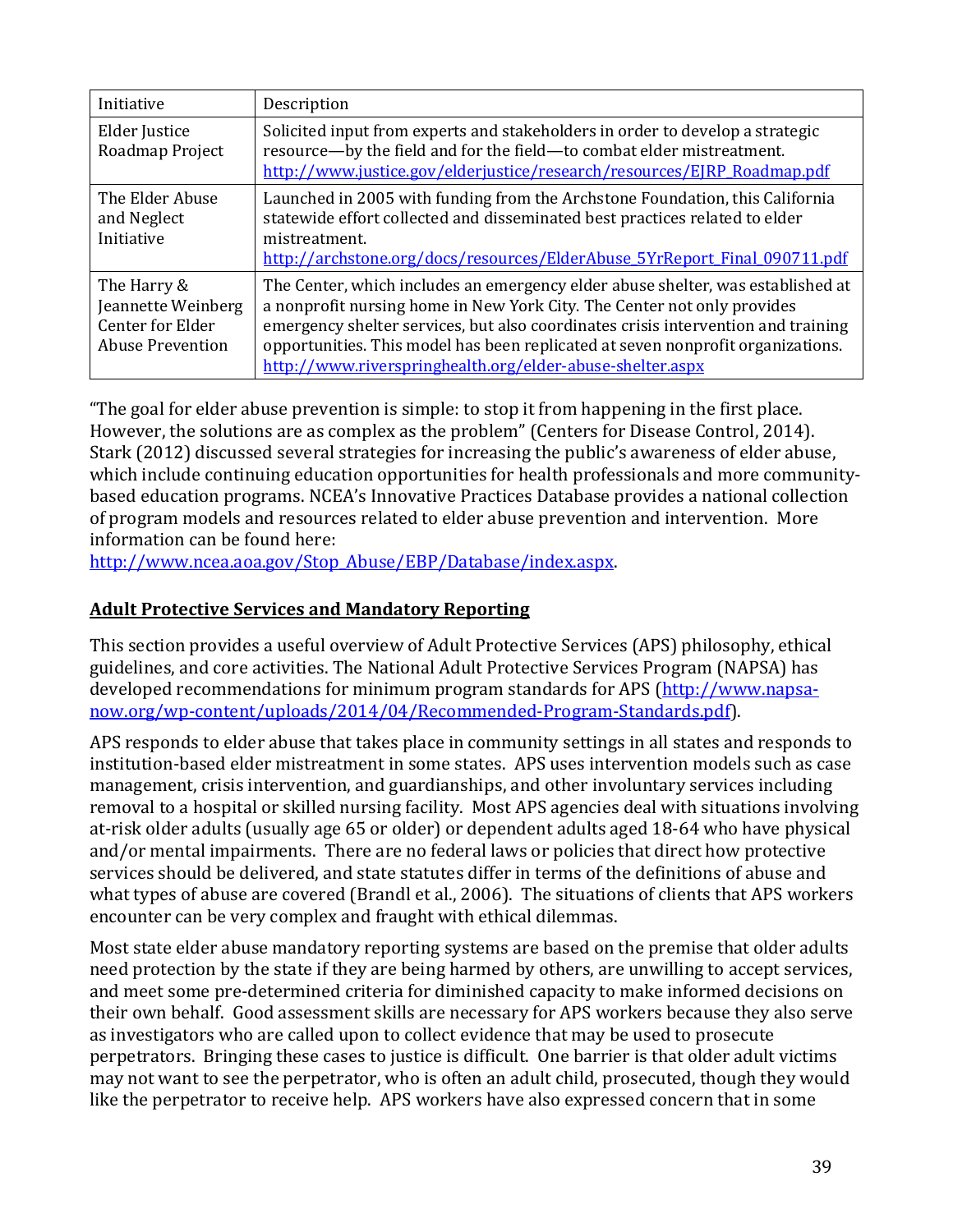types of cases, such as neglect, the involvement of law enforcement may do more harm than good.

In most states, social workers are legally mandated to report suspected elder mistreatment, including self-neglect. The case study below provides an example of self-neglect. Social workers may find that older adults are reluctant to report mistreatment or neglect or accept help because they fear losing their independence or the relationship with the abuser. In general social workers need to be aware that there is no simple answer to the question of whether mandatory reporting will benefit or harm the elder victim overall. The National Coalition on Abuse in Later Life has materials that help address the difficulties associated with mandatory reporting [\(http://www.ncall.us/content/mr\)](http://www.ncall.us/content/mr).

Most mandatory reporting laws have provisions that provide for the confidentiality and protection of the reporter against liability. Social workers need to familiarize themselves with the reporting laws in their states. Reports may be submitted anonymously in some states. According to the National Adult Protective Services Association, a person who makes a goodfaith report of suspected abuse and neglect has the right to confidentiality of his or her identity, protection from civil and criminal liability and professional disciplinary action, protection for providing the information related to a report of suspected elder abuse, and protection against retaliation by an employer. More information can be found here: [http://www.napsa](http://www.napsa-now.org/get-help/confidentiality-safety/)[now.org/get-help/confidentiality-safety/.](http://www.napsa-now.org/get-help/confidentiality-safety/)

### **Assessment and Intervention in Adult Protective Services — A Case Study**

One of the most important factors in the assessment process is the ability to establish a trusting relationship, and developing this trust is vital in cases of self-neglect, which are the most common ones. There are many factors that inhibit the process of the trust relationship with older adult clients. Some of the factors include the elder's history, culture, shame, and fear, as exemplified by the case of Mr. Y.

Mr. Y is a Japanese American elder who was reported to APS (by an undisclosed source) for selfneglect. During WWII, Mr. Y was placed in an internment camp and lost all of his property. As a result of this experience, he is mistrustful of any interventions by outsiders. A social worker must be aware of how prior events in the client's life can counter or deter efforts to engage the client in obtaining needed services.

From a cultural perspective, the oldest male of the Japanese family is traditionally the head of the family, and his daughters or daughters-in-law would be obligated to take care of him. There has long been the assumption that the older adult would and should be taken care of by his or her family. Many cultures, including American society, hold this belief, which is supported by government policies. The reality is that the nuclear and extended family no longer lives in one local together. Long-distance relatives or caregivers are often unaware of the condition (physical, mental, or financial) of the older adult or of the condition of the living quarters. Along with this changing dynamics of family relationships, Mr. Y may have underlying feelings of shame that he needs help or that he will become a burden. Or he may feel that he is doing fine and doesn't need any assistance.

Another key factor in older adults' resistance to outside interventions is the pervasive fear of being institutionalized and forgotten. They fear losing control over decision-making and losing independence, along with the fear and shame associated with admitting dependency.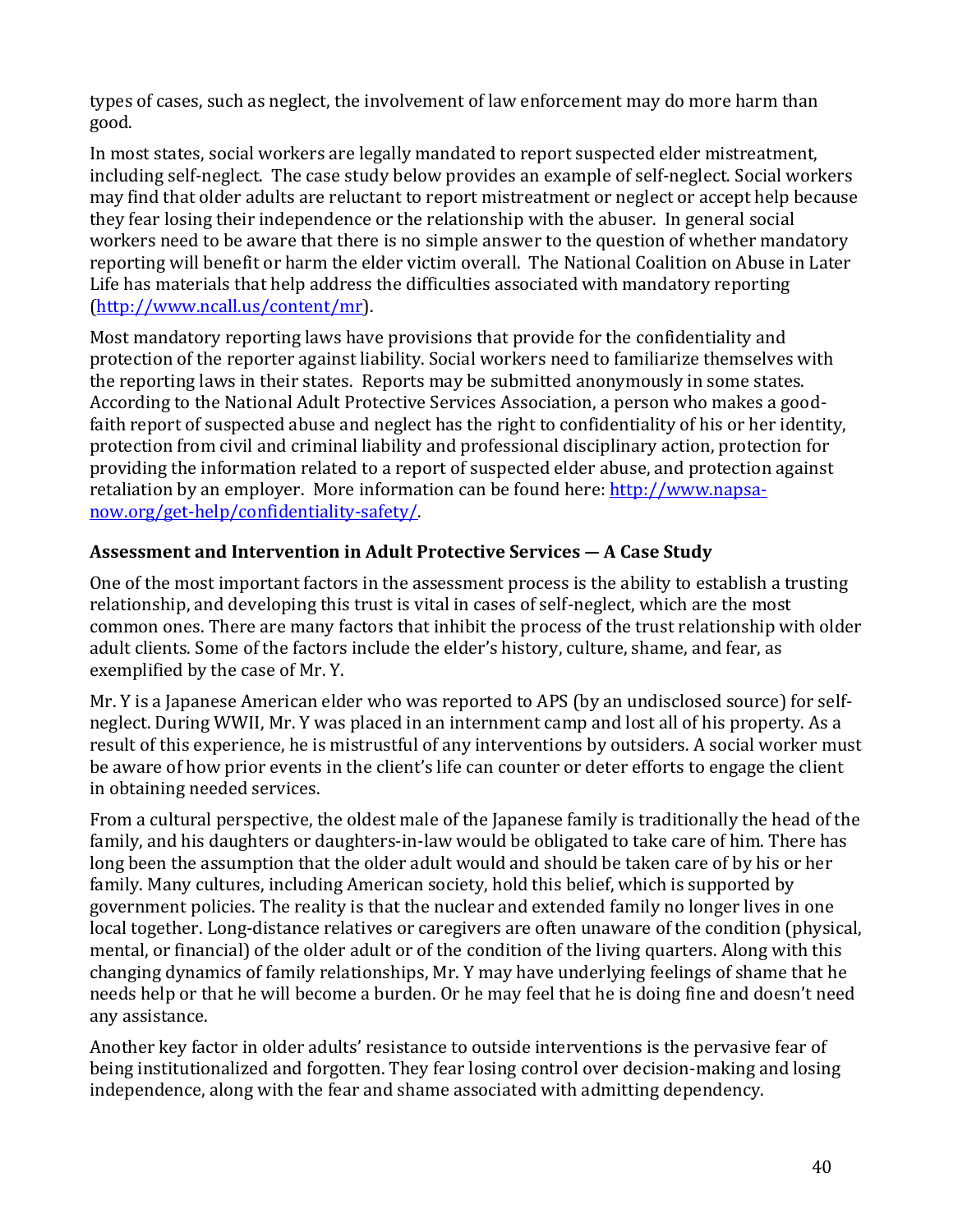One of the things a social worker can do to open a line of communication with the resistant or involuntary client is to acknowledge the rights of the client. The client has a right to refuse services. It is equally important for the client to recognize that there are, on occasion, consequences associated with refusing services. In the case of Mr. Y, his home was deemed a fire hazard, and he was ordered to comply with city health and safety codes or be evicted. Mr. Y understood that his home needed to be cleaned and maintained but saw this official order as another attempt by government to take his property.

This case shows how important it is to start where the client is. The client's fear or trust issues may make several attempts necessary to gain his/her confidence. Be respectful of the client and empathetic to the client's situation. Acknowledge the client's apprehensions about accepting assistance and help the client understand the social worker's role. Remind the client that the her/his safety is the primary concern and that the social worker's is there to assist in maintaining independence to the extent possible in a safe manner.

A social worker must be aware of the eligibility requirements and the resources available that may assist the client in maintaining his/her independence. Mr. Y eventually consented to allow the social worker to obtain funding for housekeeping services to ensure that his home would continue to meet city regulations. The social worker also successfully negotiated on the client's behalf to suspend the fines levied by the city for code violations.

## <span id="page-42-0"></span>**Guardianship**

Individuals need guardians when they no longer have the capacity to make decisions for themselves. Thus, there are times, when for the safety of the client, it is necessary to seek intervention by the family for guardianship/conservatorship or from the Office of Public Guardian due to the diminished capacity of the client. Different types of guardianship are used, depending upon the needs of the client. A conservator, or "guardian of the estate," makes decisions related to finances whereas a "guardian of the person" makes non-financial decisions. Some guardians fulfill both roles. Generally, there are three categories of guardians: (1) family member or someone known to the individual; (2) professionals, often attorneys, who serve as guardians for individuals who have sufficient financial resources; (3) public guardians, who are provided by many states for adults who lack both resources and family or friends available to serve as their guardian.

Because establishing guardianship reduces a person to the legal status of a minor and permanently takes away his or her rights to make decisions related to finances, health care, and living arrangements, any effort to seek guardianship raises legitimate concerns and highlights the ethical dilemma of self-determination versus protection of older adults. General concerns about guardianship include challenges in determining legal standards for incompetence and incapacity, concerns that those protected are family members rather than the person needing guardianship, and insufficient oversight of the system by the courts. In general, advocates for older adults see guardianship as a last resort process and that other, less restrictive, options should be exhausted first (O'Sullivan, Rowthorn, & Callegary, 2011).

## <span id="page-42-1"></span>**Relocation and Placement in Institutions**

If the family is motivated to have the older adult move-in with them, the social worker involved should fully discuss possible changes in the dynamics of the caregiving family. It is also important to know the history of family interactions. Is this a safe environment for the older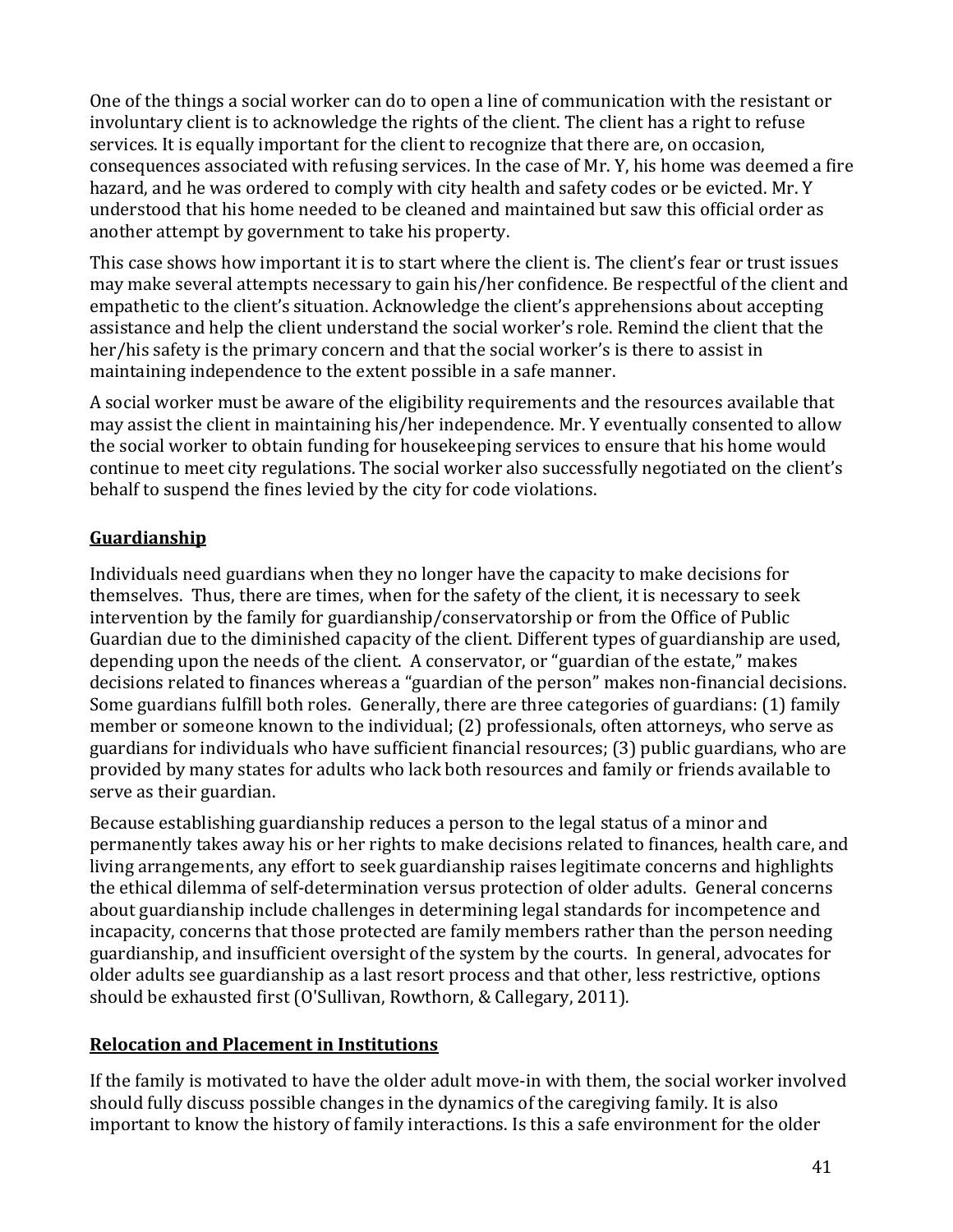adult? Has there been a history of violence or abuse within the family? What is the motivation for the caregiving family? Is it finances? Are there resources that can assist the older adult and family in making the transition?

It may become necessary to assist the client with placement into an independent living retirement facility; skilled nursing home; assisted living, adult family home; or other institutional setting. Such a massive transition involves numerous losses for an older adult, who is often faced with leaving a home filled with memories and possessions for a single room or in some circumstances a double with a roommate. The older adult often has to leave the neighborhood he/she is familiar with and his/her friends and neighbors. He/she may also have to leave a beloved pet. The elder often has to change his/her daily routine or diet. Change is difficult for the most motivated client. For the involuntary client it can be traumatic, and for the social worker it can be emotionally challenging.

## <span id="page-43-0"></span>**Multidisciplinary Teams in Adult Protection**

A variety of collaborative efforts and team approaches exist for addressing mistreatment. Elder abuse forensic centers provide multidisciplinary expertise to aid in the resolution of complex cases. One example is the Los Angeles County Elder Abuse Forensic Center, which hosts a multidisciplinary team consisting of a geriatrician and representatives of APS, the police, the district attorney, the office of the public guardian, and other professionals such as a forensic neuropsychologist. APS workers may refer hard to resolve or complex cases to the forensic center, and research has shown that involvement by the center has increased the prosecution of cases of financial exploitation (Navarro, Gassoumis, & Wilber, 2013). Another example is Financial Abuse Specialist Teams that have been set up in a number of communities. These multidisciplinary teams focus on financial exploitation

[\(http://www.ncea.aoa.gov/Stop\\_Abuse/Teams/FAST/index.aspx\)](http://www.ncea.aoa.gov/Stop_Abuse/Teams/FAST/index.aspx).

The Family Care Conference model, which involves a structured family meeting attended by the older person, family members, and involved agencies, has been piloted in several Native American communities (Holkup, Salois, Tripp-Reimer, & Weinert, 2007). The goal of the meeting is to develop a plan that will provide for the protection of the older adult while meeting the needs and desires of the family unit.

Legal teams have been established in order to improve the ability to bring perpetrators to justice. Police officers work with victim advocates within the domestic violence realm. Fatality review teams assist in identifying forensic markers for elder mistreatment. Strategies that would promote victim advocacy and supports for local, state, and federal prosecutors in their efforts to detect, investigate, and prosecute elder abuse are also needed.

The social worker's role in a multidisciplinary team will depend upon her/his particular role on the team and the function of the team.

#### <span id="page-43-1"></span>**Summary**

Social work values and ethics inform our interactions with older adults, and social workers may be particularly challenged in upholding values such as self-determination and respect for autonomy when abuse or neglect is an issue. This module provides an overview of information typically collected during assessment of older adults. Because research tells us that at least 10% of all older adults may be victims of abuse and neglect, social workers who work with older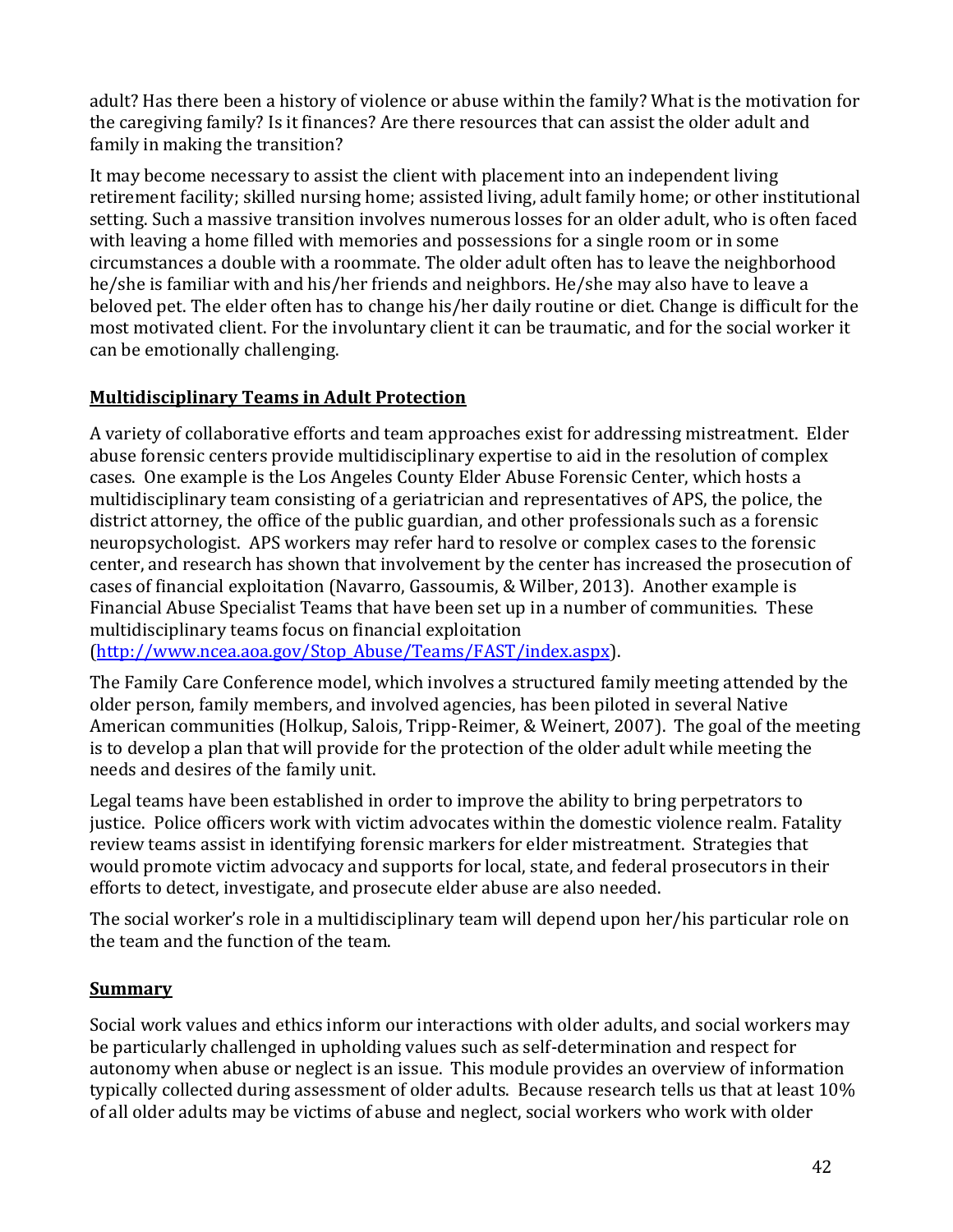adults must keep the potential for abuse and neglect in mind when they assess these clients. In particular, social workers must understand principles of capacity assessment and recognize the need for supervision and consultation with challenging cases. Social workers must report suspected elder abuse and neglect to APS. The range of responses may include provision of resources, relocation to an institution, or guardianship. Multidisciplinary teams exist in many communities to address complex cases of elder abuse that require expertise from medical, legal, and social services professionals. All social workers need to recognize possible signs of abuse and neglect and be knowledgeable about the resources available to assist older adults and their families.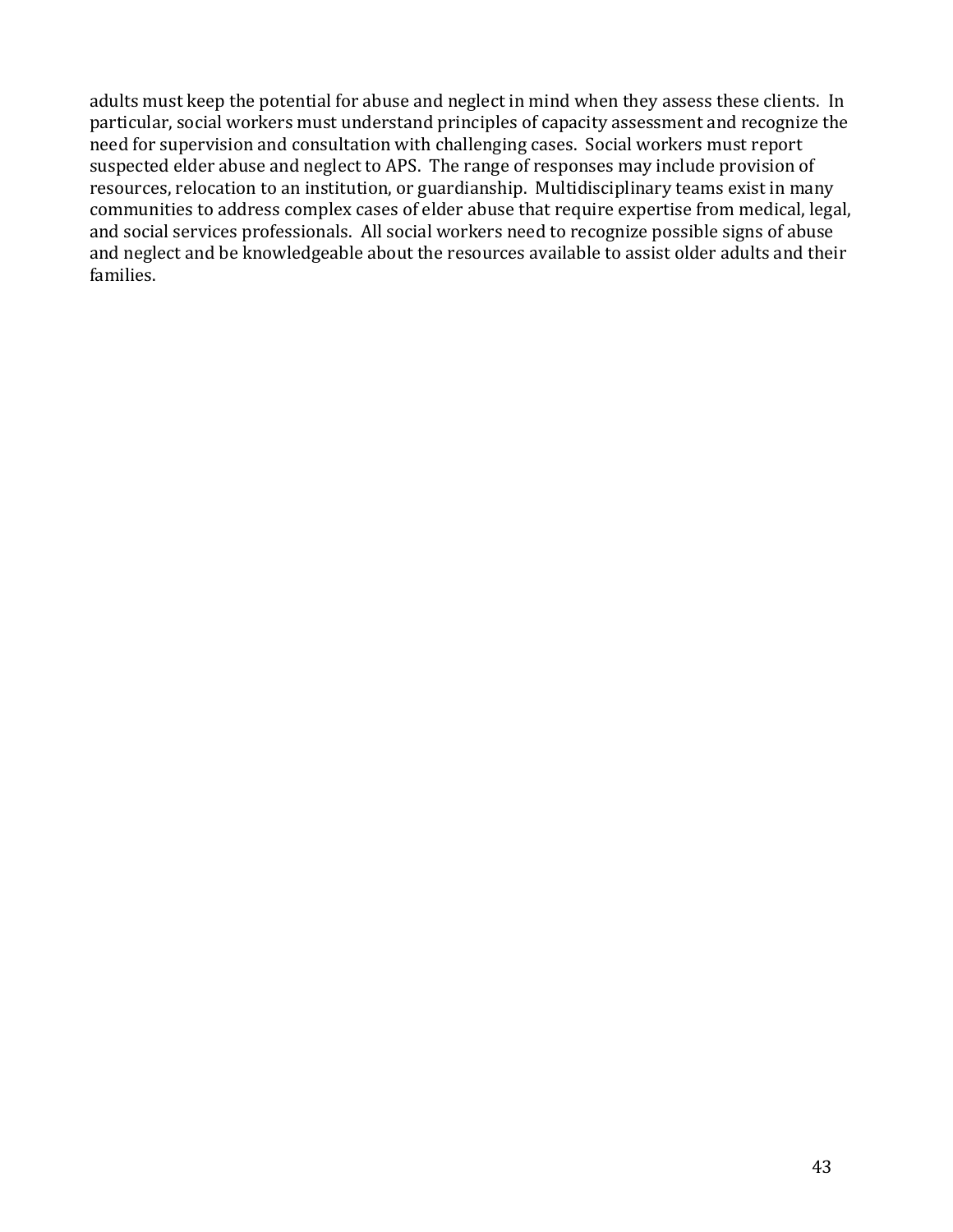#### **Resources**

#### <span id="page-45-0"></span>**Books**

McInnis-Dittrich, K. (2014). *Social Work with Older Adults (4th ed.)*. Boston: Pearson. Chapters 4- 6 on assessment; Chapter 11 entitled "Social Work Practice in Identifying and Preventing Abuse and Neglect of Older Adults."

Nerenberg, Lisa. (2008). *Elder abuse prevention: Emerging trends and promising strategies*. New York: Springer.

Helpful descriptions of different approaches to elder abuse prevention including APS, domestic violence, and criminal justice service settings. Describes ways in which communities, agencies, and national organizations have organized to prevent and ameliorate elder abuse through cooperation and team approaches.

## **Training Materials On-Line**

*Assessment of Older Adults with Diminished Capacity: A Handbook for Psychologists, APA, 2008* <http://www.apa.org/pi/aging/programs/assessment/capacity-psychologist-handbook.pdf>

*National APS Resource Center: Core APS Competencies Training* <http://www.napsa-now.org/resource-center/training/core-aps-competencies/>

This link will take you to a 23-session core curriculum around practice issues in Adult Protective Services known as Project MASTER. All the modules that are labeled "instructor-led" under "Type of Training" include scripted materials, learning activities, and PowerPoint Presentations that instructors may adapt for classroom use. The Project MASTER website [\(http://theacademy.sdsu.edu/programs/Project\\_Master/core.html\)](http://theacademy.sdsu.edu/programs/Project_Master/core.html) provides the direct link.

The Field Guide for APS outlines 19 Knowledge Areas identified as necessary for APS work and is designed for the training of APS workers. Many of the materials are suitable for use when teaching social work students about identifying and responding to elder abuse in the community. It includes handouts, case examples, and assignment descriptions.

[\(http://theacademy.sdsu.edu/programs/Project\\_Master/handouts/Field\\_Guide\\_for\\_APS\\_Ver1.p](http://theacademy.sdsu.edu/programs/Project_Master/handouts/Field_Guide_for_APS_Ver1.pdf) [df\)](http://theacademy.sdsu.edu/programs/Project_Master/handouts/Field_Guide_for_APS_Ver1.pdf)

The module on capacity assessment is helpful for teaching how to identify whether clients have the ability to make informed decisions.

[http://theacademy.sdsu.edu/programs/Project\\_Master/client\\_capacity.html](http://theacademy.sdsu.edu/programs/Project_Master/client_capacity.html)

*National Coalition of Abuse in Later Life (NCALL)*

Walk in Our Shoes: Working with Older Survivors of Abuse – Video and Training Guide

<http://ncall.us/content/walk-in-our-shoes>

This link takes you to video segments and a discussion guide that are designed to encourage critical thinking and discussion about the services set up to meet the particular needs of older adults who are victims of abuse in later life. These materials are valuable in that they help students consider the older adults who are not care-dependent, yet who may have experienced long-term spousal abuse or abuse from family members such as adult children. The videos offer examples of services, viewpoints from various service providers, and the voices of survivors of abuse in later life.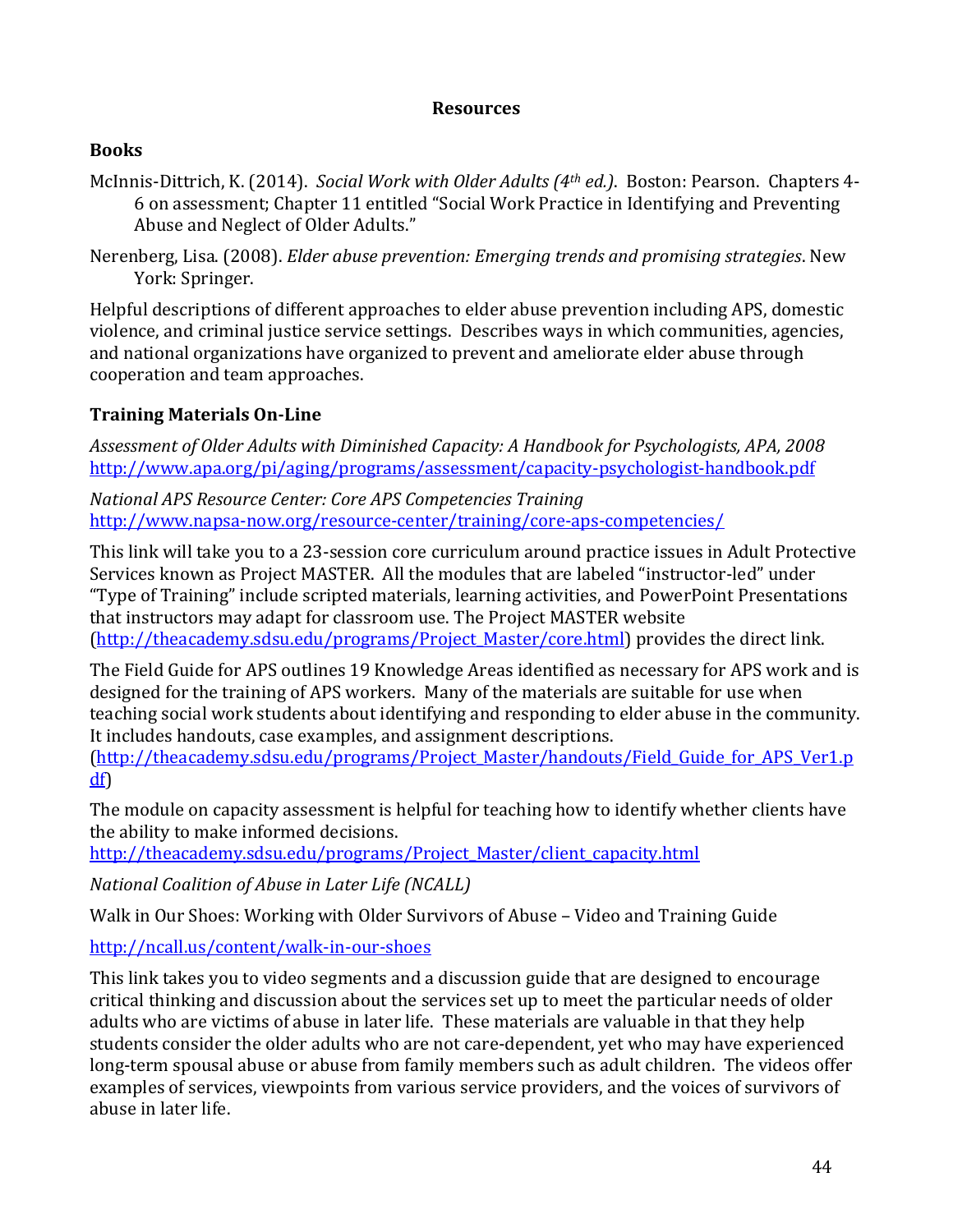#### **Annotated Bibliography – Practice Resources**

Anthony, E. K., Lehning, A. J., Austin, M. J., & Peck, M. D. (2009). Assessing elder mistreatment: instrument development and implications for adult protective services. *Journal of Gerontological Social Work, 52*(8), 815-836. [doi: 10.1080/01634370902918597]

Reviews why it is difficult to define, identify, and document elder abuse. Reviews standardized assessment instruments and protocols to respond to the need to provide structure for assessment process in APS and other settings.

Bergeron, L. R. (2006). Self-determination and elder abuse: Do we know enough? *Journal of Gerontological Social Work, 46*(3/4), 81-102.

This thought-provoking article draws upon the author's clinical experience to highlight situations where social workers may mistakenly invoke the principle of self-determination to the detriment of clients. Contains a helpful discussion about assessing capacity when clients are ill, in crisis, depressed, or socially isolated.

Chihowski, K., & Hughes, S. (2008). Clinical issues in responding to alleged elder sexual abuse. *Journal of Elder Abuse & Neglect*, *20*(4), 377-400. doi: 10.1080/08946560802359383

With case examples, illustrates issues that workers may encounter, including ill-timed diagnostic evaluations, distinguishing consenting marital relations from sexual abuse, the victim's desire to protect the perpetrator, and the reluctance of health care practitioners to conduct examinations for rape and sexual assault. Also addresses sexual abuse in assisted-living facilities.

Cramer, E. P., & Brady, S. R. (2013). Competing values in serving older and vulnerable adults: Adult protective services, mandated reporting and domestic violence programs. *Journal of Elder Abuse & Neglect, 25*, 453-468. [doi: 10.1080/08946566.2013.782781]

Provides a conceptual framework to explain differing service philosophies and approaches used by APS and domestic violence programs, particularly over client self-determination. Recommends that programs collaborate through getting to know and understand the work of each other and developing protocols to work together.

Dayton, C. (2005). Elder Abuse: The Social Worker's Perspective. *Clinical Gerontologist, 28*(1-2), 135-155. doi: 10.1300/J018v28n01\_07

This article was a part of a special issue of this journal on the clinical management of elder abuse. It uses case studies to illustrate social work intervention in a case of self-neglect, abuse by a caregiver previously abused by the victim, and a grandmother with dementia cared for by young grandchildren.

Jackson, S. L., & Hafemeister, T. L. (2011). Risk factors associated with elder abuse: The importance of differentiating by type of maltreatment. *Violence and Victims, 26*, 738-757. [doi: 10.189/0886-6708.26.6.738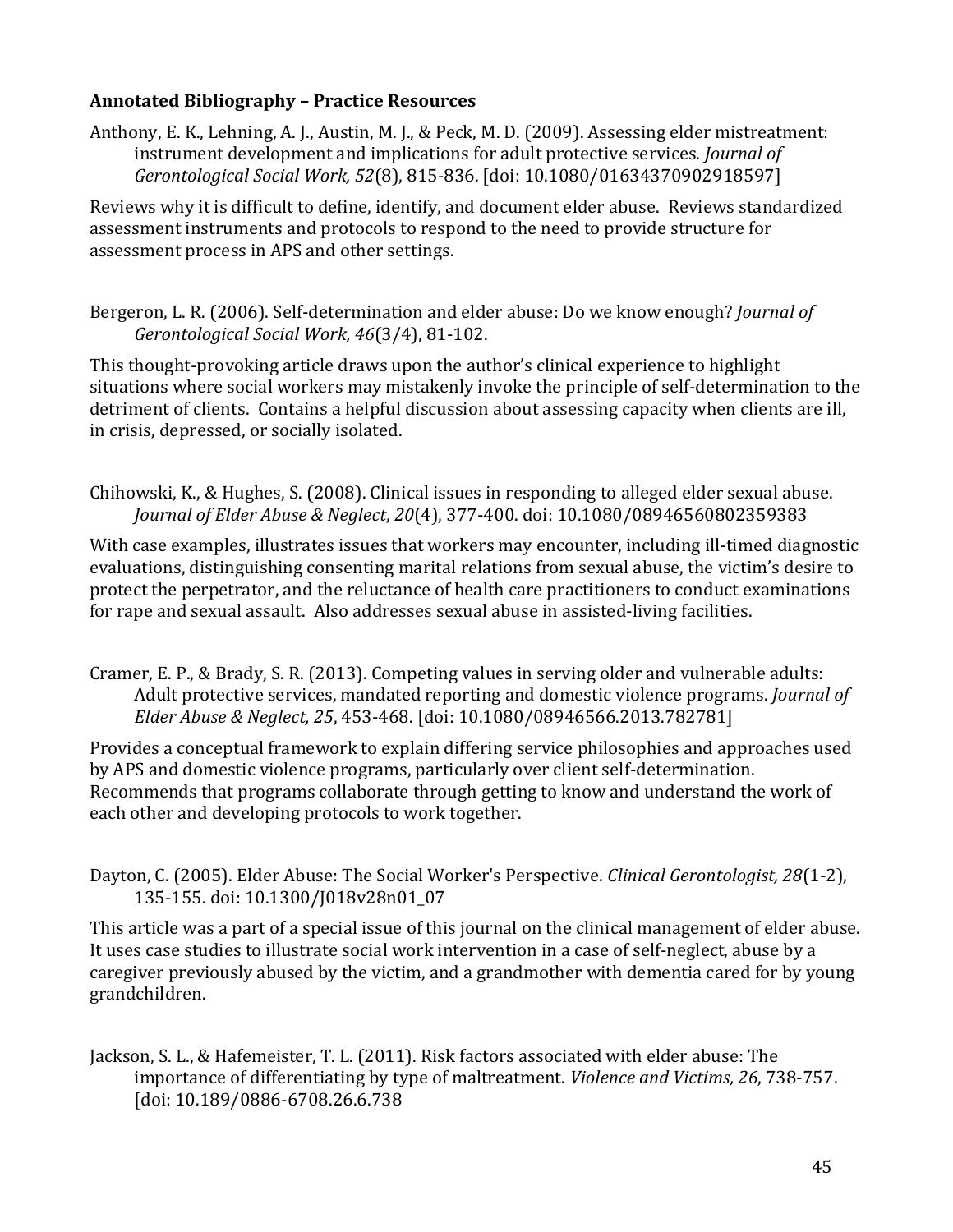Used both administrative data and interviews with APS caseworkers and elderly victims (or their guardians if incapacitated) to examine factors distinguishing four types of elder maltreatment pure financial exploitation, physical abuse, neglect by others, and hybrid financial exploitation. Hybrid financial exploitation is the combination of financial exploitation with either physical abuse or neglect by others. The dynamics of hybrid financial exploitation are different from those of "pure" financial exploitation, which often involves non-family members and relative strangers in situations such as consumer fraud.

Liao, S., Kumari M. J., Bufalini, E., & Wiglesworth, A. (2009). Elder mistreatment reporting: Differences in the threshold of reporting between hospice and palliative care professionals and adult protective service. *Journal of Palliative Medicine, 12*, 64-70. [doi: 10.1089/jpm.2008.0173]

When compared with APS workers, hospice and palliative care workers were less likely to rate vignettes describing elder abuse as "reportable." An example of research that highlights interprofessional differences in recognition and reporting of elder abuse.

Otto, J. M. (2000). The Role of Adult Protective Services in Addressing Abuse. *Generations, 24*(2), 33-38.

Helpful brief article that explains the origins and structures of APS in the United States. Discusses how interest in addressing elder abuse and neglect became connected with APS practice in spite of the fact that APS responds to abuse and neglect of vulnerable younger adults as well.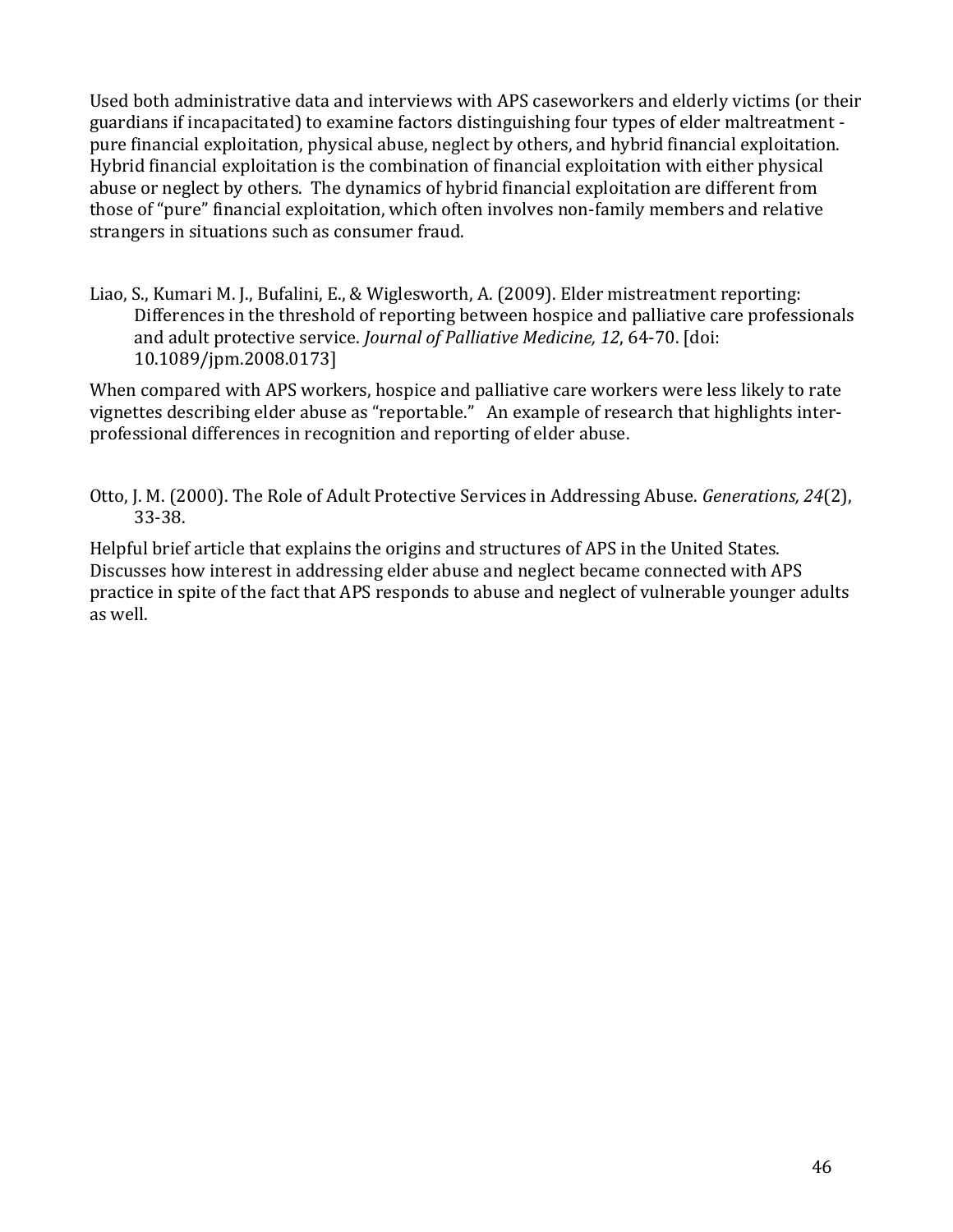#### **Works Cited**

- <span id="page-48-0"></span>Anthony, E.K., Lehning, A.J., Austin, M.J., & Peck, M.D. (2009). Assessing elder mistreatment: Instrument development and implications for adult protective services. *Journal of Gerontological Social Work, 52*(8), 815-836. doi: 915858527 [pii]10.1080/01634370902918597
- Brandl, B., Dyer, C.B., Heisler, C.J., Otto, J.M., Stiegel, L.A., & Thomas, R.W. (2006). *Elder abuse detection and intervention: A collaborative approach*. New York: Springer Publishing Company.
- Centers for Disease Control and Prevention. (2014) Elder Abuse: Prevention Strategies. Retrieved from<http://www.cdc.gov/violenceprevention/elderabuse/prevention.html>
- Cooper, C, Selwood, A,, Blanchard, M., Walker, Z., Blizard, R., & Livingston, G. (2009). Abuse of people with dementia by family carers: Representative cross sectional survey. *British Medical Journal*, *338*, b155
- Fulmer, (2012). Elder Mistreatment Assessment. *Try this: Best practices in nursing care to older adults.* Retrieved from [http://consultgerirn.org/uploads/File/trythis/try\\_this\\_15.pdf](http://consultgerirn.org/uploads/File/trythis/try_this_15.pdf)
- Gibson. S.C., & Qualls, S. H. (2012). A Family Systems Perspective of Elder Financial Abuse. *Generations, 36*(3), 26-29.
- Holkup, P.A., Salois, E.M., Tripp-Reimer, T., & Weinert, C. (2007). Drawing on wisdom from the past: An elder abuse intervention with tribal communities. *The Gerontologist, 47*, 248-254.
- National Hospice and Palliative Care. (2015). Advance Care Planning: Advanced Diretives. Retrieved from<http://www.caringinfo.org/i4a/pages/index.cfm?pageid=3285>
- Navarro, A.E., Gassoumis, Z.D., & Wilber, K.H. (2013). Holding abusers accountable: An elder abuse forensic center increases criminal prosecution of financial exploitation. *The Gerontologist, 53*(2), 303-312. doi: 10.1093/geront/gns075
- O'Sullivan, J., Rowthorn, V., & Callegary, E.A. (2011). Guardianship and its alternatives: A handbook on Maryland law. Retrieved April 30, 2012, from <http://www.aging.maryland.gov/documents/GuardianshipHandbookRevised2011.pdf>
- Pillemer K., Connolly, M. T., Breckman, R., Spreng, N., & Lachs, M.S. (2015). Elder mistreatment: priorities for consideration by the white house conference on aging. G*erontologist, 55*(2), 320-327.
- Spensley, C. (2008). The role of social isolation of elders in recidivism of self-neglect cases at San Francisco Adult Protective Services. *Journal of Elder Abuse & Neglect, 20*(1), 43-61. doi: 10.1300/J084v20n01\_03
- Stark, S. (2012). Elder abuse: Screening, intervention, and prevention. *Nursing, 42*(10), 24–29. http://journals.lww.com/nursing/Fulltext/2012/10000/Elder abuse\_Screening, interven tion, and.10.aspx#
- Wiglesworth A, Mosqueda L, Mulnard R, Liao S, Gibbs L, & Fitzgerald W. (2010). Screening for abuse and neglect of people with dementia. *Journal of the American Geriatrics Society, 58*(3), 493-500.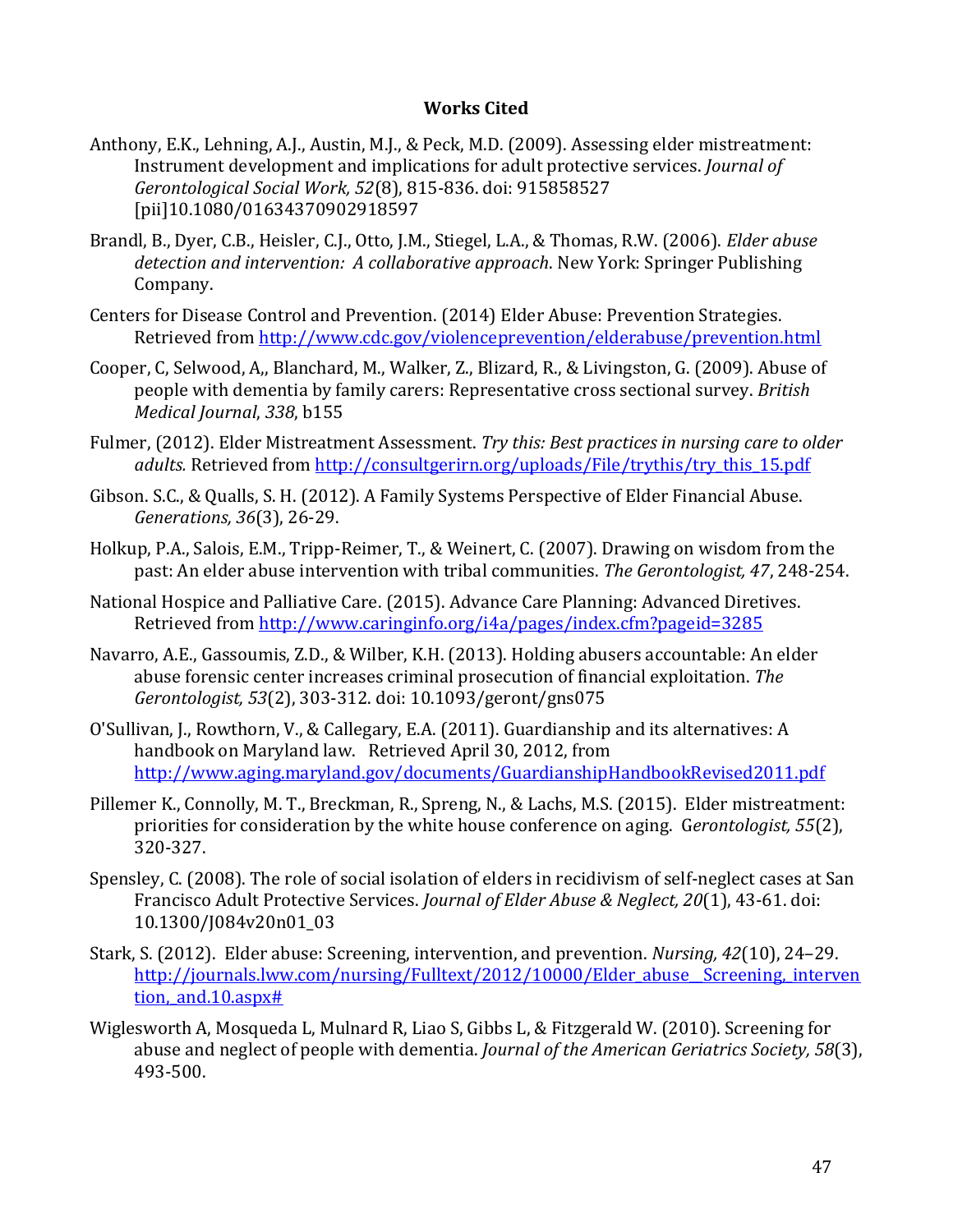# Elder Justice Module 3: Elder Justice Policy

#### <span id="page-49-1"></span><span id="page-49-0"></span>**Competencies Addressed**

■ Engage in policy practice

#### <span id="page-49-2"></span>**Objectives**

- 1. To promote the empowerment of older adults
- 2. To provide an overview of existing federal programs assisting older adults, with emphasis on programs related to elder justice
- 3. To gain a broader perspective of policy issues related to elder justice
- 4. To understand the interconnection between policies for older adults and policies for adults with disabilities

#### <span id="page-49-3"></span>**Introduction**

According to the Elder Justice Act, from a societal perspective elder justice involves efforts to prevent, detect, treat, intervene in, and prosecute elder abuse, neglect, and exploitation; and to protect elders with diminished capacity while maximizing their autonomy. From an individual perspective, elder justice requires the recognition of an elder's rights, including the right to be free of abuse, neglect, and exploitation.

Although elder justice may seem like an elusive goal, social workers and other advocates have seen progress in improving the federal response to elder abuse (Blancato, 2012). Social workers understand how social policies respond to societal needs and that they have an impact on our lives and our future. Social workers are on the front line of every social problem, including the abuse, neglect, and exploitation of older adults. They see needs, gaps in services, and the effects that social policies have on the well-being of older adults. Social workers have an opportunity to provide leadership and an ethical obligation to work towards change. The burgeoning population of older adults demands that policy makers respond to their needs. Policies regarding protection, caregiving, and mental health issues of older adults are evolving and changing. This is an opportune time to evaluate past and present policies and to provide leadership that will guide the policies of our future. It is noteworthy that elder justice is one of four policy areas highlighted in the 2015 White House Conference on Aging (Kaplan & Pillemer, 2015). It was announced during the conference that the Victims of Crime Act assistance guidelines will be updated to reflect how the funds may be used to support social and legal services to underserved victims, including older victims of abuse.

Furthermore, the Assistant Secretary for Aging has made elder justice her top priority for the Administration on Aging (AoA) and the Administration for Community Living (ACL). The Elder Justice policy brief summarizes federal efforts to address elder abuse [\(http://www.whitehouseconferenceonaging.gov/blog/policy/post/elder-justice-policy-brief\)](http://www.whitehouseconferenceonaging.gov/blog/policy/post/elder-justice-policy-brief).

This module provides an overview of major federal programs for older adults and their connections with elder justice issues, including programs authorized by the Older Americans Act (OAA). It describes how the Americans with Disabilities Act (ADA) and the Supreme Court's decision in the Olmstead case have changed the ways services are provided for adults with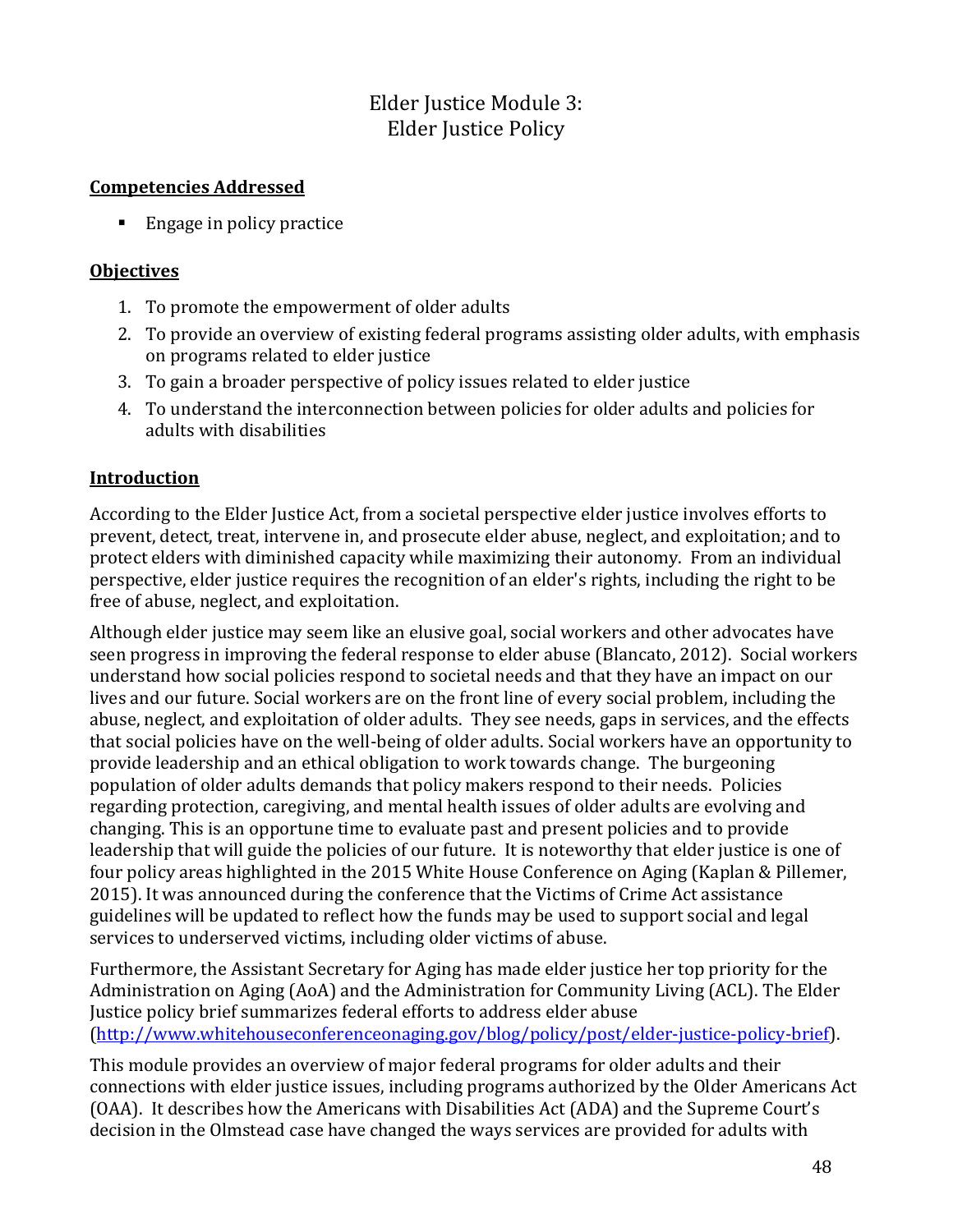disabilities and older adults (Milne, 2012) and considers the implications for elder justice. It provides resources for teaching about the Elder Justice Act (EJA), the first major federal legislation to address elder abuse and neglect on a national scale. It also provides information on policy initiatives to address elder financial exploitation, a serious and growing form of elder abuse.

Topics addressed include:

- Major Social Welfare Programs for Older Adults
	- o Social Security Act
	- o Older Americans Act
		- Administration on Aging
		- Administration for Community Living
	- o Americans with Disabilities Act
	- o Adult Protective Services
- The Elder Justice Act
- Responding to Financial Exploitation

The module provides an overview of how policies with respect to mandated reporting and funding have an impact on the ways in which states respond to the abuse, neglect, and exploitation of older adults and vulnerable adults with disabilities. Examples of strategies involving cooperation between adult protective services (APS), law enforcement, and financial institutions (macro-level interventions involving policy change) provide students with an understanding of policy changes and programs that will help protect older adults from financial exploitation. Social work recognizes the role of context and the impact of macro forces on the well-being of clients, and also recognizes that to help people, systems must change.

Elder justice policy is dynamic and changing. Resources cited, in addition to those listed at the end of the module, provide information on where instructors can find up-to-date information.

## <span id="page-50-0"></span>**Major Federal Legislation (Macro-level Policies) Relevant for Elder Abuse**

## **Social Security Act**

An understanding of the provisions of the Social Security Act, which provide income support and health care to so many older Americans, is key to understanding issues related to elder justice. The Social Security Act, enacted in 1935, was a broad piece of legislation that originally contained two social insurance programs, three public assistance programs, and a number of smaller programs. Today, the programs under the Social Security Act include Old Age, Survivors, and Disability Benefits, Supplemental Security Income (SSI), Medicare, and Medicaid. Title XX of the Social Security Act authorizes the Social Services Block Grant (SSBG); many state APS programs are funded with SSBG funds. In recent years, block grants to states have been targeted for cuts or elimination.

"Social security," in popular usage, refers to the social insurance benefits put into place by the Social Security Act to prevent older adults from impoverishment in old age. Originally it was to be supplemented by the individual's retirement plan, pension, and savings, but it has become the sole source of income for one in five older adults

(https://www.nasi.org/learn/socialsecurity/benefits-role).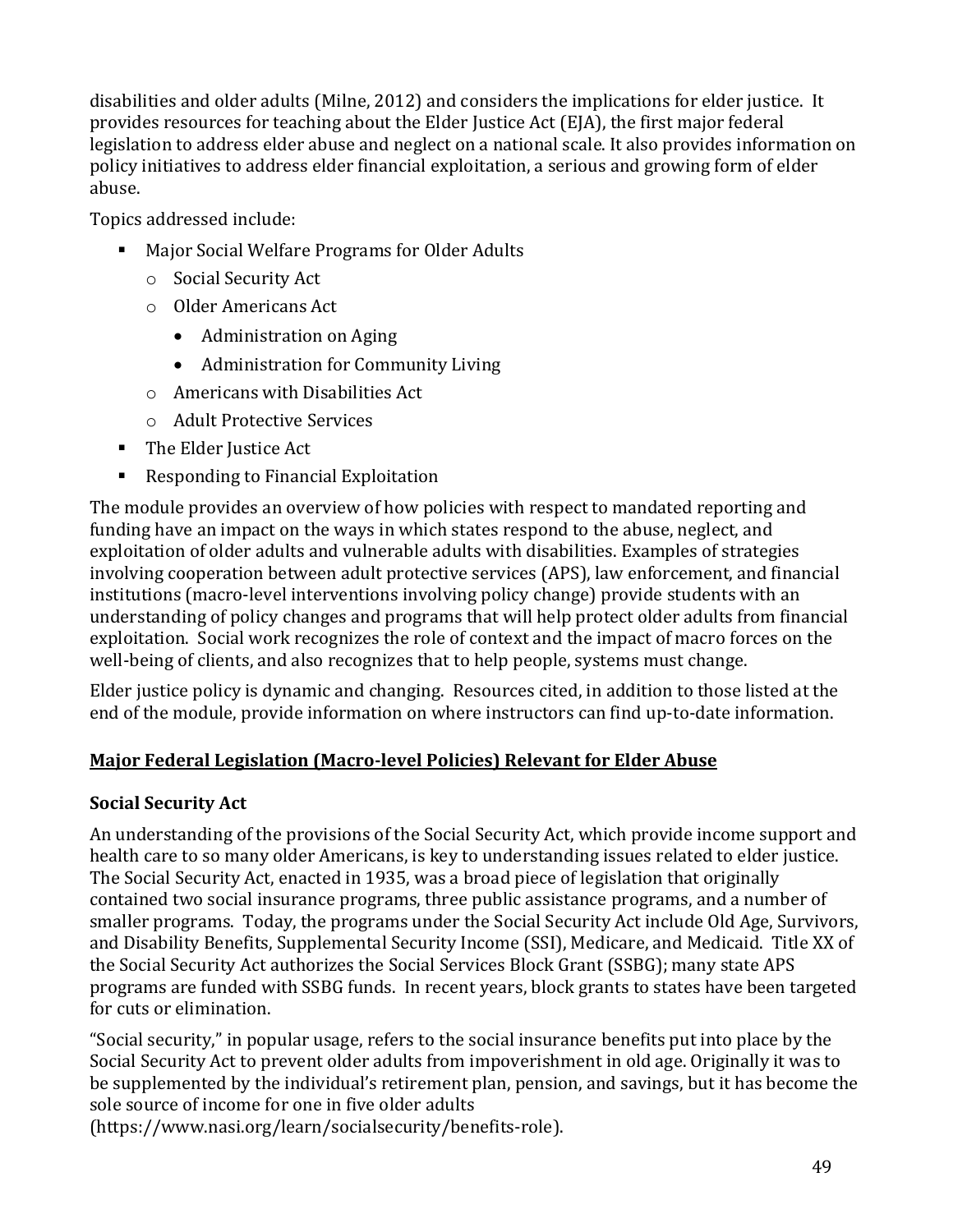The National Academy of Social Insurance provides resources, including PowerPoint slides, to help with teaching about federal old-age benefits (Reno & Walker, 2013). While older adults, as a group, are not as poor as children (9.5% of older adults living below poverty level versus 19.9% of children in poverty, according to 2013 Census data), social workers work with older adults with limited resources who are dependent upon these programs for survival (http://www.census.gov/newsroom/press-releases/2014/cb14-169.html).

SSI was created in 1972, replacing the former federal-state adult assistance programs in all 50 states and the District of Columbia. SSI provides monthly cash benefits to low-income older adults (over age 65), blind, and disabled adults. The program has nationally uniform eligibility requirements and federal payment standards. In most states, individuals eligible for SSI are also eligible for Medicaid.

## **Older Americans Act**

The OAA was passed in 1965 to assist individuals over 65 years old and was amended in 1973 to include individuals 60 years and older. The OAA established the AoA within the Department of Health and Human Services (HHS) as the chief federal advocate for older Americans and assigned responsibility for elder abuse prevention to the AoA. In April 2012, HHS established the ACL, which brought together the AoA and the Office on Disability and the Administration on Developmental Disabilities to better align the federal programs that address community living services and support needs of both the aging and disability populations, among other things. The ACL serves as the advocate for individuals with disabilities and older adults in development of policies, programs, and regulations related to community living across the federal government. Formation of the ACL signaled recognition that policy concerns of the aging services network overlap in significant ways with those of the disabilities service network.

It is important to understand how elder justice activities, including elder abuse prevention, fit within the mix of programs that were started by the OAA. The OAA created the aging services network. The 56 State Units on Aging (SUAs) created by the OAA receive federal funds based on the older adult population in that state or territory (defined as 60 and over for most programs). The SUAs in turn fund local Area Agencies on Aging. The AoA also provides direct funding to Federally Recognized Tribal Organizations based on the number of tribal elders who are age 60 years and older.

The OAA authorized a wide range of programs. However, it was not intended to meet all community service needs or all people; programs focus on the needs of the most vulnerable older adults (individuals with low income, members of minority groups, older adults in rural areas, and frail individuals). Services focus on enabling older adults to "age in place."

Many OAA programs serve a planning, coordinating, and needs identification function. For a detailed overview that describes what each Title of the OAA provides for, see [http://www.nhpf.org/library/the-basics/Basics\\_OlderAmericansAct\\_02-23-12.pdf.](http://www.nhpf.org/library/the-basics/Basics_OlderAmericansAct_02-23-12.pdf) The OAA was last reauthorized in 2006, but Congress has continued to fund OAA programs.

Although the OAA created programs that provide important services and supports, the funding actually provided is relatively low and has decreased over the past two decades. With an increase in the older adult population, the needs of many seniors remain unmet.

**Objectives:** The OAA exists to "secure equal opportunity to the full and free enjoyment" of these objectives:

■ Ensure adequate income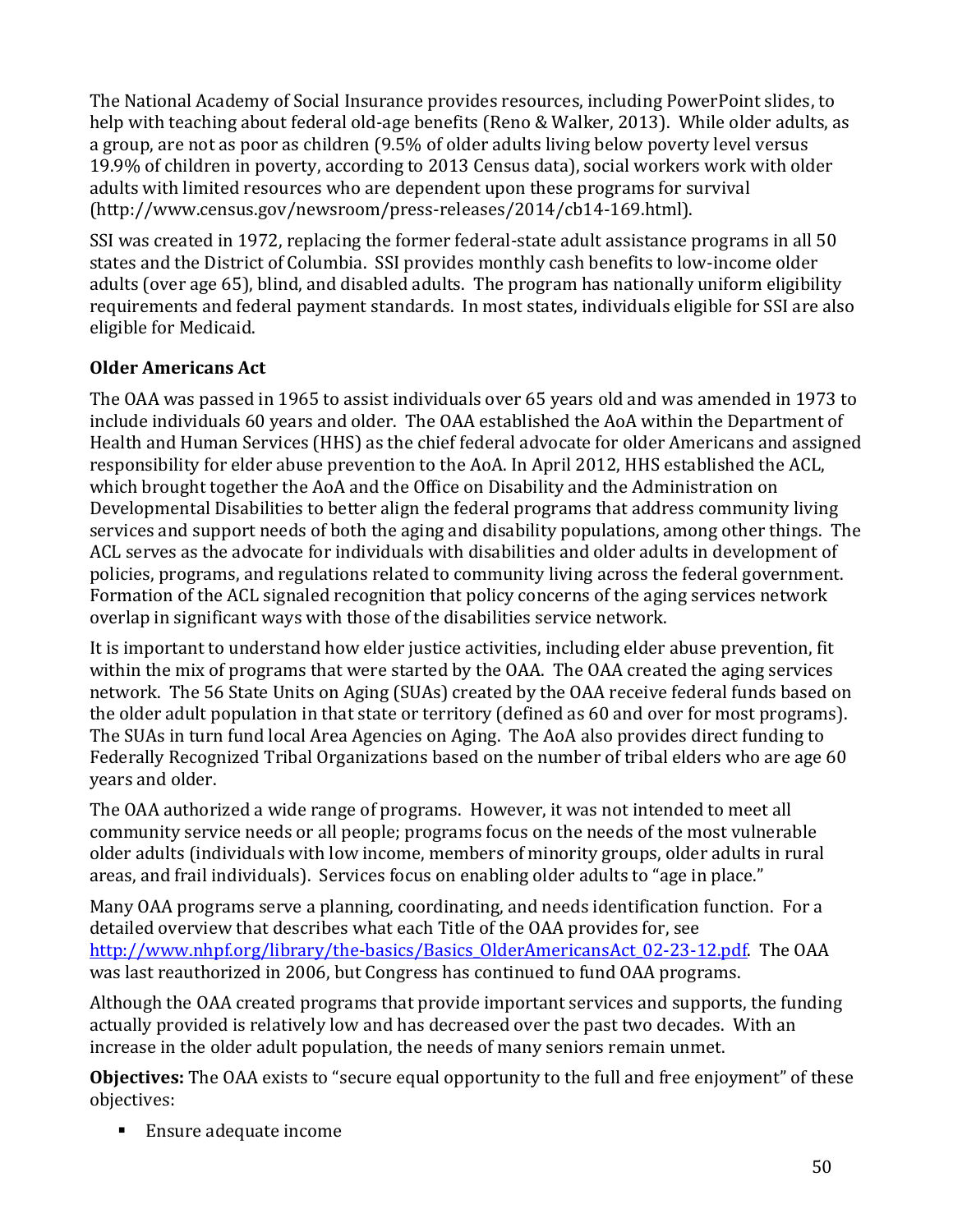- **Provide for physical and medical health**
- Provide housing
- Provide restorative services
- Offer nondiscriminatory employment opportunities
- Promote continued well-being
- **Promote self-determination**
- **Ensure retirement with dignity**
- **Provide community services**
- **Protect against abuse, neglect, and exploitation**

A useful small-group activity in class is to have students identify and critique the OAA services in their communities. A sample activity ("Connecting Local Programs with State and Federal Policy") is included at the end of this module. Most of the OAA programs are found under Title III of the Act, which provides grants for state and community programs on aging. Title III programs include:

- Nutrition Program: Congregate meal sites (socialization) and home delivered meals ("Meals on Wheels") for the homebound. This is probably the most well-known OAA program.
- Home and Community-Based Services: Services funded include home care, adult day services, case management, transportation, and health promotion activities. These supportive services to assist older adults and the disabled with functioning tasks, Activities of Daily Living and Instrumental Activities of Daily Living, for continued independence. Because Medicaid accounts for a large portion of state budgets, programs that allow individuals to receive home and community-based services may help states save money on long-term care (LTC). The people that receive services provided under OAA programs are at a high risk of placement in nursing homes.
- Disease Prevention and Health Promotion: These programs, which must be evidencebased, are designed to support healthy lifestyles and health behaviors. The goal of using evidence-based programs is to reduce the need for more expensive medical interventions.
- National Family Caregiver Support Program: This program provides information and referral service to community-based services, e.g., counseling, respite, and support groups. Funds are limited, especially considering that family caregivers – the primary providers of LTC services in the community – provide billions of dollars worth of unpaid care every year. While caregiver stress is not the primary cause of elder abuse (see Module 1), services that address the needs of caregivers can help prevent the creation of conditions where abuse is more likely.

Title VII of the OAA authorizes activities to protect the rights of vulnerable elders. Funding levels are limited. It is important to note that funding for APS does not come from OAA funding.

- **Long-Term Care Ombudsman Program: Serving as an advocate for client's rights, the** program provides clients an avenue for increased empowerment, investigates complaints against LTC facilities, and provides information about LTC facilities
- **Prevention of Elder Abuse, Neglect, and Exploitation Program: Established first in 1987,** this program funds activities for the prevention of abuse, neglect, and exploitation. Program elements include training of professionals on how to recognize and respond to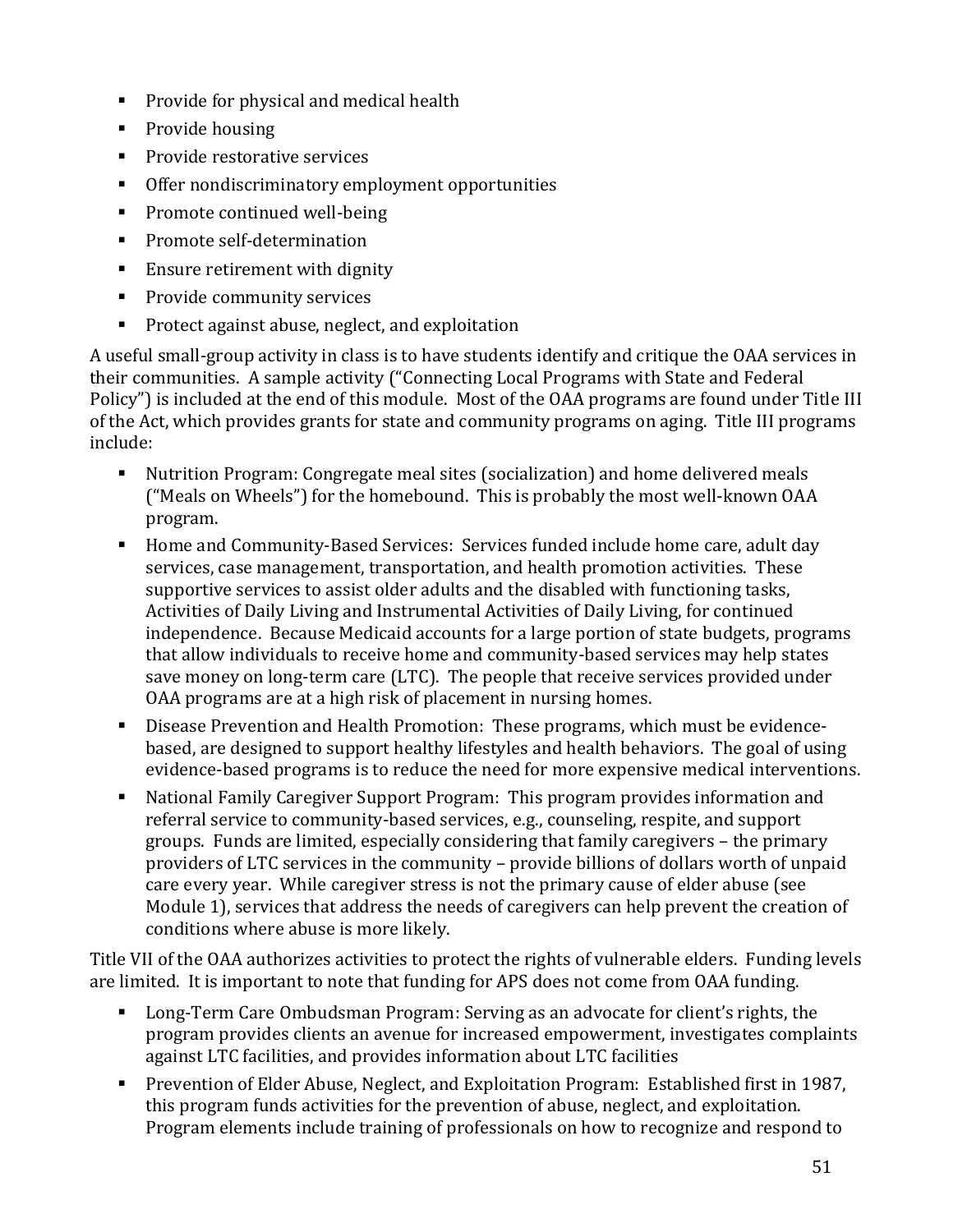elder abuse, outreach and public education campaigns, and support for state prevention coalitions and multidisciplinary teams. The National Center on Elder Abuse, a national resource center dedicated to the prevention of elder mistreatment, is funded through this program (see [http://www.ncea.aoa.gov/index.aspx\)](http://www.ncea.aoa.gov/index.aspx). As with all other OAA programs, funding is limited, but this program is an important component of federal elder justice initiatives that this module addresses further below.

#### **Americans with Disabilities Act**

The disability rights movement, which was inspired by the Civil Rights movement of the 1960s, pushed for the ADA, which was passed in 1990 and has transformed the way in which services are delivered to persons with disabilities. The ADA mandates the removal of barriers by government and private businesses that deny individuals with disabilities equal opportunity and access to employment, public accommodations, government services, public transportation, and telecommunications. It is designed to protect the civil rights of people with physical and mental disabilities, and it focuses on the concepts of disability and accessibility. The ADA established that people have the right to fully participate in their communities.

Policy changes brought about by the ADA have had an impact on the way in which services to older adults with disabilities have been structured and funded, and there have been considerable benefits for consumers of long-term services and supports, including older adults. The major thrust of the disability rights movement has been to advance an independent living philosophy – that services for persons with disabilities should be geared toward keeping them in their own homes whenever possible and providing them with control over how services are delivered. The focus is on access to independence, dignity, and choice – a philosophy consistent with elder justice. Under the Supreme Court's Olmstead decision in 1999, unnecessary institutionalization is seen as discriminatory and in violation of the ADA. Therefore, states must ensure that Medicaid clients are provided with services that will allow them to remain in the community. Progress on these matters has been uneven due to a number of factors, including state budget constraints and the Medicaid program's bias towards institutional care. The Independent Living movement, which has focused on "younger" adults and children with disabilities, has advocated the expansion of consumer-directed services. This movement has had an impact on services offered by the states, and this expansion has benefited older adults with disabilities as well.

Because LTC service delivery is largely the same for older adults as it is for younger adults with physical disabilities, states have refocused LTC services and supports to promote community living in the most integrated possible setting for adults of all ages with disabilities (Milne, 2012).

#### **Adult Protective Services**

To understand and work toward elder justice, social workers must understand the laws pertaining to and policy issues surrounding APS, state-administered programs that are funded in part by the SSBG. APS programs respond to and investigate allegations of physical and sexual abuse of older and dependent adults, neglect by caregivers, financial exploitation and self-neglect (the latter accounts for the majority of cases in most jurisdictions). APS responds to elder abuse that takes place in community settings in all states and to institution-based elder mistreatment in some states (U.S. Government Accountability Office, 2011). APS workers also arrange for services, such as guardianship, in-home aide services, and nursing home placement, and may provide continuing case management services.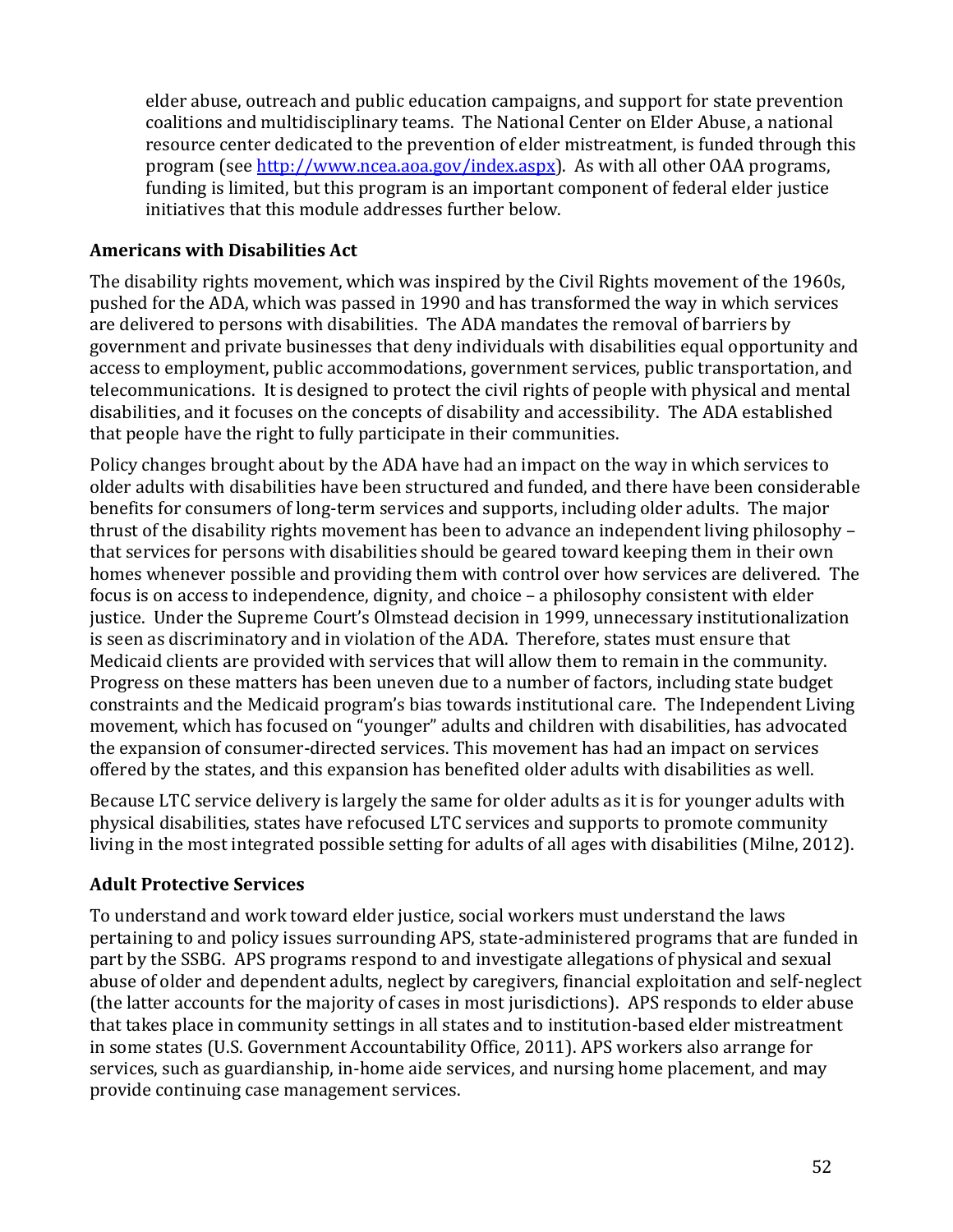An excellent resource on APS is the National Adult Protective Services Association (NAPSA): [http://www.napsa-now.org/about-napsa/overview/.](http://www.napsa-now.org/about-napsa/overview/) According to its website, "the goal of NAPSA is to provide APS programs a forum for sharing information, solving problems, and improving the quality of services for victims of elder and vulnerable adult mistreatment." APS minimum program standards can also be found on the website.

APS agencies participate in other multidisciplinary efforts, including Elder Abuse Forensic Centers (Schneider, Mosqueda, Falk, & Huba, 2010), the development of which are included in the Elder Justice Act (see below), and multidisciplianry teams addressing the complex needs of older adults who are reported to APS (Mosqueda, Burnight, Liao, & Kemp, 2004).

States differ on whether APS services are centralized, decentralized, a hybrid, or contracted out to private agencies (Mukherjee, 2011). Staffing and training vary by state as well. On the Federal level, the Elder Justice Act authorized \$100 million in federal funding for state and local APS programs and support for the Long-Term Care Ombudsman program but no funds have been appropriated. Additionally, no federal laws or policies direct how protective services should be delivered. State statutes differ in terms of the definitions of abuse and types of abuse covered, and whether reporting of elder abuse is mandated (Brandl et al., 2007). New York State is the only state without mandated reporting. The funding of, accessibility to, and use of services are highly variable and dependent upon conditions in local APS offices (National Council on Crime and Delinquency and National Adult Protective Services Resource Center, 2012).

While localized control means that states and counties can determine the response that best fits the needs and resources of their communities, one result is that the United States does not collect uniform data that would help determine trends in reporting. Additionally, there is insufficient evidence-based research and dissemination of best practices to APS agencies, which thus have limited information on practices that would help them address complex cases (U.S. Government Accountability Office, 2011). The federal government is developing a reporting system that state APS agencies can voluntarily submit data (Colello, 2014).

## *Adult Protective Services and Mandated Reporting:*

Mandatory reporting is a macro-level policy and is the law in most states. All social work students need to know their responsibilities with respect to mandatory reporting. The definition of who is mandated to report, where the reports must go, and the penalties for not doing so differ from state to state.

A useful exercise is to have the students look up the state's statute with respect to mandatory reporting of the abuse and neglect of older adults. Students can work on this in small groups in class, answering the following questions:

- Who is mandated to report abuse of older adults and adults with disabilities in your state?
- What are the responsibilities of the reporter?
- How does the state define abuse and neglect?
- Are older adults treated differently than younger adults with disabilities?
- What is the definition of "vulnerable adult"?

Students can also discuss any challenges they identify concerning implementing the state law on APS as written.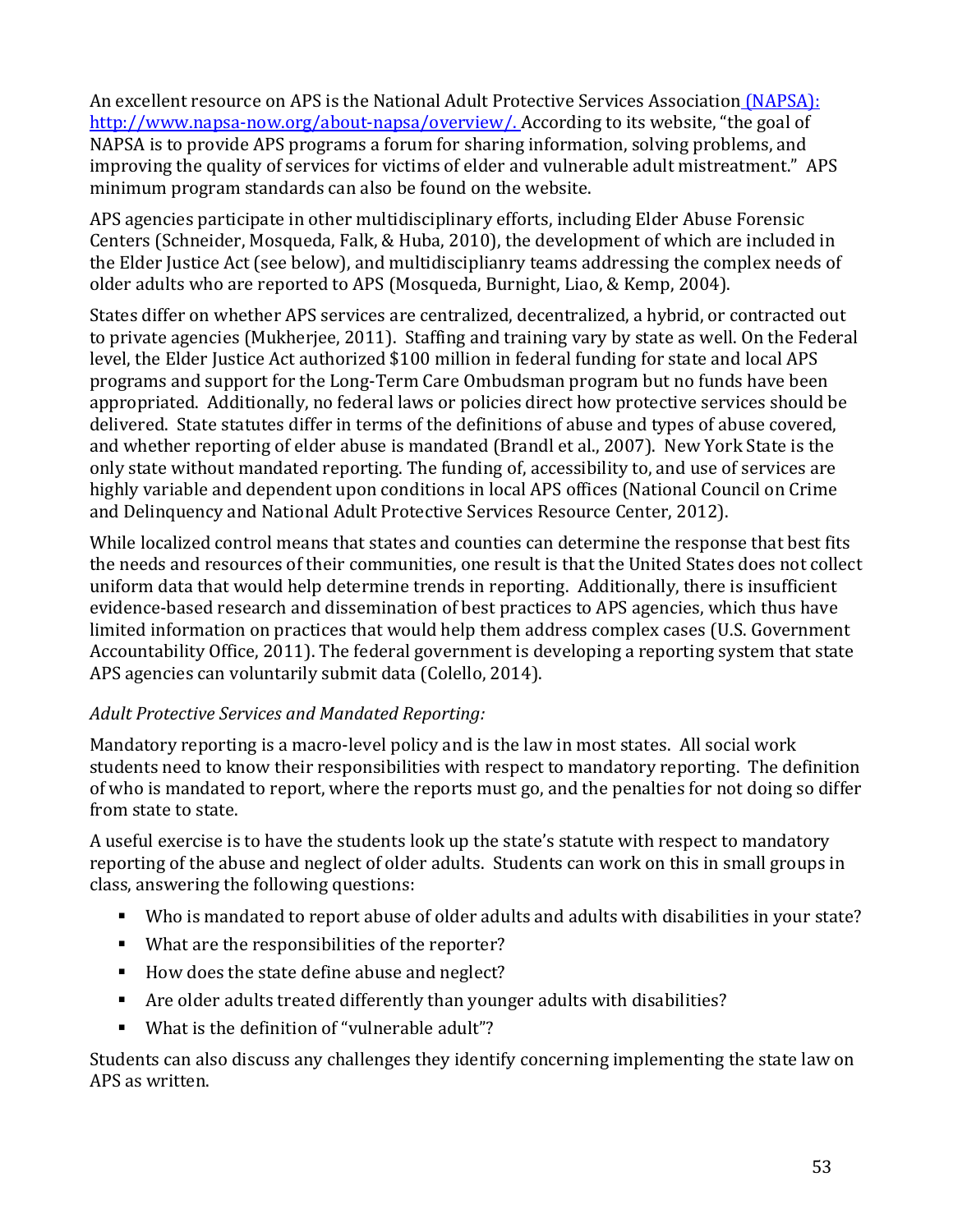(Note: Mandatory reporting is also covered in Module 2: Social Work Practice with Abused, Neglected, and Exploited Elders.)

#### <span id="page-55-0"></span>**The Elder Justice Act – A Case Study in Policy Making**

According to the EJA, elder justice, from a societal perspective, involves efforts to prevent, detect, treat, intervene in, and prosecute elder abuse, neglect, and exploitation; and to protect elders with diminished capacity while maximizing their autonomy. From an individual perspective, elder justice requires the recognition of an elder's rights, including the right to be free of abuse, neglect, and exploitation.

(Note: Instructors can use the EJA to illustrate to students why it is so important for social workers to be aware of the structure of the federal government, the role of different federal agencies, and how policies at the federal level shape potential responses.)

The EJA was enacted on March 23, 2010, as part of the Patient Protection and Affordable Care Act (PPACA). The EJA focuses on providing a coordinated federal response through various public health and social service approaches to the prevention, detection, and treatment of elder abuse. It also represents Congress's first attempt at comprehensive legislation to address abuse, neglect, and exploitation of the elderly at the federal level. However, the provisions of the act (explained below) have never been fully funded because of Congressional efforts to curtail discretionary spending by the federal government. The EJA provides us with an example of how progress in implementing worthwhile legislation is hampered by competing political priorities; in this case, ongoing disputes over federal spending priorities. The appropriations for the act expired in 2014; as of the writing of this curriculum, efforts are underway to pass standalone legislation.

The EJA passed after years of efforts by advocates. However, it does not represent the only policy or federal program directed towards elder justice. This section of the module describes the history and components of the EJA and other elder justice policy initiatives on the federal level (Colello, 2014).

The method by which the EJA garnered support and was eventually enacted provides an example of the long process of getting a law passed by Congress. For the past 40 years members of both the Republican and the Democratic parties have championed legislation to provide protection of older adults against abuse, neglect, and exploitation. In the 1970s, a series of field hearings on the "hidden problem" of elder abuse in the Senate Select Committee on Aging, which was chaired by Senator Claude Pepper of Florida, raised awareness. In 1987 Title VII of the OAA provided two programs related to elder justice – the Long-Term Care Ombudsman Program and activities to prevent abuse, neglect, and exploitation of older adults.

The Elder Justice bill grew out of these hearings and related work of the Senate Special Committee on Aging. Versions of the bill recognize that a multi-pronged approach from health care, social services, and law enforcement is required to address elder abuse. In 2002, Senator John Breaux, a Democrat of Louisiana, introduced the first EJA (S. 2933) in the 107th Congress. Since then, EJA legislation was re-introduced in subsequent Congresses. The Senate Finance Committee took action on bills in the 108th, 109th, and 110th Congresses with bipartisan support. Republican champions of the EJA have included Senators Orrin Hatch of Utah and Charles Grassley of Iowa, while Democrats have included Senators Herb Kohl of Wisconsin and Blanche Lincoln of Arkansas. Senator Hatch introduced the EJA of 2009 (S. 795) in the 111th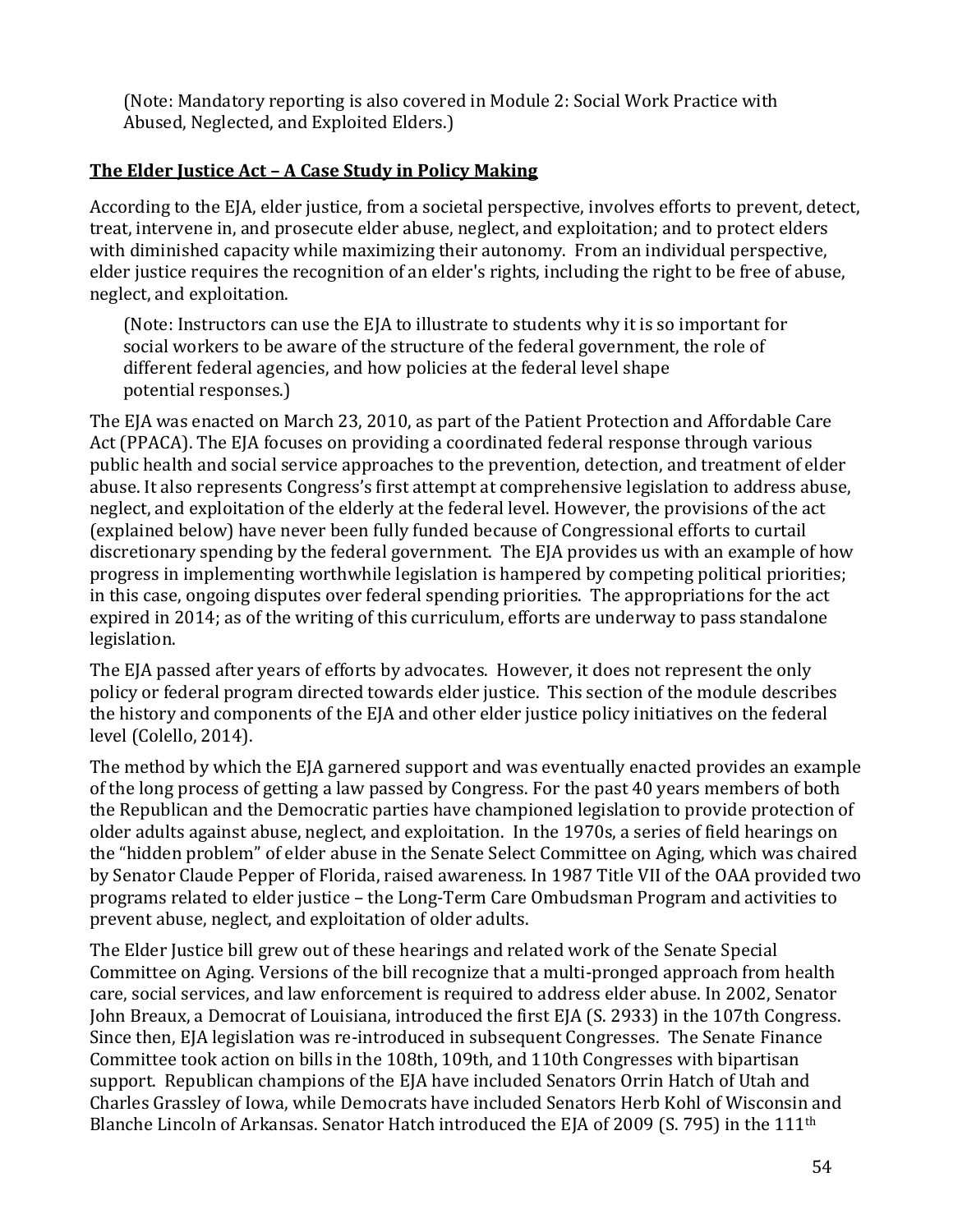Congress. His version addressed public health and social services approaches to the issue. Representative Peter T. King, Republican of New York State, introduced a separate bill (H.R. 2006) in the House, which, in addition to the public health and social services provisions of the Senate version, also included criminal justice provisions. The Senate bill (S. 795) was incorporated into the Senate Finance Committee's health reform bill (S. 1796) and subsequently adopted in the Senate health reform bill (H.R. 3590), which became the Patient Protection and Affordable Care Act (P.L. 111-148).

The provisions of the EJA offer an overview of the multiple ways to respond to elder abuse. The EJA provisions also highlight how different branches of government have a role in addressing elder abuse.

The version of the EJA that passed included public health and social service approaches under the Department of Health and Human Services and did not include a criminal justice response that would address prevention, detection, and prosecution of elder abuse under the Department of Justice.

The EJA provided appropriations for several programs that are designed to address different aspects of elder abuse. The following list summarizes the major programs.

## **Elder Justice Act Provisions (Colello, 2014)**

*National Coordination of Elder Justice Research and Activities:*

- Elder Justice Coordinating Council (EJCC): All heads of federal agencies and offices administering programs that address abuse, neglect, and exploitation are a part of the EJCC. The Council is required to submit a report to Congress every two years outlining recommendations for increased federal involvement in elder abuse. Visit the AoA's website for more information about the Council and recent activities: [http://www.aoa.acl.gov/AoA\\_Programs/Elder\\_Rights/EJCC/index.aspx.](http://www.aoa.acl.gov/AoA_Programs/Elder_Rights/EJCC/index.aspx)
- Advisory Board on Abuse, Neglect, and Exploitation: A board of experts to advise the EJCC is charged with creating a short- and long-term multidisciplinary strategic plan.
- Elder Abuse, Neglect, and Exploitation Forensic Centers: EJA has provisions to establish forensic centers and develop forensic expertise. In elder abuse forensic centers, multidisciplinary teams of experts in health care, social services, and criminal justice can address complex cases by combining their forensic expertise, which involves applying scientific methods and techniques to establish facts and evidence in complex cases of elder abuse.

#### *Programs to Promote Elder Justice:*

- Enhancement of Long-Term Care: Programs to provide for training of direct care workers and electronic health records in LTC settings
- Adult Protective Services: The EJA calls for dedicated federal funding to APS, which currently do not receive any dedicated funding from the federal government (even though many states have used SSBG or OAA monies to supplement state and local funding). The EJA also provides for grants to improve APS programs and demonstration grants to try new approaches to APS (see description of Texas Elder Abuse Prevention and Intervention Grant described below).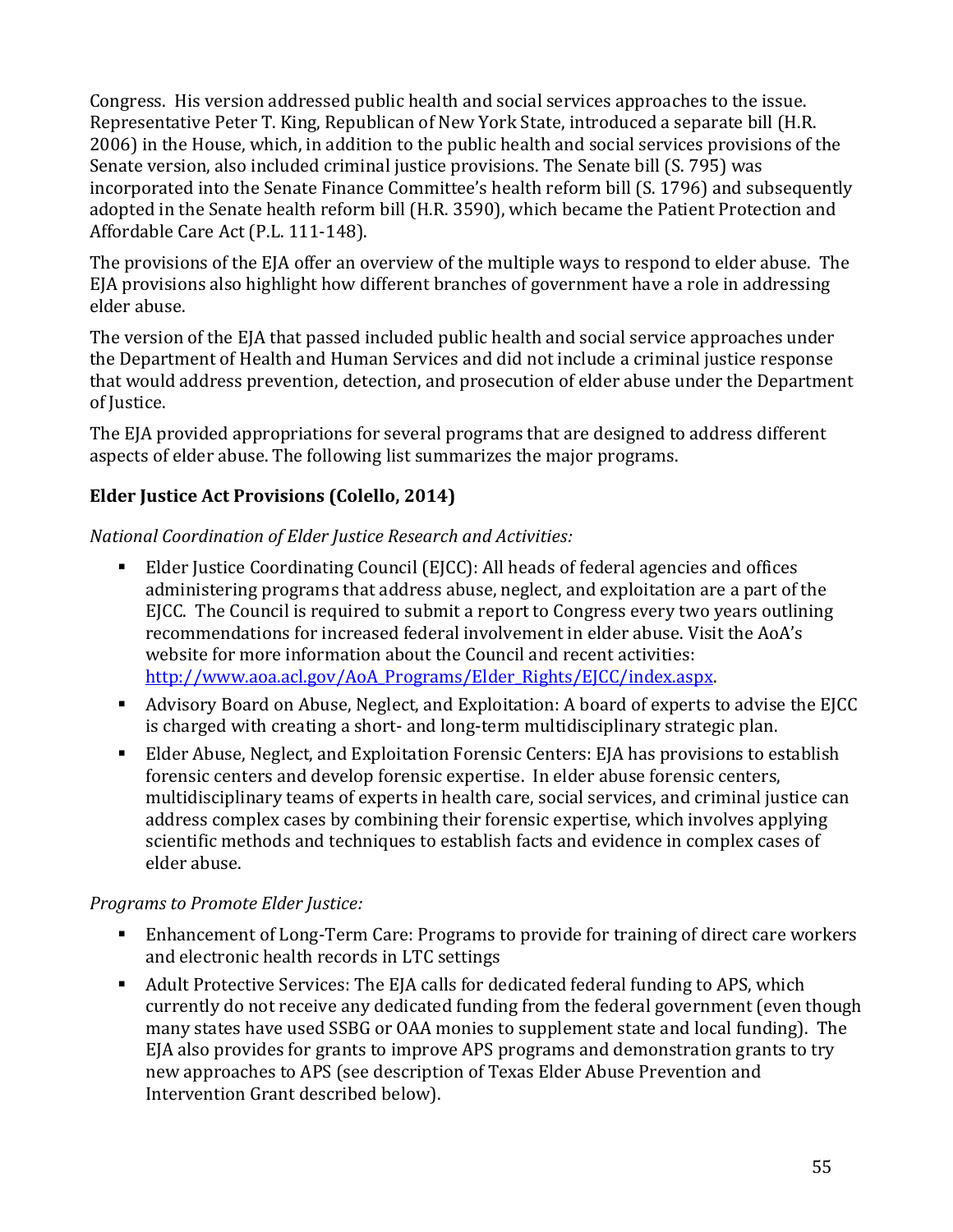Long-Term Care Ombudsman Program: The program, which provides a mechanism for LTC consumers to address problems in nursing homes and other LTC facilities that are affecting them, was established by the OAA (Title VII). The EJA would fund grants to improve the experience and expertise of LTC ombudsman programs in their dealing with elder abuse and neglect.

#### *Protecting Residents of Long-Term Care Facilities:*

- National Training Institute for Surveyors: The EJA provides for this program that would improve training for those who inspect LTC facilities that receive funding from Medicare or Medicaid for compliance with those programs. EJA-funded training is aimed towards improving the surveyors' ability to investigate complaints of abuse, neglect, and exploitation.
- Reporting to Law Enforcement of Crimes Occurring in Federally Funded Long-Term Care Facilities: The EJA amends federal law to require those who own or work in federally funded LTC facilities to report crimes against residents or individuals receiving care from those facilities.
- National Nurse Aide Registry: The EJA authorizes funds to conduct a study on establishing a national nurse aide registry. The purpose of this registry would be to provide a national database of nursing aides who have completed training and registration requirements for the state in which they work; this database would also keep track of nursing aides who can no longer work in LTC facilities due to substantiated findings of abuse, neglect, or exploitation.

The EJA has accomplished a number of things. Since its passage, the ACL/AoA have made grants totaling \$5 million to implement, test, and measure performance of new approaches to identify, intervene, and prevent elder abuse. Grants of \$700,000 were made available to three tribal organizations to develop culturally appropriate screening and training tools.

Demonstration grants are one way in which the government provides support in the development and testing of new approaches to intervention; the theory is that successful programs can be replicated and expanded.

One example is the Texas Elder Abuse Prevention and Intervention Grants, which includes Texas Department of Family and Protective Services, WellMed Charitable Foundation, and the University of Texas Health Science Center at Houston. Under this program, doctors in a primary care setting received training in the use of a screening tool to identify and report elder abuse to Texas APS. The tool enabled doctors to identify patients as at high, medium, or low risk for abuse; and doctors were asked to follow protocols for further action, including reporting the high-risk patients to APS. Texas APS staff was also "embedded" in the health care system to facilitate referrals and provide consultation.

#### **Elder Justice Act – Discussion**

An examination of the programs under the umbrella of the EJA teaches students about different approaches that have gained traction among policymakers. These approaches have the backing of advocates, experts in the field, and interest groups. Learning about these different programs also gives students a sense of what current thinking is concerning what is needed to address elder abuse. Two discussion questions should be considered. What is missing from the EJA? Are important priorities addressed or not?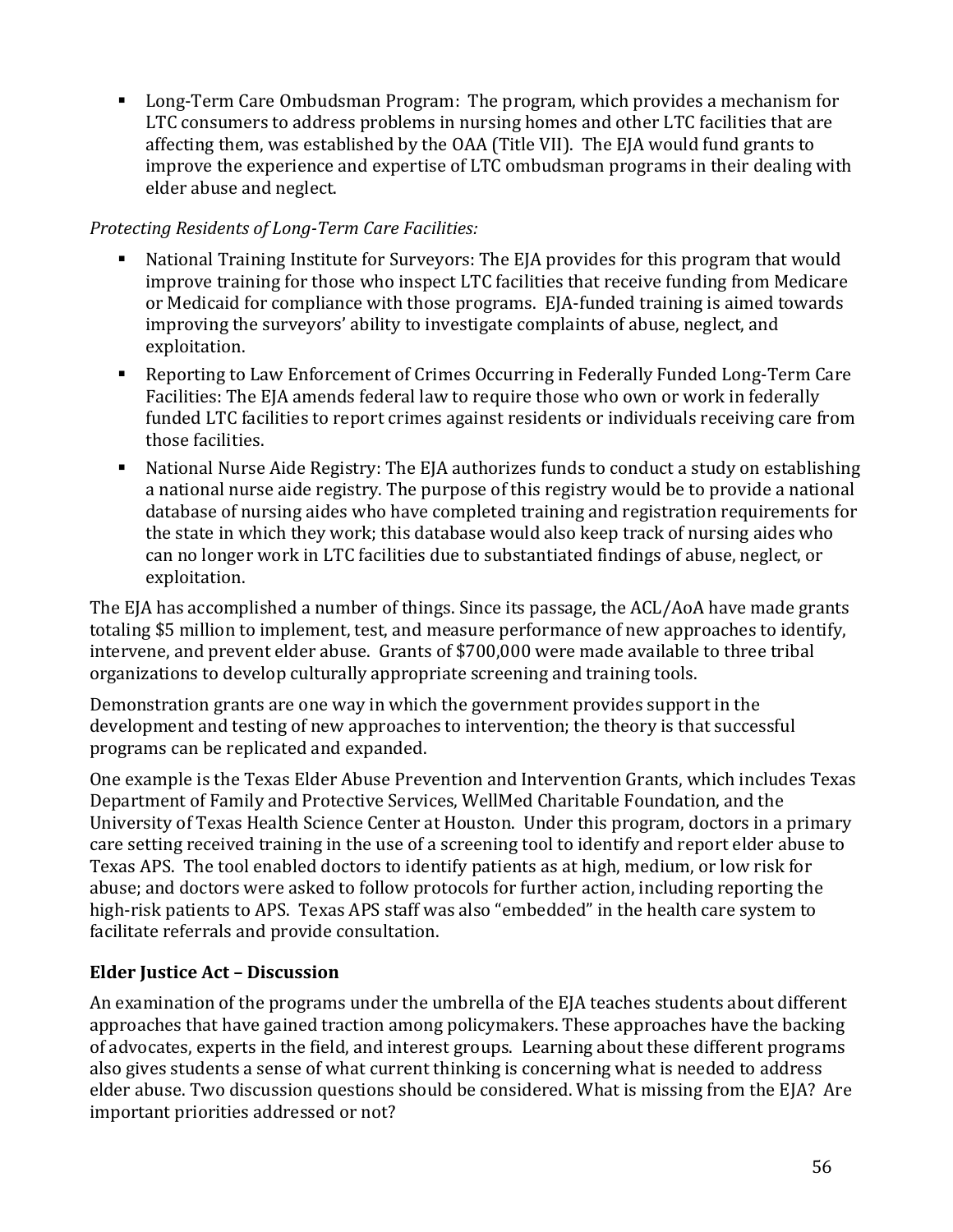The EJA gives federal attention to elder abuse much like the Child Abuse Prevention and Treatment Act of 1974 gave federal support and recognition to the issue of child maltreatment and the Violence Against Women Act (1992) highlighted the importance of a federal response to domestic violence. Another vital question arises: Why has attention to elder justice lagged behind attention to child maltreatment and violence against women?

### <span id="page-58-0"></span>**Responding to Financial Exploitation – Connecting Macro- and Micro-Level Policy**

Financial exploitation of older adults can take many forms and has enormous emotional and financial costs. Difficulty in detection of abuse, prosecution of cases, and recovery of lost assets make prevention and early detection important. When working with older adults, social workers must be aware of the potential for different types of financial exploitation, the remedies available to address it, and the efforts underway to change policy so that there is less opportunity for the well-being and security of older adults to be compromised.

A study conducted in New York State revealed that financial exploitation was the most common form of elder abuse, affecting 41 per 1,000 older adults (Lifespan of Greater Rochester Inc., Weill Cornell Medical School of Cornell University, & New York City Department for the Aging, 2011).

From both a practice and policy perspective, an understanding that multiple types of financial exploitation exist is very important. For example, older adults (along with consumers of any age) may be victims of consumer fraud, which includes the use of deceptive practices that result in loss as the result of a business transaction that seems legitimate. The Dodd-Frank Wall Street Reform and Consumer Protection Act, passed in 2010, established the Office of Financial Protection for Older Americans (OFPOA) to increase ways to secure protection and financial well-being for adults age 62 and older. Resources available from the OFPOA encourage older adults to ask questions to those who want to manage their money, to safeguard their personal financial information, to plan ahead for retirement, to safeguard their home equity, and to resist pressure to make quick decisions involving spending money. Social workers need to be aware of these and other resources available for both older adults and family members or other caregivers who manage their money.

The type of financial exploitation and the interpersonal dynamics differ depending on the relationship between the victim and offender. Strangers tend to exploit older adults with frauds and scams, whereas service professionals such as financial planners may exploit older adults with either theft or fraud. Family members tend to use theft and misuse of assets. Brief vignettes available from the Department of Justice's Elder Justice initiative website illustrate the different types of exploitation, and can be used as a basis for discussion of what the policy and practice responses should be [\(http://www.justice.gov/elderjustice/financial/common](http://www.justice.gov/elderjustice/financial/common-scenarios.html)[scenarios.html\)](http://www.justice.gov/elderjustice/financial/common-scenarios.html).

Social workers need to be able to recognize and address potential financial abuse by relatives and caregivers and to work with community partners. APS relies on community partners and mandated reporters to support its efforts to reduce abuse, neglect, and exploitation. Because of the alarming increase in the scope of financial exploitation (the fastest growing category of reports to APS) of older adults, new service strategies have been developed that provide an example of social services reaching out and working with banks and other financial institutions.

One example is a bank fraud protection reporting program started by the APS agency in Philadelphia and Wachovia Bank (Snyder, 2012). The director of the APS agency approached the bank because APS needed help in identifying financial abuse sooner to minimize loss of assets to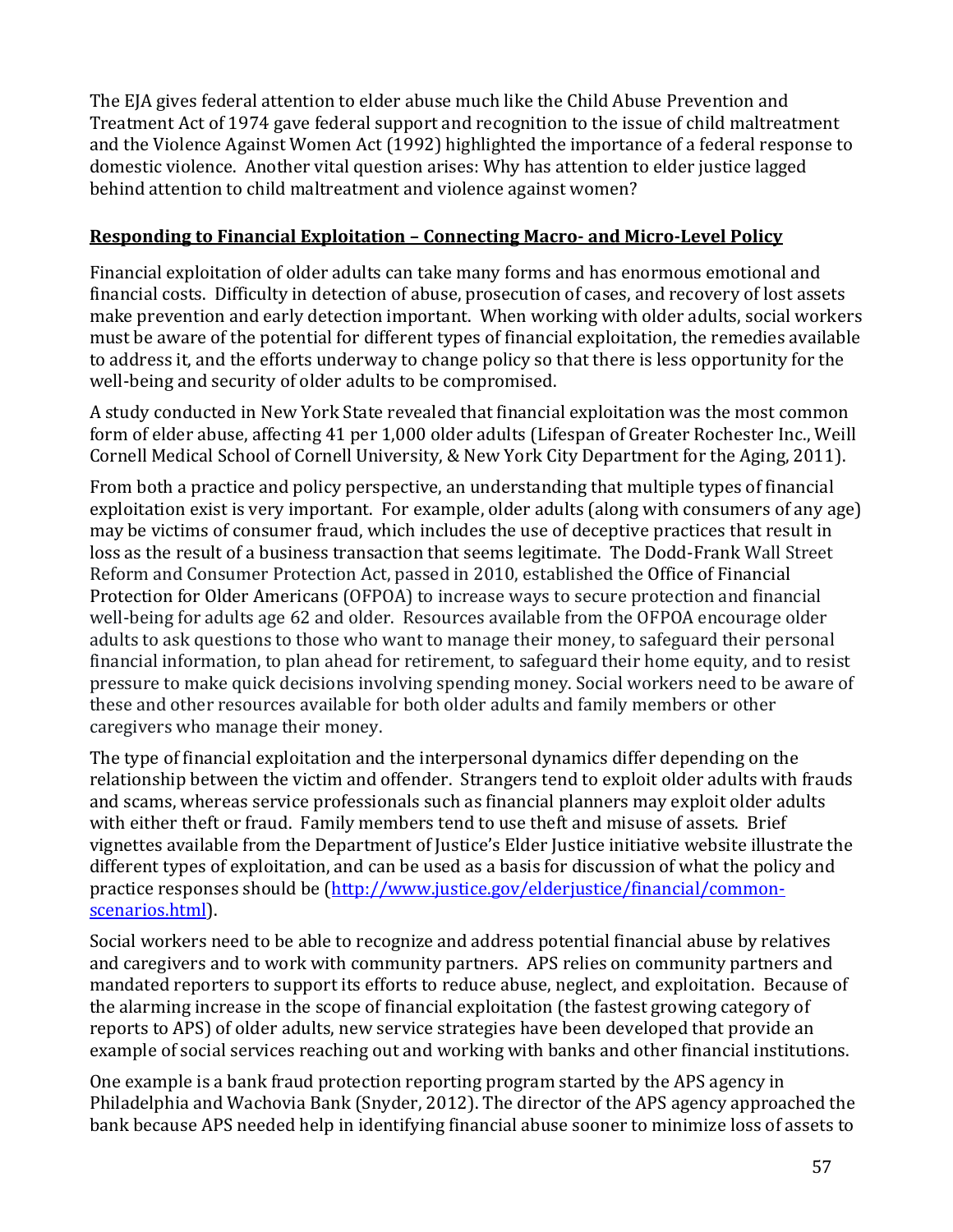older adults who were subject to exploitation. Bank tellers and other bank employees often witness customer behavior that raises red flags, and they are not always aware of strategies to deal with it. Some older adults become susceptible to manipulation by loved ones or may be coerced into using their resources to support younger family members. Before the bank would agree to participate in training their employees and reporting suspicious cases to APS, they needed assurance that they were not violating Federal privacy laws, a protocol for response to suspected cases of financial exploitation, and training.

Because of the growth and devastating impact of cases of financial exploitation of older and disabled adults, many state departments of social services through their adult services programs have joined forces with other organizations, including financial institutions and law enforcement, to address financial exploitation. For example, Financial Abuse Specialist Teams (FAST) are multidisciplinary teams that address financial abuse of older and vulnerable adults (Malks, Schmidt, & Austin, 2002). (See also

[http://www.ncea.aoa.gov/Stop\\_Abuse/Teams/FAST/index.aspx\)](http://www.ncea.aoa.gov/Stop_Abuse/Teams/FAST/index.aspx).

These programs illustrate how macro- and mezzo-level policy changes have led to increased detection of financial exploitation, which helps protect older adults from loss.

## <span id="page-59-0"></span>**Discussion: Need for Policy Change**

Elder justice policy is dynamic and changing. Interest by practitioners, advocates, and lawmakers in improving policy responses to abuse, neglect, and exploitation, combined with competing demands and scarce resources, means that social workers must pay attention to this important policy arena on the federal, state, and local levels. Some areas for discussion include:

- Definition of "elder." Does it make sense to shape policy with respect to age, or should policy focus on the vulnerability or lack of capacity? Without a clear definition it is impossible to compile accurate data regarding the needs and trends of the aging population.
- National definition of elder abuse.
- A coordinated interdisciplinary delivery system of services.
- A need for an intergenerational focus for programs and policies.

#### <span id="page-59-1"></span>**Policy Exercises**

Case studies: The case vignettes in the elder justice modules raise issues related to potential financial exploitation and address services needed for older adults. Have students identify policies or policy changes needed to serve the clients more effectively.

Connecting local agency services with federal and state policies: This small-group activity helps students connect macro-level policies with elder justice resources in their community. This activity requires that students have access to laptops, tablets, or smartphones, and an Internet connection.

Present students with an overview of policies related to elder justice.

Divide students into small groups of three or four. To get them started, direct them to the Elder Justice Initiative:<http://www.justice.gov/elderjustice/> or your state office on aging.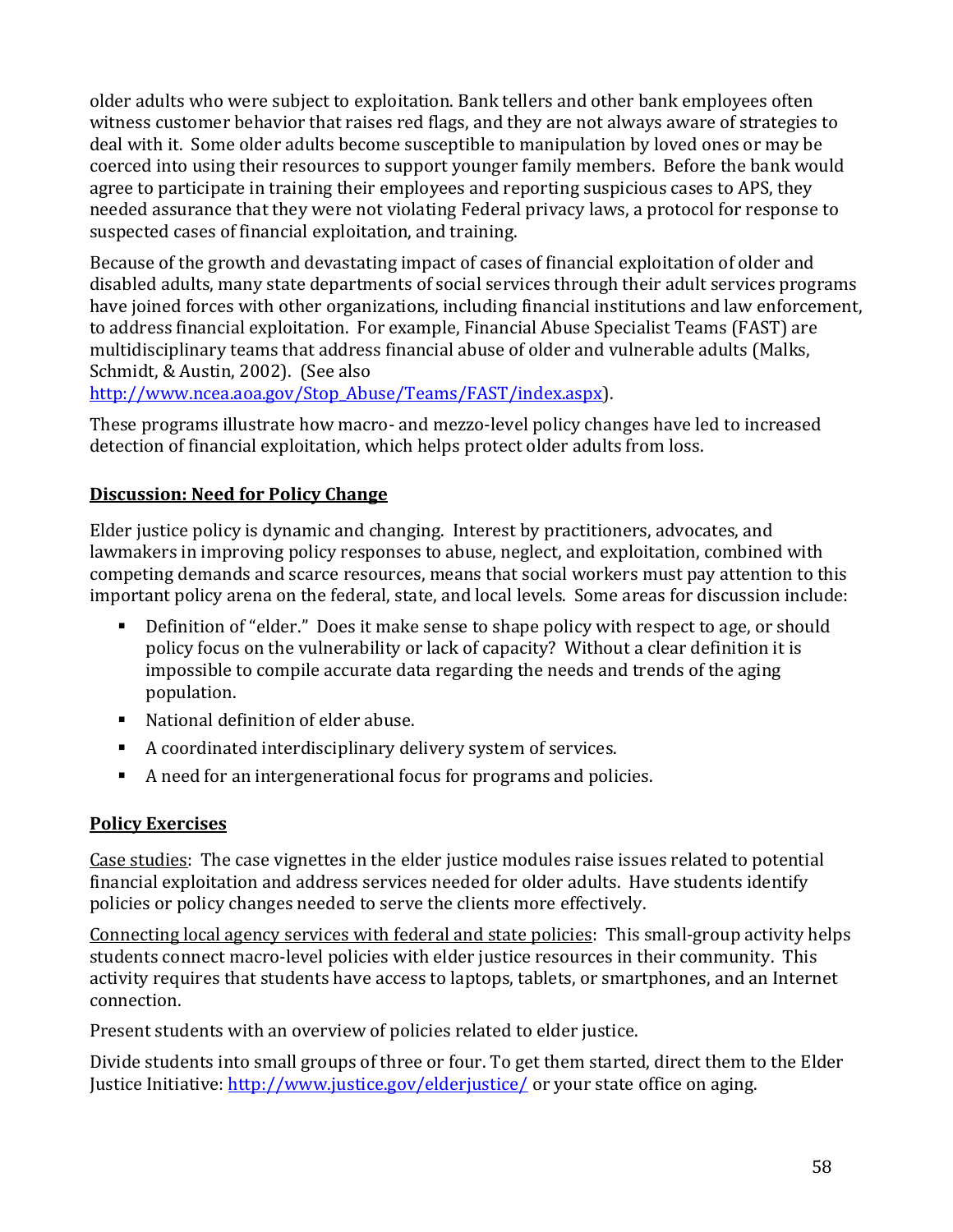Instructions for students: Working with your group, answer the questions within the scenarios below. Be sure to be as specific as possible, include names and phone numbers if available.

- Your grandmother is in a nursing home. The red spot on her back has turned into an open sore. You've mentioned it to the nurse in charge several times, but no one seems to be doing anything about it. Whom do you call?
- Your grandfather with dementia is living with your parents. He has grown more combative, especially in the evenings when your father tries to help him get ready for bed. Last night, he punched your dad in the face and your dad, frustrated, hit back. What support is available for your parents? For your grandfather?
- A lonely neighbor who uses a walker is looking for some place to eat meals with other older adults. What meal sites are available and accessible for her?
- Your great aunt, age 85, lives alone in the small house that she shared with her husband, who died five years ago. Your mother tells you she has "slowed down" and is "stubborn" about getting help. When you visit, you are surprised to find that there is little food in the house and no heat. She refuses your assistance. What resources can you seek out?

Once your group has identified resources, identify how each resource is connected to the OAA or other state or federal law. You may want to look at specific titles of the act and the different programs funded.

### <span id="page-60-0"></span>**Summary**

Advocates for elder justice are encouraged by policy activity at the federal level in recent years. The content and exercises in this module acquaint students with policies addressing elder justice, which exist within the framework of federal policies serving older adults, including the Social Security Act, the OAA, and the ADA. APS, which serves as a first responder to elder abuse, is administered at the state level and funded from Social Services Block Grants. The EJA is the first major piece of federal legislation that would provide a dedicated funding stream for APS and federal direction for this vital program, and its history of support and eventual passage provides a case study of the policy making process.

Social workers must be knowledgeable about the policies that determine the services that are available to older adults. They must work towards the preservation of vital programs and advocate for policies and services that will provide a strong response to the abuse, neglect, and exploitation of older adults.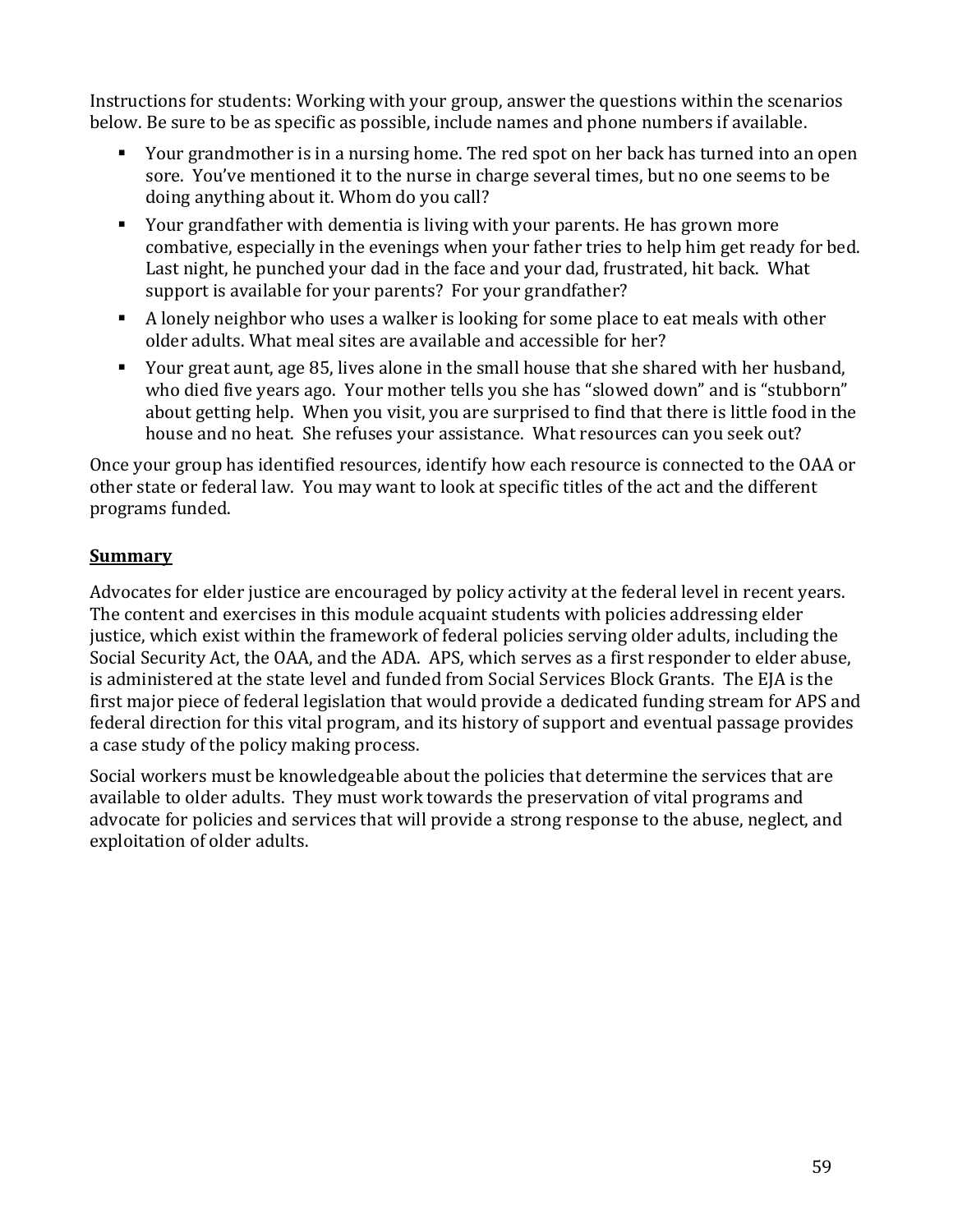#### **Resources**

<span id="page-61-0"></span>Elder Justice Coalition: Coalition of membership organizations, including National Adult Protective Services Association and the National Committee for the Prevention of Elder Abuse, and interested individuals that advocates for federal legislation related to elder justice. [\(http://www.elderjusticecoalition.com/](http://www.elderjusticecoalition.com/) )

Elder Justice Roadmap**:** This initiative, sponsored by the Department of Justice and the Department of Health and Human Services, asked 750 stakeholders to complete, with as many ideas as they wished, the following statement: **"To understand, prevent, identify or respond to elder abuse, neglect, or exploitation, we need..."** The responses were analyzed using concept mapping, which is an analytic technique that creates clusters of ideas based on common themes. The resulting document will be used by advocates to highlight priorities for action related to elder justice in direct services, education, policy, and research. [\(http://ncea.aoa.gov/Library/Gov\\_Report/docs/EJRP\\_Roadmap.pdf](http://ncea.aoa.gov/Library/Gov_Report/docs/EJRP_Roadmap.pdf) )

National Center on Elder Abuse government reports page: Comprehensive collection of reports conducted by different agencies in the federal government. Includes link to the **Elder Justice Roadmap** and Government Accountability Office reports on adult protective services, federal elder justice activities, and guardianship, among others. [\(http://ncea.aoa.gov/Library/Gov\\_Report/index.aspx](http://ncea.aoa.gov/Library/Gov_Report/index.aspx) )

National Council on Aging – Public Policy Action: Updates on policy issues affecting older adults, including those related to EJA and the OAA. [\(http://www.ncoa.org/public-policy-action/elder](http://www.ncoa.org/public-policy-action/elder-justice/)[justice/](http://www.ncoa.org/public-policy-action/elder-justice/) )

National Indigenous Elder Justice Initiative: Addresses "the lack of culturally appropriate information and community education materials on elder abuse, neglect and exploitation in Indian Country." Resources on efforts to increase elder abuse prevention and intervention efforts. Funded by the Administration for Community Living. [\(http://www.nieji.org/](http://www.nieji.org/))

United States Department of Justice: This Department of Justice page consolidates information on its elder justice efforts. There are a number of resources, many of which are focused on the intersection of elder abuse and the criminal justice system. Short vignettes provide examples of different types of abuse. [\(http://www.justice.gov/elderjustice/](http://www.justice.gov/elderjustice/) )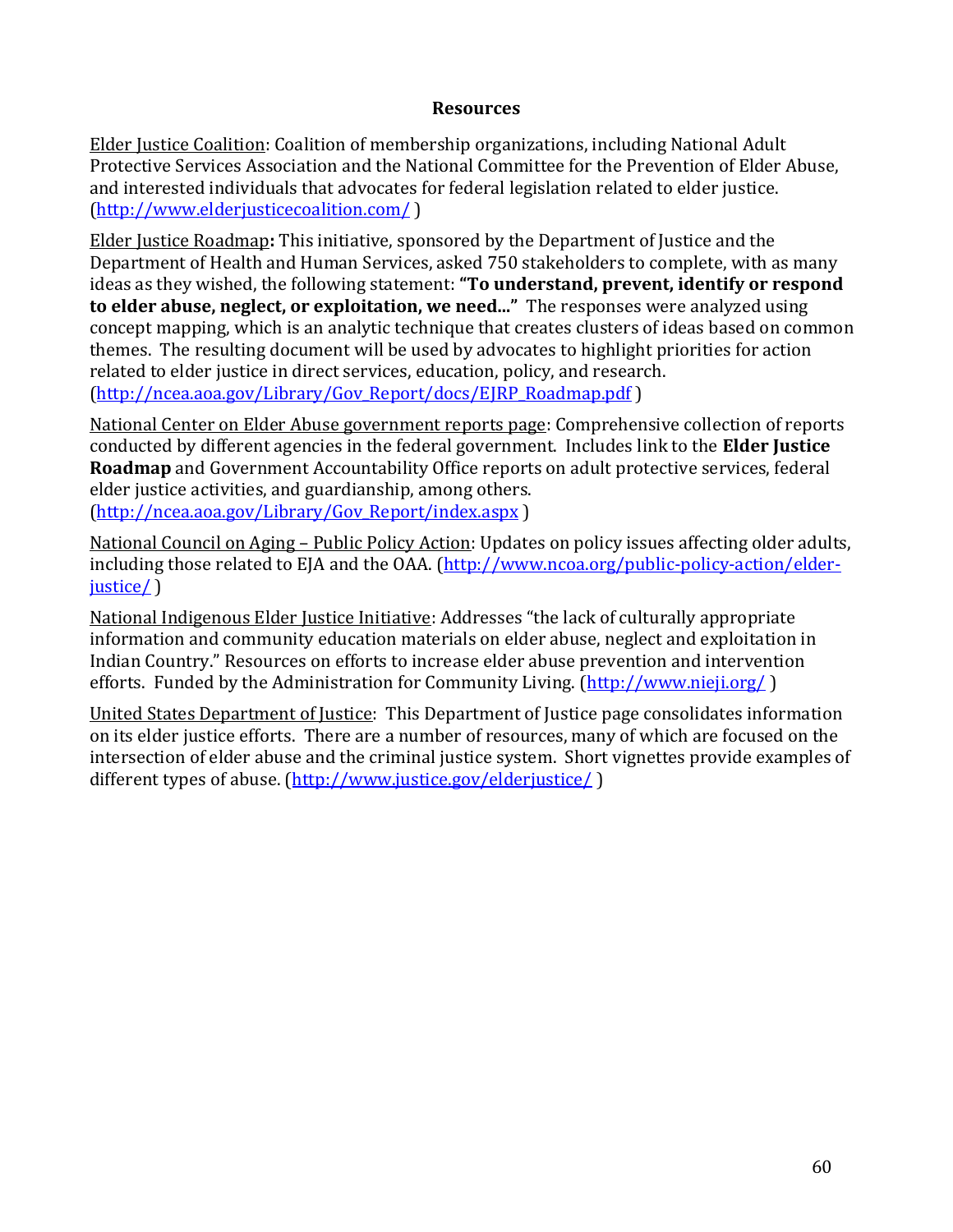#### **Works Cited**

<span id="page-62-0"></span>Blancato, R. B. (2012). Elder abuse and the elder justice movement. *Generations, 36*(3), 9-11.

- Brandl, B., Dyer, C. B., Heisler, C. J., Otto, M. J. Stiegel, L. A., & Thomas, R. W. (2007). *Elder abuse detection and intervention: A collaborative approach*. New York: Springer Publishing Company
- Colello, K. J. (2014). *The elder justice act: Background and issues for congress*. Washington, DC: Congressional Research Service Retrieved from <https://www.fas.org/sgp/crs/misc/R43707.pdf>
- Kaplan, D., & Pillemer, K. (2015). Fulfilling the promise of the Elder Justice Act: Priority goals for the White House Conference on Aging. *Public Policy and Aging Report, 25*(2), 63-66.
- Lifespan of Greater Rochester Inc., Weill Cornell Medical School of Cornell University, & New York City Department for the Aging. (2011). Under the radar: New York State elder abuse prevalence study. Retrieved June 29, 2011, from [http://www.lifespan](http://www.lifespan-roch.org/documents/UndertheRadar051211.pdf)[roch.org/documents/UndertheRadar051211.pdf](http://www.lifespan-roch.org/documents/UndertheRadar051211.pdf)
- Malks, B., Schmidt, C. M., & Austin, M. J. (2002). Elder abuse prevention: A case study of the Santa Clara County Financial Abuse Specialist Team (FAST) program. *Journal of Gerontological Social Work, 39*(3), 23-40.
- Milne, D. (2012). Olmstead, new freedom, and real choice system change grants: Bringing the disability movement to older adults. *Generations, 36*(1), 44-51.
- Mosqueda, L., Burnight, K., Liao, S., & Kemp, B. (2004). Advancing the field of elder mistreatment: A new model for integration of social and medical services. *Gerontologist, 44*(5), 703-708. doi: 44/5/703 [pii]
- Mukherjee, D. (2011). Organizational structure of elder abuse reporting systems. *Administration in Social Work, 35*, 517-531. doi: 10.1080/03643107.2011.614532
- National Academy of Social Insurance. (2015). The role of benefits in income and poverty. Retrieved from<https://www.nasi.org/learn/socialsecurity/benefits-role>
- National Council on Crime and Delinquency and National Adult Protective Services Resource Center. (2012). Evidence-based practices in adult protective services: Survey results Retrieved from http://www.napsa-now.org/wp-content/uploads/2012/11/EBPinAPS.pdf
- Reno, V. P., & Walker, E. A. (2013). Social security benefits, finances, and policy options: A primer. Retrieved from http://www.nasi.org/research/2013/social-security-benefits-financespolicy-options-primer
- Schneider, D. C., Mosqueda, L., Falk, E., & Huba, G. J. (2010). Elder abuse forensic centers. *Journal of Elder Abuse & Neglect, 22*(3-4), 255-274. doi: 925746408 [pii] 10.1080/08946566.2010.490137
- Snyder, J. (2012). Strategies for banks to protect elderly clients from themselves and others. *Generations, 36*(2), 98-100.
- U.S. Census Bureau. (2013). Income, poverty and health insurance coverage in the United States: 2013. Retrieved from [http://www.census.gov/newsroom/press-releases/2014/cb14-](http://www.census.gov/newsroom/press-releases/2014/cb14-169.html) [169.html](http://www.census.gov/newsroom/press-releases/2014/cb14-169.html)